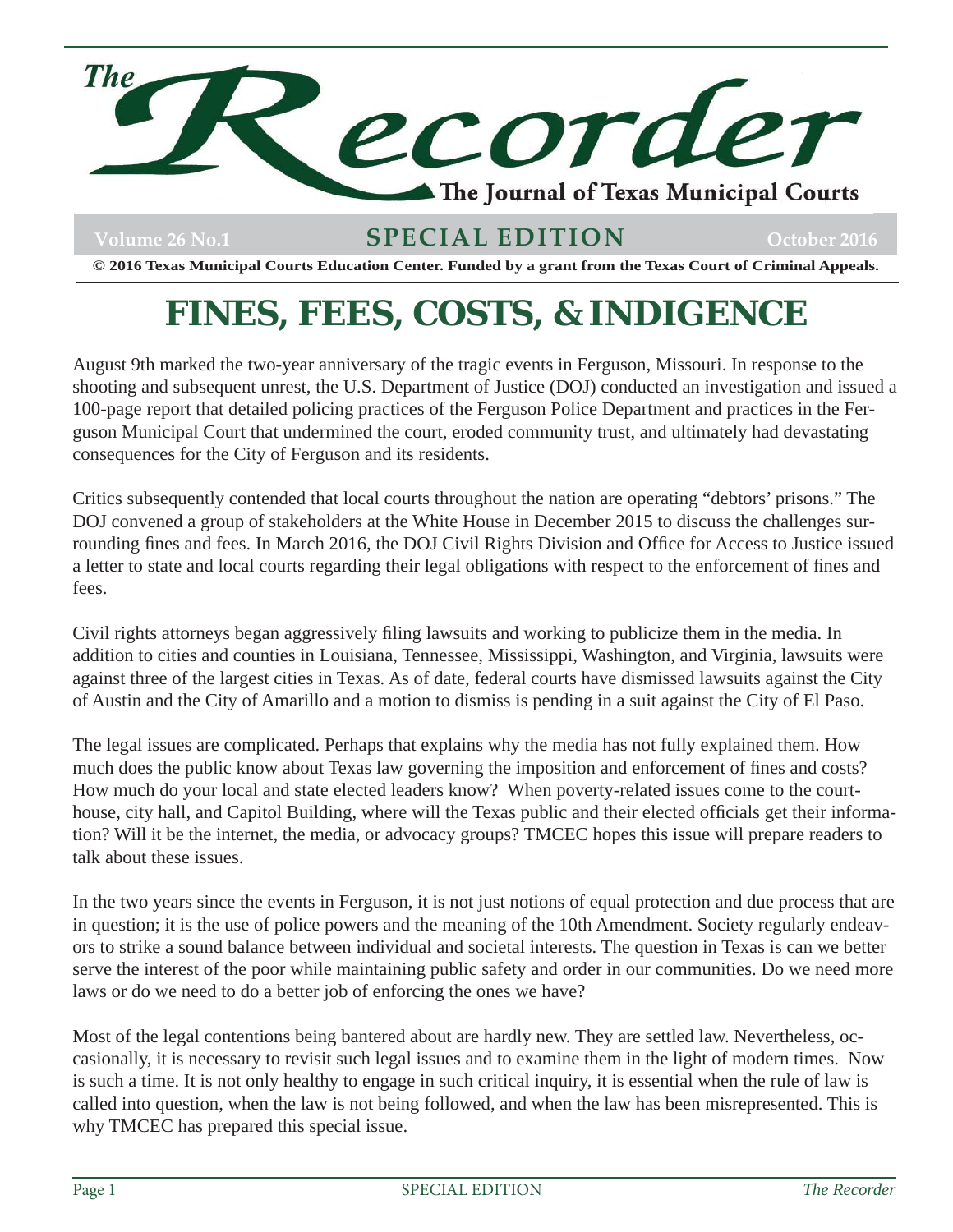#### **Texas Municipal Courts Education Center**

**2210 Hancock Drive Austin, Texas 78756 512.320.8274 or 800.252.3718 Fax: 512.435.6118** www.tmcec.com

*Fair and Impartial Justice for All*

#### **FY17 TMCEC Offi cers**

President: Stewart Milner, Arlington President-Elect: Michael Acuna, Dallas 1st V.P.: Esmeralda Garcia, Houston 2nd V.P.: Robin A. Ramsay, Denton Secretary: Hilda Cuthbertson, Bryan Treasurer: Robert C. Richter, Missouri City Past-President: Ed Spillane, College Station **Directors**

Sheila Seymore, Canyon • Danny Rodgers, Fort Worth • Janie Krakowski, Coffee City • Brian Holman, Lewisville • Sharon Hatten, Midland • Kathleen Person, Temple • John Bull, San Antonio • Michael Davis, Conroe • Julie Escalante, Baytown • Horacio Pena, Mission

#### **Contributors**

| Ryan Turner • Mark Goodner • Robby Chap- |
|------------------------------------------|
| man • Regan Metteauer • Ned Minevitz •   |
| Benjamin Gibbs • Elizabeth C. Cone       |

|  | <b>Staff</b> |  |
|--|--------------|--|
|  |              |  |

- Hope Lochridge, Executive Director
- Ryan Kellus Turner, General Counsel & Director of Education
- Mark Goodner, Deputy Counsel & Director of Judicial Education
- Robby Chapman, Director of Clerk Education & Program Attorney
- Regan Metteauer, Program Attorney
- Deadra Stark, Administrative Director
- Patty Thamez, Program Coordinator & Network Administrator
- Tracie Glaeser, Program Coordinator
- Ned Minevitz, TxDOT Grant Administrator & Program Attorney
- Elizabeth De La Garza, TxDOT Grant Administrator
- Pat Ek, Registration Coordinator
- Demoine Jones, Multi-Media Specialist
- Crystal Ferguson, Research Assistant & Office Manager
- Avani Bhansali, Administrative Assistant
- Molly Knowles, Communications Assistant

Published by the Texas Municipal Courts Education Center through a grant from the Texas Court of Criminal Appeals. An annual subscription is available for \$35.

Articles and items of interest not otherwise copyrighted may be reprinted with attribution as follows: "Reprinted from *The Recorder: The Journal of Texas Municipal Courts with* permission from the Texas Municipal Courts Education Center."

The views expressed are solely those of the contributors and are not necessarily those of the TMCEC Board of Directors or of TMCEC staff members.

# **Inside This Issue**

| "Debtors' Prisons" and "Ticket Debt": The Misleading Rheto-                                                                                                                                                                                                                                                                                          |    |
|------------------------------------------------------------------------------------------------------------------------------------------------------------------------------------------------------------------------------------------------------------------------------------------------------------------------------------------------------|----|
| <b>Comparing Courts: Texas is Not Ferguson, Missouri</b><br>Media buzz aside, current Texas laws are ahead of other states<br>and do not authorize most controversial practices occurring in lo-                                                                                                                                                     | 6  |
| Judges Who Do Not Comply with Safeguards in Texas Laws<br><b>Protecting Indigent Defendants Are Committing Judicial Mis-</b>                                                                                                                                                                                                                         |    |
| conduct<br>Legislation alone cannot solve the problem. The responsibility<br>belongs to local judges. The solution is community                                                                                                                                                                                                                      | 9  |
| <b>Misunderstanding "Fine-Only" Misdemeanors</b><br>Although they have existed since the dawn of the Republic,<br>the last 12 months have been dark days for Class C<br>misdemeanors. Yet, despite too often being mischaracterized<br>and minimized, these "minor offenses" play a major<br>role in maintaining public order and quality of life in | 11 |
| Distinguishing "Fines" from "Court Costs"<br>Legally, they are not the same. It is important that the public<br>and state and local officials understand the difference 13                                                                                                                                                                           |    |
| <b>Making Meaningful Use of the Fine Range</b><br>Consideration of a defendant's ability to pay is a matter of                                                                                                                                                                                                                                       | 15 |
| <b>Defining Indigence</b><br>The challenge is not just formulation, it is application. While<br>judges need more "tools," the Legislature has wisely avoided a                                                                                                                                                                                       |    |
| An Incomplete Picture: State Data and Indigence<br>While some data is better than none, state and local governments                                                                                                                                                                                                                                  | 19 |
| In the Shadow of Bearden, Guidance from Case Law, the Texas<br>Code of Criminal Procedure, and the Case for "Show-Cause"<br><b>Hearings Prior to Issuing a Capias Pro Fine</b>                                                                                                                                                                       |    |
|                                                                                                                                                                                                                                                                                                                                                      |    |
|                                                                                                                                                                                                                                                                                                                                                      |    |
| "Safe Harbor" Policies: Why Arrest Is Not Always                                                                                                                                                                                                                                                                                                     |    |
| In Light of Tate: What "Alternative Means" Means                                                                                                                                                                                                                                                                                                     |    |
|                                                                                                                                                                                                                                                                                                                                                      |    |
| Setting the Record Straight: Class C Misdemeanors, the Right<br>to Counsel, and Commitment to Jail                                                                                                                                                                                                                                                   |    |
| Neither federal case law nor the DOJ "Dear Colleague" Letter<br>supports the argument that the U.S. Constitution forbids<br>commitment of indigent persons in the absence of appointed                                                                                                                                                               |    |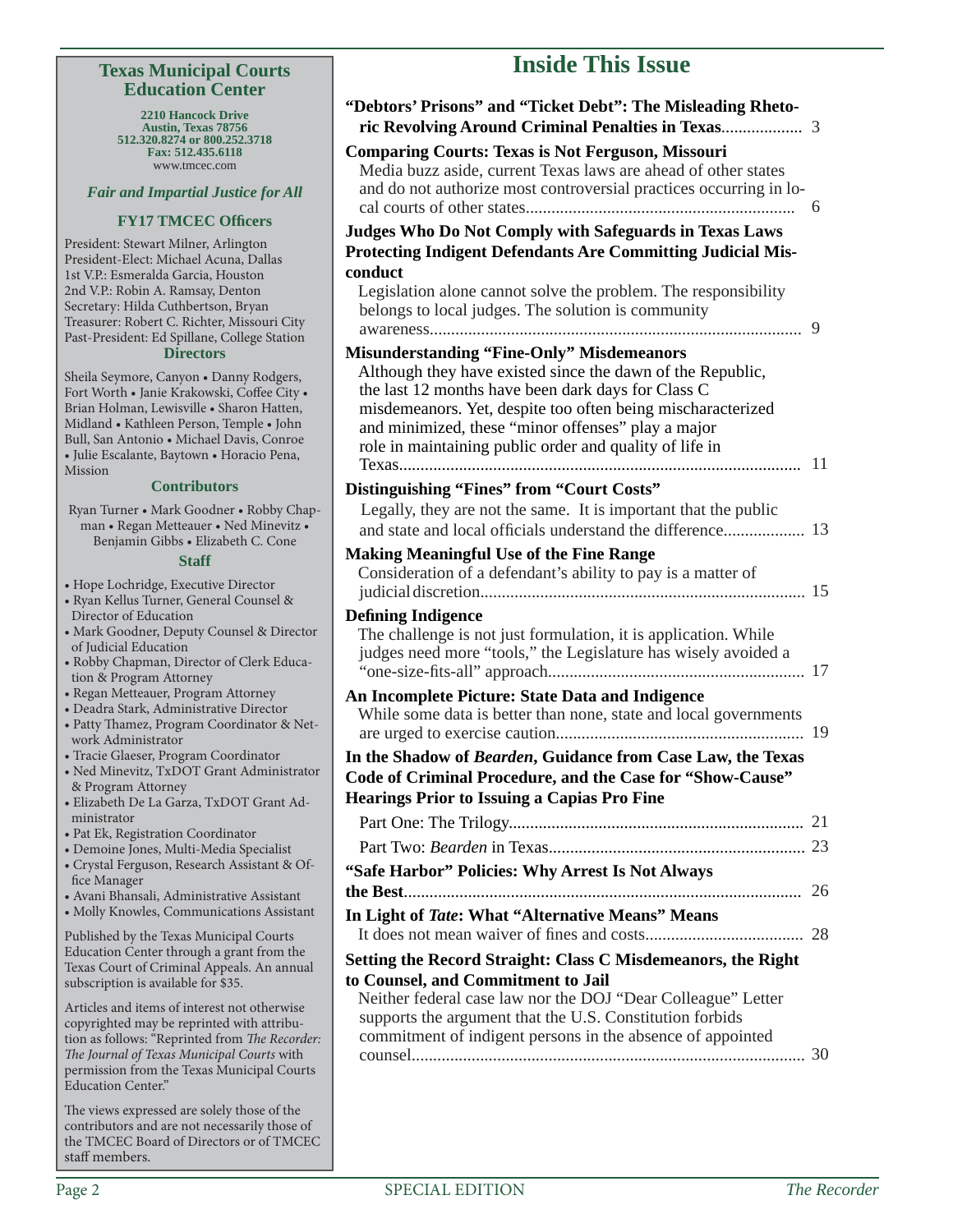# **"Debtors' Prisons" and "Ticket Debt:" The Misleading Rhetoric Revolving Around Criminal Penalties in Texas**

In his 1906 speech to the American Bar Association, distinguished American legal scholar Roscoe Pound said "dissatisfaction with the administration of law is as old as the law."1 In his speech, he enumerated multiple reasons for criticism, several of which still apply 110 years later. Recently, criticism of the incarceration of indigent defendants for Class C misdemeanors has become a controversial topic, and some are publicly questioning its legality. This dissatisfaction with the administration of justice is, in part, caused by what Pound called the "inevitable difference in the rate of progress between law and public opinion."2 The arrow of criticism, seemingly aimed solely at local courts, is misdirected.

#### **Reconciling the Rhetoric with the Law**

Judges have legal obligations to follow the law, and the law does not always allow judicial discretion. Judges and local courts are widely criticized for complying with laws they did not create, but dissatisfaction with the law is not an issue the judiciary can solve. This gap between public opinion and the law is a legislative matter. Because the gap is not discernible to the public, the public is often incorrect in its assumptions regarding the law. These assumptions are understandable, however, in light of media accounts of "injustice" that are rooted more in public policy and social impact than in the law—both state and federal. As Pound stated in 1906, sources of dissatisfaction lay in the "environment of our judicial administration," and a contributing cause to this environment is "public ignorance of the real workings of courts due to ignorant and sensational reports in the press."3

Judges and local courts are widely criticized for complying with laws they did not create, but dissatisfaction with the law is not an issue the judiciary can solve.

# **dysphemism**

[**dis***-fuh-*miz*-uh* m]

noun

1. the substitution of a harsh, disparaging, or unpleasant expression for a neutral one.

2. an expression so substituted.

Emerging rhetoric has increasingly used terms such as "debtors' prisons" and "ticket debt," but those terms are not entirely accurate. Such dysphemisms require no understanding of the law. They are an appeal to emotion. Criminal defendants (convicted or merely accused) are portrayed as powerless victims in the criminal process. They are led to believe that they will receive a ticket, and when they cannot pay, they will be stuck in a system that adds on more fees, revokes their driver's licenses and vehicle registrations, and arrests them leaving them poor and jobless. Additionally, they will carry the stigma of being a criminal, may lose their housing, and have their children taken away from them. This tactic creates false perceptions of the process and promotes an "Us versus Them" mentality. While this parade of horribles may reflect an absolute worst case scenario if a defendant takes no action to respond to the charge at all, too often the public is not educated as to what steps they can take for resolution and what protection is provided in the law.

In June 2016, TMCEC discussed in its blog an example of misleading "debtors' prison" rhetoric.<sup>4</sup> Let's examine some recent and commonly repeated ideas pushed by the media and some advocacy groups regarding criminal penalties and provide some commentary and supplementary legal information that is often left out of the message.

#### **"Criminal Penalties Resulting from Fine-Only Misdemeanors is Just "Ticket Debt""**

Referring to criminal fines as "ticket debt" is incorrect. And while it is true that one could be imprisoned for failing to respond to a citation or to pay a fine after a judgment is entered, this does not constitute imprisonment for debt. It is incarceration as a punishment for violation of laws and for a refusal to submit to the penalty imposed. This distinction is important between criminal fine (a punishment for breaking the law) and debt. Debt is more accurately reserved for civil matters. Nationally, advocacy groups often conflate criminal justice obligations (and the enforcement of lawful criminal court judgments) with private consumer debt (which they contend are enforced through illegal predatory collection practices). These distinctions are increasingly of public importance, particularly amidst sensational claims that municipal courts in Texas are turning jails into "debtors' prisons."<sup>5</sup> Additionally, it is illegal to be jailed for the inability to pay fines and fees, but defendants may be jailed only if they cannot pay and do not make a good faith effort to discharge fines and fees through an alternate means such as community service or payment installments.<sup>6</sup>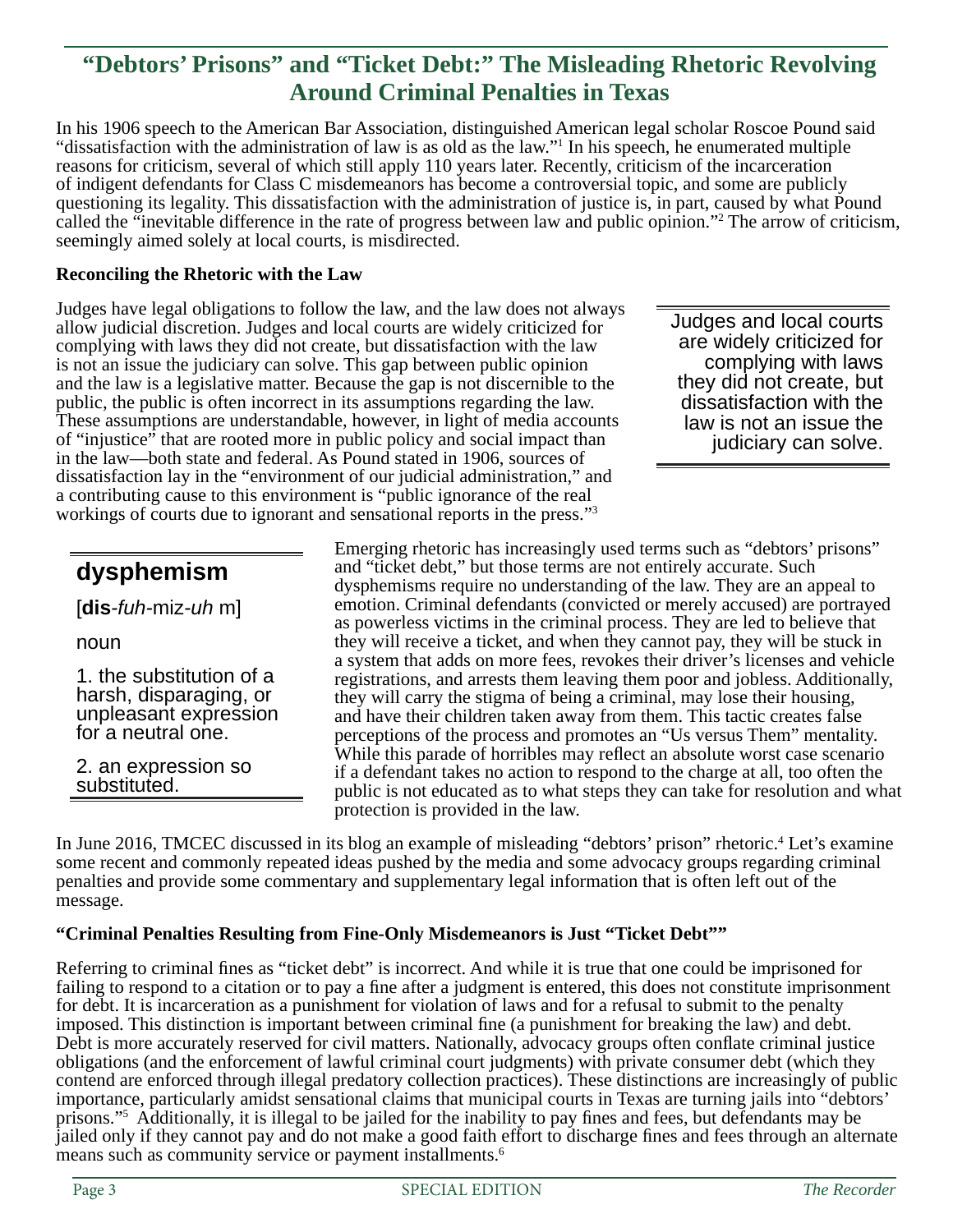#### **"Citations are Received for Minor Issues and Trigger a Monetary Obligation"**

Citations are not just "received." Citations are issued in lieu of arrest for Class C misdemeanors. Peace officers must have probable cause to believe a crime has been committed before issuing a citation—the same standard that applies before an arrest.<sup>7</sup> A defendant who maintains his or her innocence can enter a plea of not guilty and request a jury or bench trial. A defendant who does not wish to contest the charge may enter a plea of guilty or no contest or simply pay the fine and court costs. A defendant could even appear and refuse to enter a plea, triggering a duty to enter a plea of not guilty on defendant's behalf.<sup>8</sup> Regardless of the defendant's choice, the defendant must do something. By signing a citation, a defendant promises to appear in court or otherwise respond to the charge and accepts the condition of release by the officer. Ignoring this obligation is the commission of a crime.

Citations are issued in lieu of arrest, booking, and posting of bond. If one does not wish to contest the charge and is not able to pay the fines and costs, he or she should contact the court and investigate the options.

### **"Those Not Able to Pay Will Surely Face Additional Fees"**

Citations are issued in lieu of arrest, booking, and posting of bond. If one does not wish to contest the charge and is not able to pay the fines and costs, he or she should contact the court and investigate the options. This could amount to a request to pay fines and costs over time. If evidence is shown leading a judge to determinate that the defendant is indigent, the defendant must be given alternative means to discharge the fine. This alternative means is discharging your fine and costs through community service, or perhaps a reasonable installment plan. Courts are required by state law to charge a \$25 time payment fee if any part of a fine or fee is not paid within 30 days of judgment.9

#### **"If a Ticket is Not Paid, Defendants Will Lose Their Drivers' Licenses and Vehicle Registrations Will Be Revoked."**

This may or may not be true. If the court has contracted to be a part of the Failure to Pay/Failure to Appear program (commonly known as OmniBase), a driver may not be able to renew his or her license.<sup>10</sup> In a court using OmniBase, defendants who neglect to appear or pay within 60 days, have a hold put on their licenses. This would add a statutory \$30 fee to lift a license hold. Similarly, courts may restrict a registration renewal if they participate in the Scofflaw program.<sup>11</sup> Scofflaw fees can be up to \$20. Additionally, it should be kept in mind that these are holds on renewals of license and registration. These holds do not invalidate current, valid licenses and registrations. So, unless a license or registration is currently expired, and even if one has neglected to respond to the charge, a license and registration will still be valid unless the defendant continues to neglect the obligation until expiration.

Courts do not issue arrest warrants for the debt. Courts may issue arrest warrants for defendants who have not answered their criminal charges in a timely fashion.

#### **"If Defendants Do Not Pay, the Court Will Issue an Arrest Warrant for the Unpaid Debt"**

This is misleading. Courts do not issue arrest warrants for the debt. Courts may issue arrest warrants for defendants who have not answered their criminal charges in a timely fashion. If one has not taken any affirmative steps to handle a citation, he or she could be arrested for any one of several reasons. First, one may be charged with a non-appearance crime. If a defendant signed a citation and later failed to appear, the defendant has violated either the promise to appear or the condition of release. The defendant may be charged with this additional new crime, and a warrant is possible. Second, a defendant could be arrested on a warrant for the initial crime for which he or she did not appear or pay. Third, if one has

entered a guilty plea, but has not paid fines, the defendant could be arrested on a capias pro fine.

#### **"Those Unable to Pay Will Suddenly Be Jailed and Will Lose Employment"**

Choosing to not address court obligations will have numerous negative consequences. Although one could be jailed if a warrant has been issued, referring to the jailing as "sudden" is inaccurate if one has chosen not to respond to criminal charges. Deciding to not drive illegally may indeed hinder employment. However, most people, even those who have a low socioeconomic status, choose to comply with the law.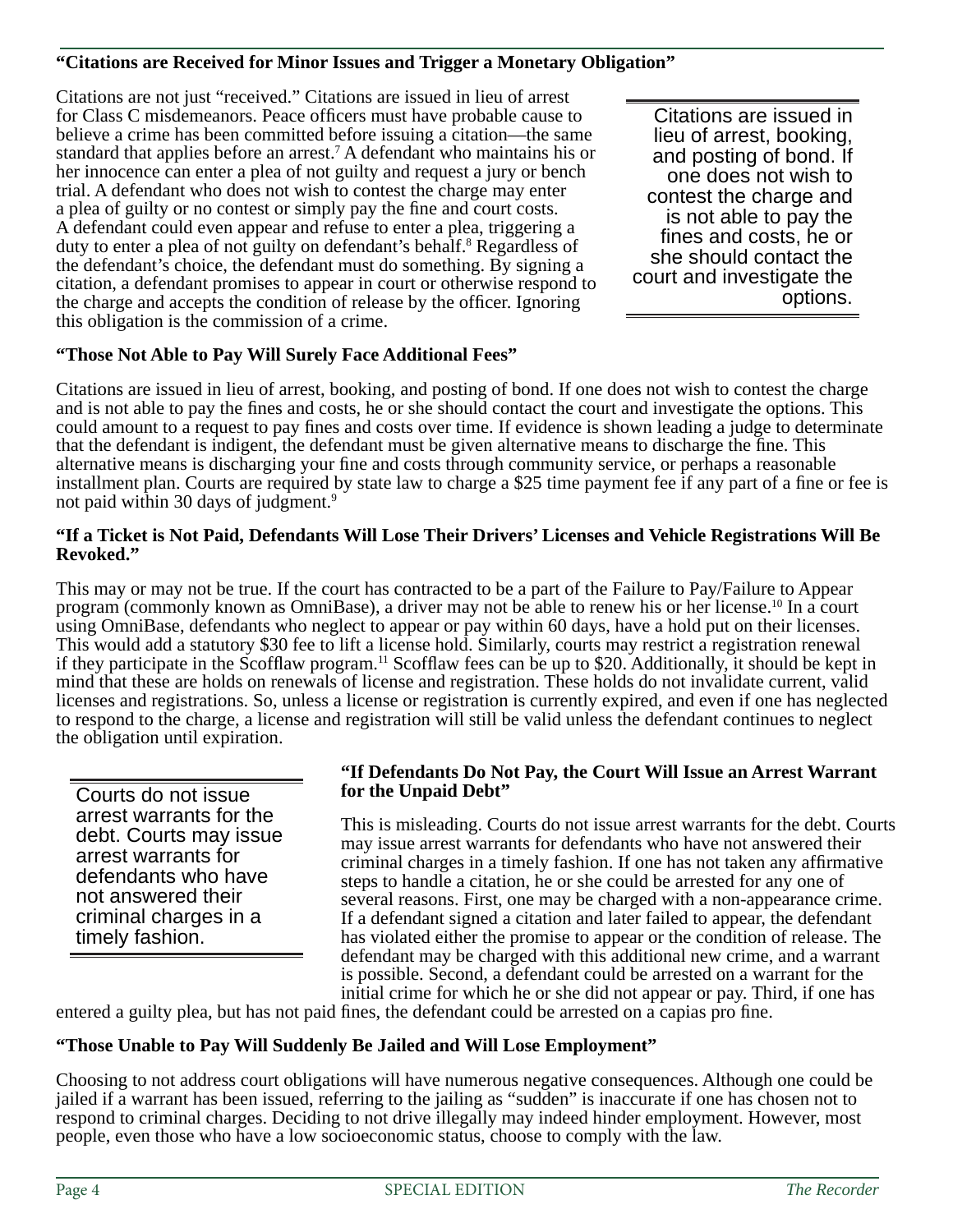#### **"Defendants Who Are Unable to Pay and Continue to Drive Without a License or Registration Are Moving Targets Likely to Be Put in Jail"**

Choosing to not only ignore court obligations, but to break more laws will subject defendants to more consequences, compounding their problems. If they are taken to jail for past offenses and there is a judgment, the judge is required to have a commitment hearing. If one has an ability to pay, but has not made a good faith effort to do so, then he or she could be committed to jail until the judgment is satisfied. On the other hand, if one is indigent and has not been given an opportunity to discharge fines and costs with community service, he or she must be released. Indigent persons cannot legally be committed to jail unless they have failed to make a good faith effort to discharge fines and costs, and community service would not be an undue hardship for them.

It should be noted that indigency alone is not an undue hardship under current Texas law.12 If one is an indigent person and community service would be an undue hardship, the judge may waive the indigent person's fines and costs.<sup>13</sup> Judges are not empowered to waive fines and costs for indigency alone.

One does not powerlessly get caught up in a vicious system that is out to get them as an uninformed reader of many media accounts or advocacy literature may presume. Only with persistent inaction do defendants find themselves subject to the compounding perils of continued disregard for criminal obligations. On the other hand, if they make a timely response and a full disclosure of their ability to pay, they may be able to find resolution quickly, discharge any fines and fees without payment, avoid arrest and other charges, and continue to drive. It will take an effort on the part of courts to educate the public about the options available to defendants, but without this effort courts may continue to be faced with a public swayed by uninformed reports in the media.

One does not powerlessly get caught up in a vicious system that is out to get them as an uninformed reader of many media accounts or advocacy literature may presume. Only with persistent inaction do defendants find themselves subject to the compounding perils of continued disregard for criminal obligations.

- 1. Roscoe A. Pound, *The Causes of Popular Dissatisfaction with the Administration of Justice*, 29 ABA Reports p. 395 (1906).
- 2. *Id.*
- 3. *Supra*, n. 1.
- 4. See, Mark Goodner, *Debtors' Prisons and Ticket Debt: The Misleading Rhetoric Revolving Around Criminal Penalties*, Full Court Press (June 14, 2016), http://blog.tmcec. com/2016/06/debtor-prisons-and-ticket-debt-the-misleadingrhetoric-revolving-around-criminal-penalties/.
- 5. Texas Appleseed, *Debtors' Prisons*, https://www. texasappleseed.org/debtors-prisons (last visited June 16, 2016).
- 6. Under *Tate v. Short*, 401 U.S. 395 (1971), a court may not commit an indigent defendant to jail on a capias pro fine without first providing the defendant an alternative means of discharging the judgment. Additionally, under *Bearden v. Georgia*, 461 U.S. 660, 664-674 (1983), a sentencing court cannot properly revoke a defendant's probation for failure to pay a fine and make restitution, absent evidence and findings that he was somehow responsible for the failure.
- 7. Article 14.06 of the Code of Criminal Procedure provides officers the ability to generally issue a field release citation in lieu of arresting a defendant and taking them before a magistrate.
- 8. Article 45.02, Code of Criminal Procedure.
- 9. Section 133.104, Local Government Code.
- 10. See, Chapter 706 of the Transportation Code.
- 11. Section 702.003, Transportation Code.
- 12. Article 45.0491 of the Code of Criminal Procedure states that waiver of fines and costs is a possibility if, after default in payment, a judge determines the defendant to be either indigent or a child and that performing community service would be an undue hardship. Indigence and undue hardship are mentioned separately. In Texas, the Court of Criminal Appeals generally presumes that every word in a statute has been used for a purpose and that each word, phrase, clause, and sentence should be given effect if reasonably possible. *State v. Hardy*, 963 S.W.2d 516 (1997). To treat indigence and undue hardship as interchangeable would be to render our capias pro fine and commitment hearing statutes meaningless. According to the U.S. Supreme Court, "it is our duty to give effect to every clause and word of a statute, rather than to emasculate an entire section." *United States v. Menasche*, 348 U.S. 528, 538-39 (1955). Additionally, if indigence and undue hardship were the same thing, then waiver would be the only alternative means to payment under *Tate v. Short*.
- 13. Article 45.0491, Code of Criminal Procedure.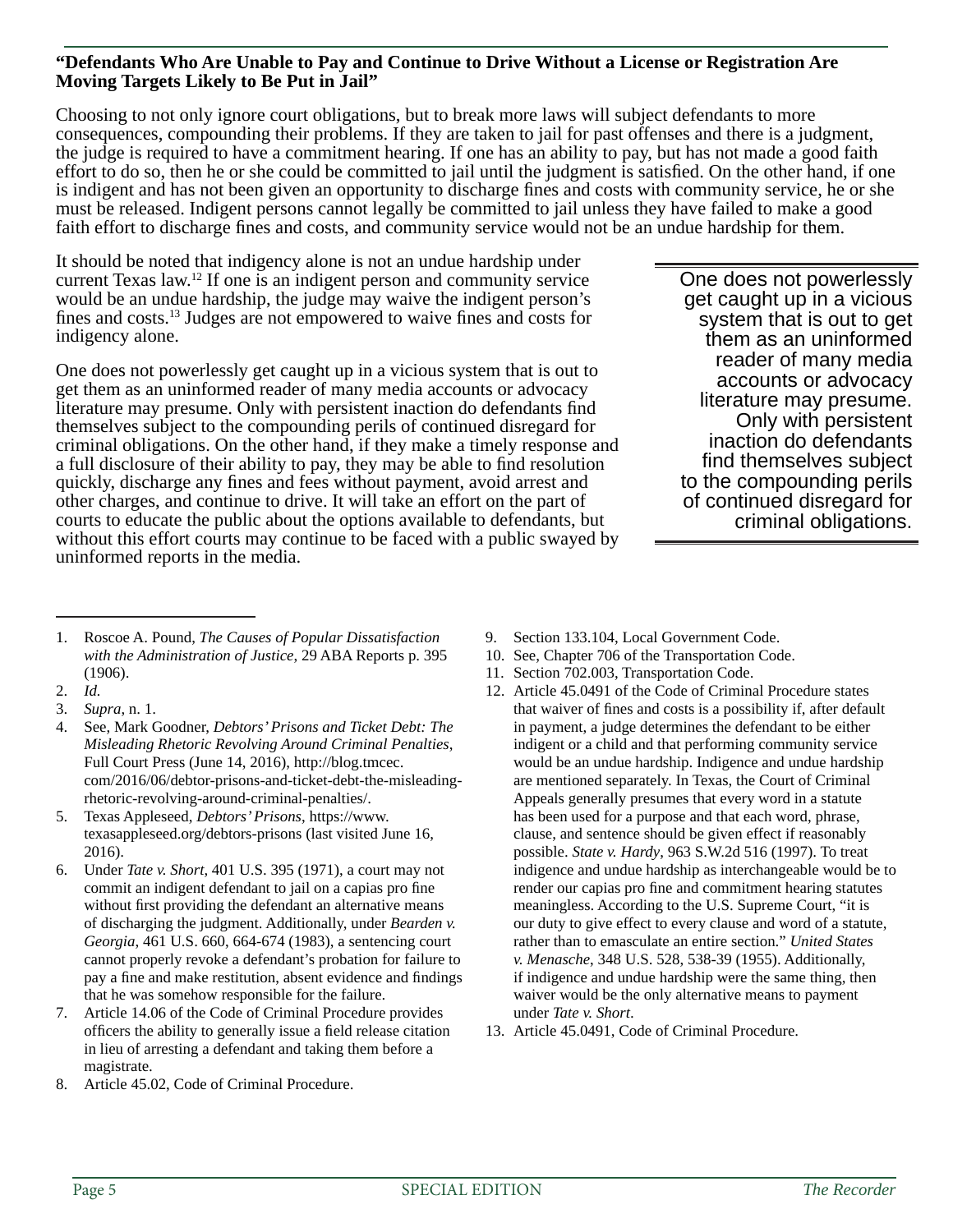# **Comparing Courts: Texas Is Not Ferguson, Missouri**

### **Media buzz aside, current Texas laws are ahead of other states and do not authorize most controversial practices occurring in local courts of other states.**

Municipal courts in Texas, like municipal courts in other states, have been subject to a steady barrage of negative press. Yet, amidst all of the media coverage, something critically important is not being reported: state laws substantially differ. Compared to other states, Texas laws aimed at preventing the kinds of abuses that occurred in Ferguson, Missouri adequately address these issues.

#### **State Laws Differ**

While most states have municipal courts, such courts are not governed by a single set of laws. Accordingly, it is improper to attribute the statutorily authorized acts of one municipal court in one state to all municipal courts in the United States. Municipal court jurisdiction in America varies widely. Some municipal courts have jurisdiction over fine-only misdemeanors (*e.g.*, Texas<sup>1</sup>); others have jurisdiction over misdemeanor offenses punishable by a sentence of jail (*e.g.*, Mississippi<sup>2</sup> and Missouri<sup>3</sup>). Municipal courts in states like Texas are part of the state judiciary; most facets of their existence are governed by state law. In states like Missouri, prior to what happened in Ferguson and changes to Missouri law in 2015, municipal courts were predominantly vestiges of municipal government and operated in the shadows of state laws.<sup>4</sup> This is not the case in Texas.

Accordingly, when assessing courts and their treatment of indigent defendants, the laws of each state must be considered independently.

#### **Texas Is Different**

Texas law has already addressed many of the issues raised and implemented effective solutions. One reason Texas may be further ahead than other states on indigence issues in local municipal courts is the fact that the seminal case dealing with these issues, *Tate v. Short*, came out of Texas courts.<sup>5</sup> By the time the case was remanded to the Court of Criminal Appeals, the Texas Legislature had already revised the Code of Criminal Procedure to permit courts to order payments be made immediately, later, or in intervals.6

Since 1971, the Texas Legislature has grappled with these and related issues several times, and updated the laws in light of more recent decisions regarding indigence and enforcement of fines. This is why many of the deficiencies the DOJ highlighted in Missouri laws are not present in Texas laws (See chart on page 7 of this issue of *The Recorder)*.

#### **Alternative Means: Extensions of Time to Pay**

The changes made to the Code of Criminal Procedure in 1971 as a result of *Tate* authorized alternative sentencing, what the Court called "a procedure for paying fines in installments." Ideally, upon entering the judgment, a defendant will pay the court in the manner specified by the judgment *(i.e.*, immediately, later, or in intervals).<sup>8</sup> Notably, in Texas, a defendant need not be deemed indigent by the court in order to receive a payment plan. With the addition of Article 45.041(b-2) in 2011, however, if a court determines that the defendant is unable to immediately pay the fine and costs, the judge must allow the defendant to pay the fine and costs in designated intervals.<sup>9</sup>

#### **Alternative Means: Community Service**

It wasn't until 2015, one year after the events in Ferguson, that Missouri law authorized indigent defendants to discharge fines and costs by performing community service.<sup>10</sup> Under Texas law, in lieu of installment payments, defendants who fail to pay a previously assessed fine or have insufficient resources or income to pay a fine or court costs may be ordered to discharge all or part of it by performing community service.<sup>11</sup> An order to perform community service does not preclude the defendant from choosing to subsequently pay fines and costs.<sup>12</sup> A

**When assessing courts and their treatment of indigent defendants, the laws of each state must be considered independently.**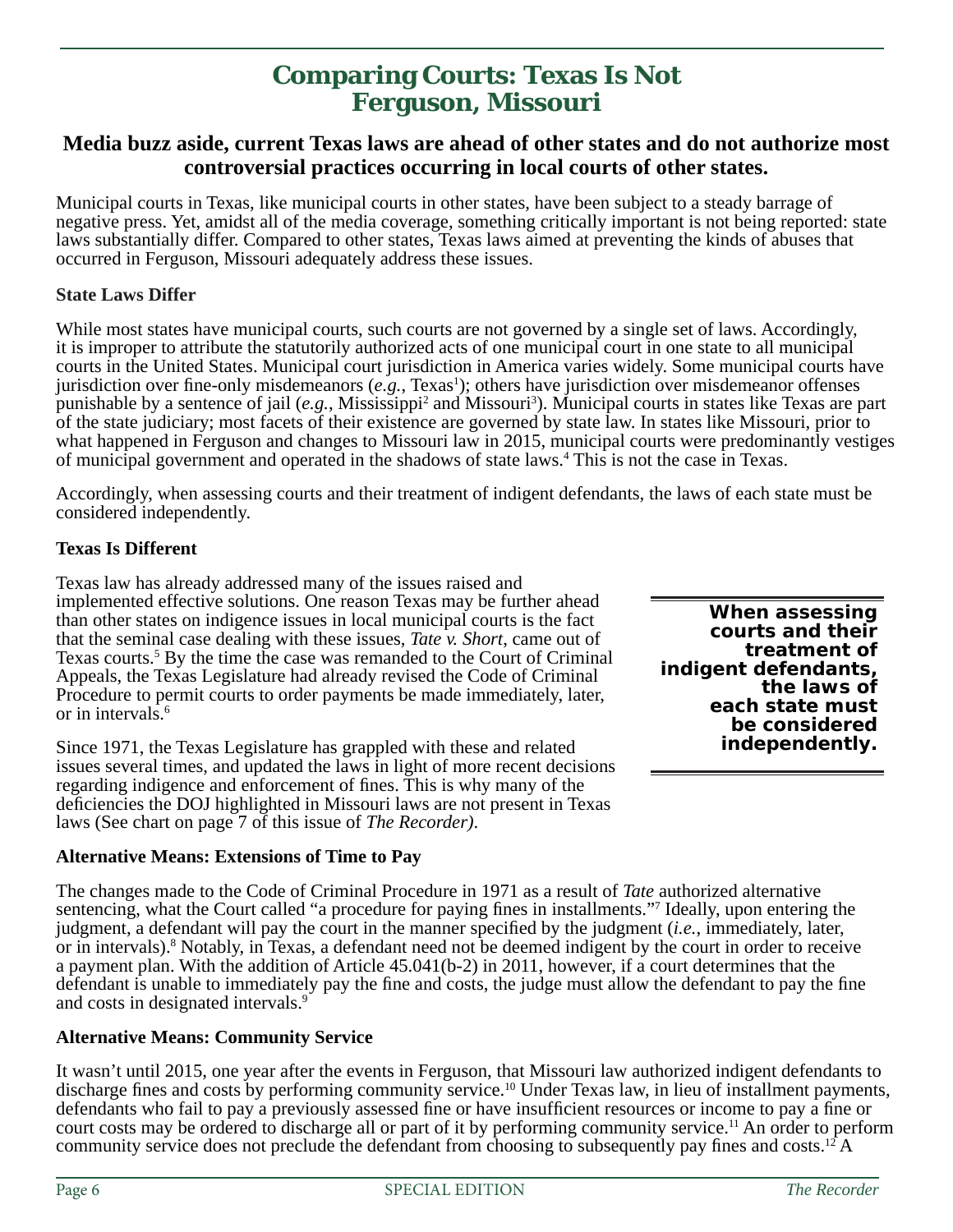defendant is considered to have discharged not less than \$50 of fines or costs for each eight hours of community service performed.13 Under Texas law, a defendant may not be ordered to perform more than 16 hours of community service per week unless a judge has determined that additional hours will not impose a hardship on either the defendant or the defendant's dependents.14 These provisions were

#### **Waiver of Fines for Indigent Defendants**

Texas law authorizes all criminal trial courts to waive the fine and costs of a defendant who defaults in payment of a fine or costs imposed on a defendant if: (1) the defendant is either indigent or was a child at the time of the offense; and  $(2)$  discharging the fine and costs through community service or as otherwise authorized by the Code of Criminal Procedure would impose an undue hardship.15 These provisions were intended to provide judges with the discretionary authority to waive the payment of fines and costs on a case-by-case basis and only when all other alternative means authorized by the code would be an undue hardship.16

intended to provide judges with the discretionary authority to waive the payment of fines and costs on a case-by-case basis and only when all other alternative means authorized by the code would be an undue hardship.

|    | <b>Municipal Courts in Texas</b>                                                                           | <b>Municipal Courts in Missouri</b>                                                                    |
|----|------------------------------------------------------------------------------------------------------------|--------------------------------------------------------------------------------------------------------|
| 1. | Jurisdiction is Limited to<br>Misdemeanors Punishable by the<br>Imposition of a Fine <sup>17</sup>         | City Ordinance Violations Punishable<br>by Jail Sentences <sup>18</sup>                                |
| 2. | Two-Year Statute of Limitations <sup>19</sup>                                                              | No Statute of Limitations <sup>20</sup>                                                                |
| 3. | No "Cash Bail" System <sup>21</sup>                                                                        | "Cash Bail" for Release <sup>22</sup>                                                                  |
| 4. | <b>Alternative Means:</b><br>Installment Payments Authorized,<br>Community Service, Tutoring <sup>23</sup> | <b>Community Service Not Available</b><br>Until 2015 <sup>24</sup>                                     |
| 5. | Fines Enforced with<br>Capias Pro Fine <sup>25</sup><br>Commitment Orders Required <sup>26</sup>           | Fines Enforced with Contempt for<br>Failure to Appear or Pay <sup>27</sup>                             |
| 6. | Jury Trial Guaranteed <sup>28</sup>                                                                        | Jury Trial Not Available <sup>29</sup>                                                                 |
| 7. | Trial de Novo, or Appeal for Court of<br>Record <sup>30</sup>                                              | Trial de Novo <sup>31</sup>                                                                            |
| 8. | Municipal Courts are Statutory and<br>Part of the<br>Texas Judicial System <sup>32</sup>                   | Municipal Courts are an Arm of the<br>Police Department,<br>Judge is a Judicial Employee <sup>33</sup> |
| 9. | Municipal Judges Must Have<br>Judicial Education <sup>34</sup>                                             | State Bar CLE Hours are Sufficient for<br>Judicial Education <sup>35</sup>                             |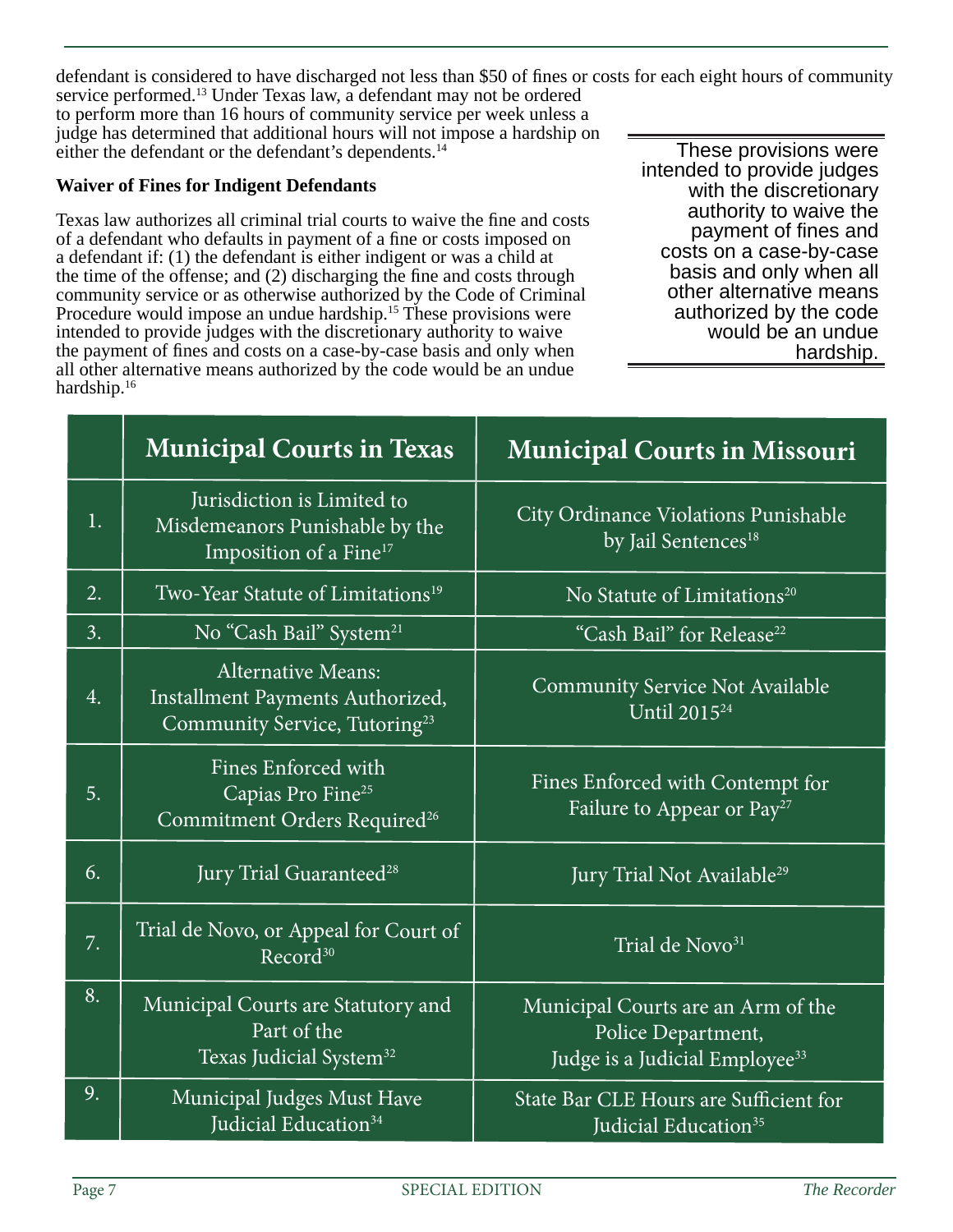#### **Other Texas Safeguards**

While municipal and justice courts serve the express function of preserving public safety, protecting the quality of life in Texas communities, and deterring future criminal behavior, there is no denying the implicit, though significant, function of revenue generation. In an effort to regulate such tension, the Texas Legislature has set caps on how much revenue traffic fines can generate.<sup>36</sup> Texas law also prohibits municipalities and counties from either formally or informally establishing a plan to evaluate, promote, compensate, or discipline a judge or peace officer based on either the number of citations issued or fines collected.<sup>37</sup> Local government officials and employees are statutorily prohibited from expecting, requiring, or even suggesting that a judge collect a predetermined amount of money from persons convicted of a traffic offense during any period of time.38 City councils are prohibited from considering the amount of revenue collected by municipal courts for purposes of determining reappointment.<sup>39</sup> A violation of these prohibitions by an elected official is misconduct and a ground for removal from office and a violation of the law by a person who is not an elected official is a ground for removal from the person's position.<sup>40</sup> In the wake of Ferguson-inspired lawsuits, now is an ideal time to remind local officials and employees why judicial independence best serves the interests of the public and the interests of government. It not only ensures that the public has access to fair and impartial judicial proceedings, it is also a primary reason why local governments are not held legally responsible for the decisions of local judges.<sup>41</sup>

- 1. Article 4.14, Code of Criminal Procedure.
- 2. Miss. Code Ann., Section 21-23-19 (2013).
- 3. Mo. Rev. Stat., Subsection 77.590, 79.470 (2015).
- 4. See, *The Recorder* (April 2016) at 7.
- 5. *Tate v. Short*, 401 U.S. 395 (1971).
- 6. Ryan Kellus Turner, *Pay or Lay: Tate v. Short Revisited*, Municipal Court Recorder, March 2003.
- 7. *Tate*, 401 U.S. at 671 n. 5.
- 8. Article 45.041of the Code of Criminal Procedure applies to municipal and justice courts. A similar provision, Article 42.15, governs county and district courts.
- 9. Article 45.041(b-2), Code of Criminal Procedure; H.B. 27, 82d. Leg., Reg. Sess. (Tex. 2011).
- 10. S.B. 5, 98th Gen. Assemb., Reg. Sess. (Mo. 2015).
- 11. Article 45.049, Code of Criminal Procedure.
- 12. Article 45.049(a), Code of Criminal Procedure.
- 13. Article 45.049 (e), Code of Criminal Procedure.
- 14. Article 45.049 (d), Code of Criminal Procedure.
- 15. Articles 43.0901 and 45.0491, Code of Criminal Procedure.
- 16. Articles 43.0901(2) and 45.0491(2), Code of Criminal Procedure.
- 17. Article 4.14(a), Code of Criminal Procedure.
- 18. Mo. Rev. Stat., Subsection 478.230, 479.010.
- 19. Article 12.02, Code of Criminal Procedure.
- 20. Missouri Bench Book, Section 3.9.
- 21. Article 17.01, Code of Criminal Procedure.
- 22. Mo. Rev. Stat., Section 544.455.
- 23. *e.g.*, Articles 45.041 and 45.0492, Code of Criminal Procedure.
- 24. Mo. Rev. Stat., Section 479.360.
- 25. Article 45.045, Code of Criminal Procedure.
- 26. Article 45.046, Code of Criminal Procedure.
- 27. Mo. Rev. Stat., Section 479.070.
- 28. Article 1.12, Code of Criminal Procedure.
- 29. Mo. Rev. Stat., Section 479.140.
- 30. Article 45.042, Code of Criminal Procedure.
- 31. Mo. Rev. Stat., Section 476.010.
- 32. Tex. Const., Art. II, Section 1; Chapter 29, Texas Government Code.
- 33. U.S. Department of Justice, *Investigation of the Ferguson*

#### *Police Department* (2015) at 7.

- 34. Rule of Judicial Education 5(a), Court of Criminal Appeals.
- 35. Mo. Supreme Court Rule, 18.05(a).
- 36. Section 542.402(b), Transportation Code (placing a 30 percent cap on the amount of revenue that may be collected locally in the form of fines).
- 37. Section 720.002(a), Transportation Code.
- 38. Section 720.002(b), Transportation Code.
- 39. The Texas Legislature's repeal of Section 720.002(c) of the Transportation Code in 2009 clarified that the prohibition of traffic quotas is, in fact, intended to prohibit municipalities from considering the amount of revenue collected by municipal courts when evaluating the performance of municipal judges for purposes of determining reappointment. Turner and Abbott, *Supra*, at 1-32.
- 40. Section 720.002(e), Transportation Code.
- 41. A local judge acting in his or her judicial capacity is not considered a local government official whose actions are attributable to the local government. *Davis v. Tarrant County Tex.,* 565 F.3d 214, 227 (5th Cir. 2009) citing *Krueger v. Reimer,* 66 F.3d 75, 77 (5th Cir. 1995). As municipal courts are part of the state judicial system, claims against a municipal judge in the judge's official capacity are not claims against a city but rather claims against the State of Texas. *DeLeon v. City of Haltom City*, 2003 U.S. Dist. LEXIS 9879, 10-11 (N.D. Tex. June 10, 2003), citing *Ex parte Quintanilla*, 207 S.W.2d 377 (Tex. Crim. App. 1947). However, when judges are not acting independently, but rather effectuating official policies or customs of cities that violate constitutional rights, municipalities face potential liability. Cities can be sued and subjected to monetary damages and injunctive relief under federal civil rights law only if its official policy or custom caused plaintiff to be deprived of a federally protected right. *Board of County Commissioners v. Brown*, 520 U.S. 397, 403 (1997).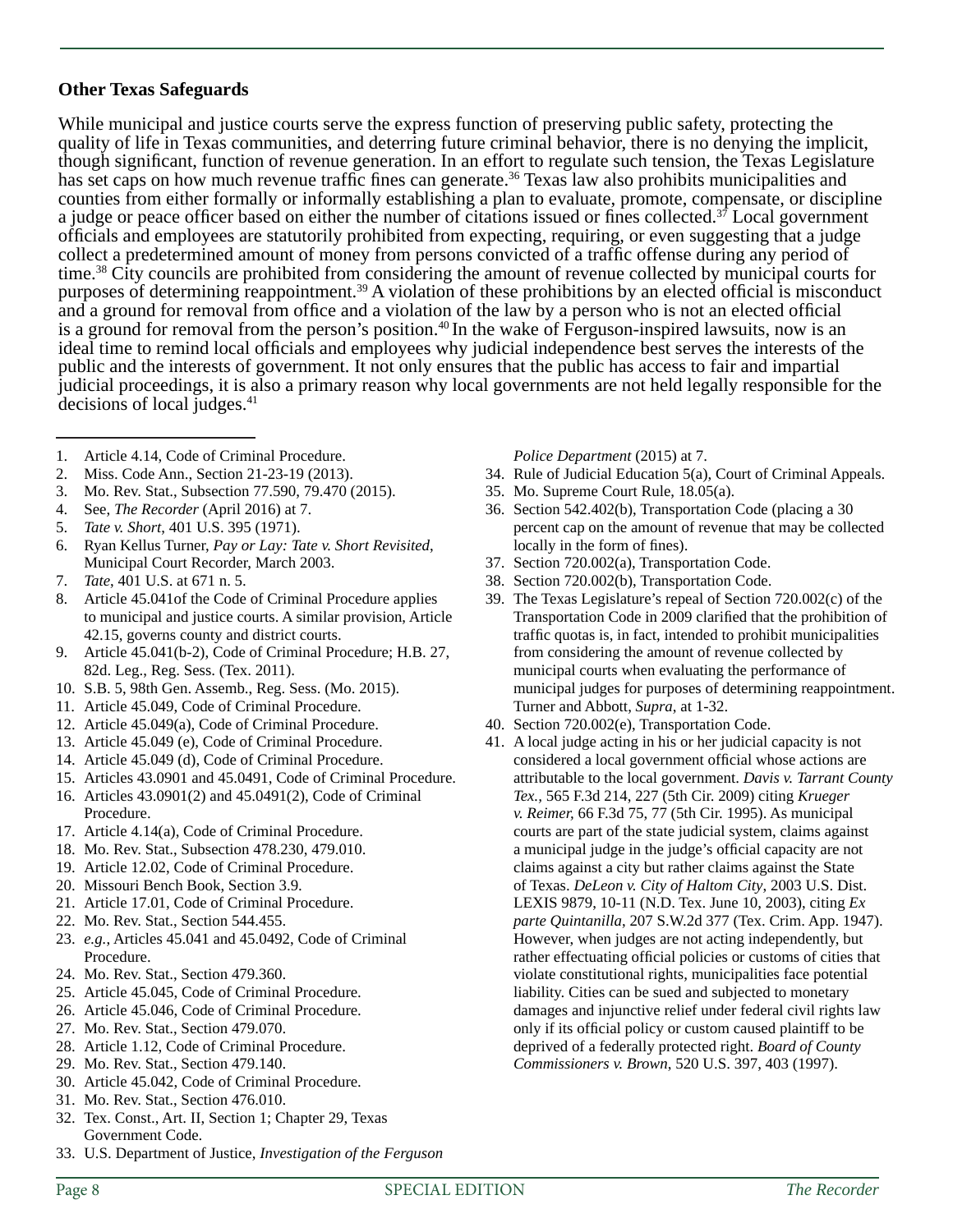# **Judges Who Do Not Comply with Safeguards in Texas Laws Protecting Indigent Defendants Are Committing Judicial Misconduct**

# **Legislation alone cannot solve the problem. The responsibility belongs to local judges. The solution is community awareness.**

The judiciary has been entrusted by the public to see that justice is done. Incarceration of indigent defendants solely for inability to pay is discrimination against poor defendants.<sup>1</sup> A former member of the State Commission on Judicial Conduct (SCJC), Judge Edward Spillane is the Presiding Judge of the College Station Municipal Court and Past-President of the Texas Municipal Courts Association. Judge Spillane has stated that, "Neither judges nor members of the public should tolerate this kind of judicial misconduct. Regardless if it is because of ignorance or indifference, people who do not comply with safeguards in Texas law aimed at protecting indigent defendants should not be allowed to serve in the Texas judiciary."2

### **Failure to Comply with Statutory Safeguards is a Violation of the Code of Judicial Conduct**

The Code of Judicial Conduct is clear: ignorance or indifference is no defense. Failure to observe statutory safeguards is a violation of the Code. "A judge shall comply with the law and should act at all times in a manner that promotes public confidence in the integrity and impartiality of the judiciary."<sup>3</sup> Canon 3 of the Code of Judicial Conduct requires judges to perform duties impartially. In terms of adjudicative responsibilities, judges are supposed to maintain professional competence in the law and shall not be swayed by partisan interests, public clamor, or fear of criticism.<sup>4</sup> In performing judicial duties, a judge shall neither manifest bias nor prejudice, including bias or prejudice based upon socioeconomic status, nor shall the judge knowingly permit staff, court officials, and others subject to the judge's direction and control to do so.<sup>5</sup> Similarly, judges are required to give any person who has a legal interest in a proceeding, or that person's lawyer, the right to be heard according to law.6

### **Judicial Accountability**

Ultimately, it is the responsibility of judges in Texas to monitor and enforce the Code of Judicial Conduct. Judges who know of misconduct have disciplinary responsibilities. A judge who receives information clearly establishing that another judge has committed a violation of the Code should take appropriate action.<sup>7</sup> A judge who knows that another judge has committed a violation of the Code which raises a substantial question as to the other judge's fitness for office is obliged to inform the SCJC or take other appropriate action.8

In municipal courts with more than one judge, presiding judges with supervisory and performance oversight over other judges should be mindful that Canon  $3(C)(3)$  states that a "judge with supervisory authority for the judicial performance of other judges should take reasonable measures to assure the prompt disposition of matters before them and the proper performance of their other judicial responsibilities."

Can the Canons of Judicial Conduct be used to help rid the judiciary of people who cast discredit on courts and do not comply with safeguards in the law aimed at protecting indigent defendants? It has happened in other states. It has happened in Texas.

The SCJC has issued private admonitions and private reprimands coupled with orders of judicial education to judges who ignored Texas procedural safeguards pertaining to the imposition of fines, capiases pro fine, indigency issues, and commitments to jail.<sup>9</sup>

Can the Canons of Judicial Conduct be used to help rid the judiciary of people who cast discredit on courts and do not comply with safeguards in the law aimed at protecting indigent defendants? It has happened in other states.<sup>10</sup> It has happened in Texas.<sup>11</sup>

#### **Education is Key**

Public education of voters and city council members as to what the law requires is the best way to ensure that bad judges are neither elected nor appointed to the office. This education will provide increased awareness about the proper and improper use of courts. A court is allowed to incidentally generate revenue through the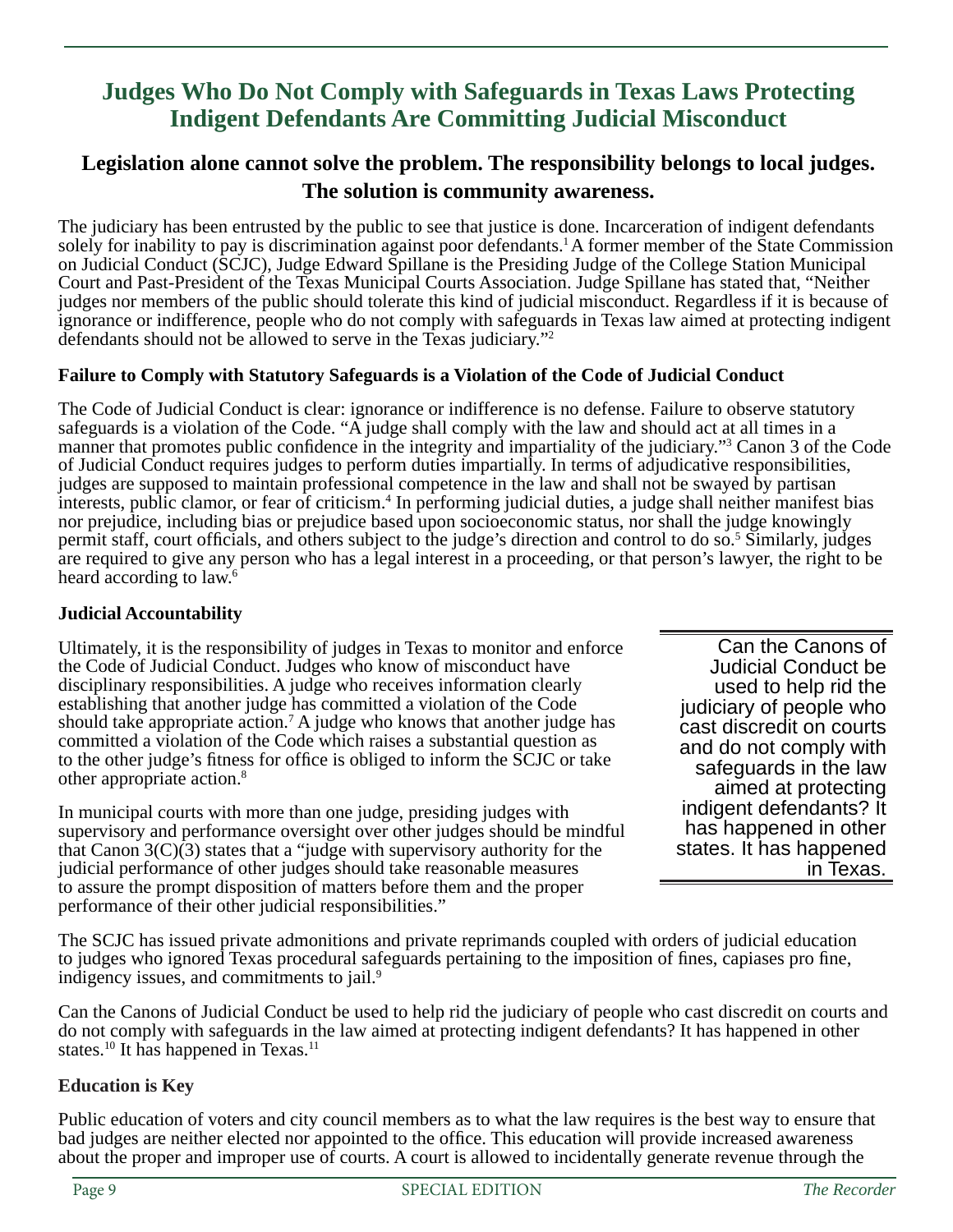imposition of fines. In fact, there is a strong argument to be made for the expanded use of fines and other monetary sanctions in the American criminal justice system.12 There is nothing wrong with local governments retaining fines, but such revenue must be viewed as an incidental byproduct of justice. Courts should not be viewed by local or state governments as profit centers. The law prohibits this.

Judicial education is equally important. Legislation is not necessary for judges to share best practices, such as the use of "safe harbor" and other practices aimed at reducing the number of people arrested. Judicial education is the key to teaching judges how technology, such as the living wage calculator,<sup>13</sup> can assist judges in determining whether a defendant is indigent.

- 1. *Williams v. Ill.*, 399 U.S. 235, 240-241 (1970).
- 2. Quote obtained by authors. June 19, 2016. Communication on file.
- 3. Supreme Court of Texas, *Texas Code of Judicial Conduct*, Canon 2(A) (2002).
- 4. *Id*., Canon 3(B)(2).
- 5. *Id*., Canon 3(B)(6).
- 6. *Id*., Canon 3(B)(8).
- 7. *Id.*, Canon 3(D)(1).
- 8. *Id*.
- 9. Examples: A judge: (1) refused to provide the defendant with an opportunity to plead "not guilty" and request a jury trial;  $(2)$  adjudicated the defendant guilty and assessed a fine in the defendant's absence without notice and without setting a court date; (3) threatened the defendant with arrest if he did not pay the fine when the defendant appeared in court. State Commission on Judicial Conduct, *Private Reprimand and Order of Judicial Education* (December 10, 2010). A judge failed to comply with the law in issuing a capias pro fine and committing a defendant to jail where previously:  $(1)$ there was no written deferred disposition order;  $(2)$  no final judgment was entered; (3) there was no show cause hearing; and (4) there was no indigency hearing to determine whether the defendant had the financial ability to pay the fine and court costs. State Commission on Judicial Conduct, *Private Admonition and Order of Additional Education* (November 22, 2011).
- 10. In a letter to officials requesting that his own salary be raised be raised from \$40,000 to \$60,000 per year, Grady County State Court Judge William Bass, Sr. stated that he worked hard "to maximize" the county revenue through his extra efforts, raising \$350,000 in fines per year, according to court documents. Judge Bass received a 60-day unpaid suspension, a formal reprimand from Georgia's Judicial Qualifications Commission, and agreed not to seek reelection. In March, 2015, as terms of a proposed settlement agreement for the class-action lawsuit against Grady County and Judge Bass, certain defendants were eligible to receive \$100 in damages and a refund of court costs, up to \$700. Ga. Commission on Judicial Qualifications, Docket No. 2012-31, *In re: Inquiry Concerning Judge J. William Bass, Sr. (2012)*; R. Robin McDonald, *Grady County is Asked to Repay Thousands in Illegal Court Fees*, Southern Center for Human Rights (August 9, 2013); Karen Murphy, *Former State Court Judge Speaks Out on Settlement*, Thomasville Times-Enterprise (April 6, 2015).

There is nothing wrong with local governments retaining fines, but such revenue must be viewed as an incidental byproduct of justice. Courts should not be viewed by local or state governments as profit centers.

- 11. Judge Jack Byno of Haltom City was accused of committing people to jail if, at the time of their conviction, they could not pay all fines and costs. "Pay or Lay" is the name given for the practice prohibited by *Tate v. Short*. "The Commission and a private citizen initiated complaints against the judge, based on several newspaper articles and television news reports containing various allegations, including that the judge exhibited a poor judicial demeanor and failed to follow the law in proceedings in his court. Although the judge denied the allegations of misconduct, he opted to resign from office rather than spending time and money on further disciplinary proceedings. No Findings of Fact or Conclusions of Law were made in connection with the complaints, but the parties agreed that the allegations of judicial misconduct, if found to be true, could result in further disciplinary action. The parties agreed that the judge's resignation was not an admission of guilt, fault or liability. The Commission agreed that it would not pursue further disciplinary proceedings against the judge in connection with said complaints, and the judge agreed to be disqualified from future judicial service; sitting or serving as a judge in the State of Texas in the future; standing for election or appointment to judicial office in the State of Texas; or performing or exercising any judicial duties or functions of a judicial officer in the state." State Commission on Judicial Conduct, *2004 Annual Report* 29- 30 (Voluntary Agreement of Jack Byno, Former Municipal Judge, to Resign from Judicial Office in Lieu of Disciplinary Action (12/5/03).
- 12. Martin H. Pritikin, *Fine-Labor: The Symbiosis Between Monetary and Work Sanctions*, 81 U. Colo. L. Rev. 343, 350 (2010). Fines are cheaper to administer than jail and prisons. Fines have the potential to achieve optimal deterrence compared to incarceration. Fines offset criminal justice costs. Offenders are potentially spared the longer term criminalizing effects of sentences entailing incarceration. Offenders experience faster adaptation when fined versus jailed, and do not experience the long-term stigmatization that reduces income earning potential.
- 13. Bourree Lam, *The Living Wage Gap: State by State*, The Atlantic (Sept. 15, 2015); Mass. Inst. of Tech., *Living Wage Calculator*, http://livingwage.mit.edu/ (last visited June 20, 2016).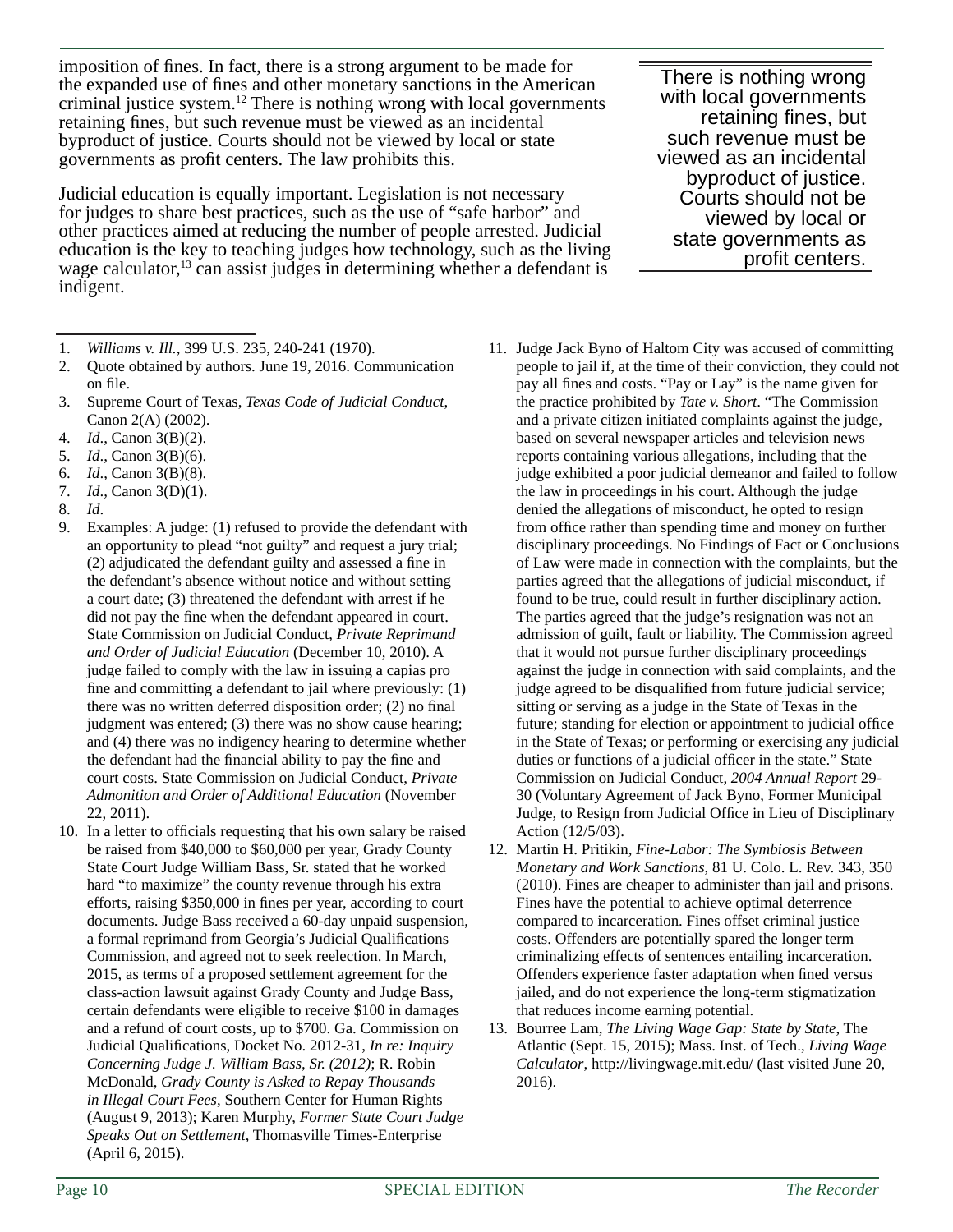# **Misunderstanding "Fine-Only" Misdemeanors**

### **Although they have existed since the dawn of the Republic, the last 12 months have been dark days for Class C misdemeanors. Yet, despite too often being mischaracterized and minimized, these "minor offenses" play a major role in maintaining public order and quality of life in Texas.**

Class C misdemeanors are criminal offenses for which the sentence entails the imposition of a fine as punishment.<sup>1</sup> Since the 1970s, Texas law has authorized judges to employ "alternative means" to discharge fines and court costs (See, Comparing Courts: Texas Is Not Ferguson, Missouri, page 6 of this issue of *The Recorder*).

#### T**exas Law Governing Class C Misdemeanors Is Distinct**

As of 2015, there were 1,299 Class C misdemeanors in state law. Per state law, additional Class C misdemeanors may be created via city ordinances or county regulation. Yet, despite being the most commonly committed type of misdemeanor in Texas, Class C misdemeanors remain the most misunderstood. This misunderstanding has increased in the last two years. Media coverage has, for the most part, overlooked that state laws vary and that Texas law governing Class C misdemeanors is distinct (even when compared with other types of Texas misdemeanors).

#### **Class C Misdemeanors Are Crimes**

Also absent is that Class C Misdemeanors are *crimes* (In Texas, they are not civil infractions; they are not administrative violations). As a matter of state's rights, Texas has chosen to exercise its police powers under the 10th Amendment to criminalize a host of behaviors that are not criminal in other states. Such crimes, even those where the punishment is a fine, *can result in an arrest*. In 2000, the U.S. Supreme Court, in *Atwater v. City of Lago Vista*, 2 held that the 4th Amendment does not forbid a warrantless arrest for a Class C misdemeanor.

#### **The Important Role of Class C Misdemeanors**

In Texas, Class C misdemeanors permeate Texas law and play an understated, yet incredibly important, role in providing consequences and ensuring compliance with the most fundamental notions of social order. Since the events in Ferguson, a distinct trend has developed. Without grasping the full scope of what is punishable by the imposition of a fine

In Texas, Class C misdemeanors<br>permeate Texas law and play an understated,<br>yet incredibly important,<br>role in providing<br>consequences and ensuring compliance with the most fundamental notions of social order.

in Texas (building code, fire safety regulation, sanitation issues, traffic

The driving behaviors most likely to result in injury or death are Class C misdemeanors.

offenses, and environmental regulations), some civil rights activists and members of the media have taken a dim view of "small-fry" offenses and "low-level courts."3

Glaringly absent from most media accounts is any acknowledgment of the harms and dangers of the crimes pigeonholed as "minor offenses." Which of the following is a "minor offense:" A teenager driving under the influence of alcohol;<sup>4</sup> Failing to restrain a child while operating a motor vehicle;<sup>5</sup> Speeding through a school zone;<sup>6</sup> Selling cigarettes to children;<sup>7</sup> Distributing abusable synthetic substances;<sup>8</sup> Public intoxication;<sup>9</sup> Assault;<sup>10</sup>

Disorderly conduct;<sup>11</sup> or, Theft of under \$100?<sup>12</sup> Each of these offenses can have a lasting and important impact on both the individual and public safety.

#### **Class C Misdemeanors and Traffi c Safety**

Littering is a Class C misdemeanor in Texas.<sup>13</sup> Is littering a "victimless" crime? What if the money spent picking up litter were used on early child education, mental health services, dropout prevention, or child protective services? Since 1986, Texas taxpayers have spent \$969.9 million, or an average of \$32.33 million a year, to pick litter up off of Texas highways.14 Texas has not had a day without a traffic fatality in more than 15 years, during which time more than 50,000 people have been killed.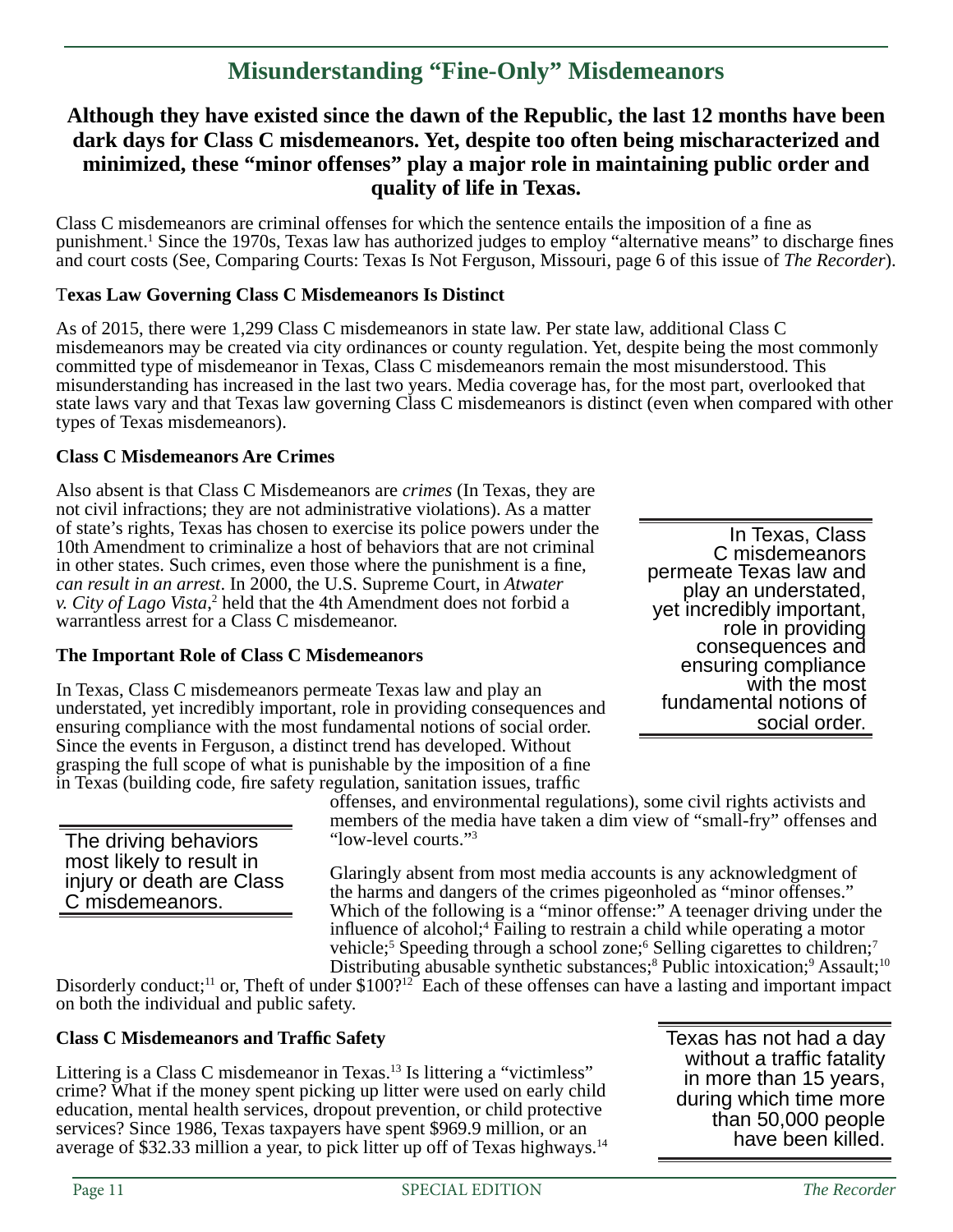On those highways and streets, on average, a person is killed every two and a half hours, and injured every two minutes.15 The driving behaviors most likely to result in injury or death are Class C misdemeanors.<sup>16</sup> Texas has not had a day without a traffic fatality in more than 15 years, during which time more than 50,000 people have been killed.<sup>17</sup> Last year, in Austin, there were 102 people killed, a record number of traffic fatalities. Thirtyfour percent of the fatalities involved a person who was not authorized to operate an automobile.18 Statistically, a person is more likely to be killed by a driver running a red light and crashing into the side of a vehicle than by aggravated murder.19 Yet neither a dollar amount nor a statistic can adequately convey the grief, the personal loss, or the tragedy inflicted on victims and their families because of such "minor offenses." As put by one of the digital curators of *Salud America!*, "Traffic safety is a public health issue. Given the inequity in access to safe streets and the disparities in fatalities and injuries among minorities, traffic safety is also a social justice issue."20

In Texas, Class C misdemeanors permeate Texas law and play an understated, yet incredibly important, role in providing consequences and ensuring compliance with the most fundamental notions of social order.

- 1. Sections 12.23, 12.41, Penal Code.
- 2. *Atwater v. City of Lago Vista,* 532 U.S. 318 (2000).
- 3. Kendall Taggart and Alex Campbell, *In Texas It's a Crime to be Poor*, *Buzzfeed* (October 7, 2015, 4:21 PM), https://www. buzzfeed.com/kendalltaggart/in-texas-its-a-crime-to-be-poor.
- 4. Section 106.041, Alcoholic Beverage Code.
- 5. Section 545.412, Transportation Code.
- 6. Section 545.351, Transportation Code.
- 7. Section 161.082, Health & Safety Code.
- 8. Section 484.002, Health & Safety Code.
- 9. Section 49.02, Penal Code.
- 10. Section 22.01 (a)(3), Penal Code.
- 11. Section 42.01 (a), Penal Code.
- 12. Section 31.03 (e)(1), Penal Code.
- 13. Chapter 365, Health & Safety Code.
- 14. Mark Lisheron, *Is Don't Mess With Texas Worth It?*, watchdog.org (February 29, 2016) http://watchdog. org/258146/dont-mess-with/. In 2014, it cost Texas taxpayers \$47 million dollars to clean litter off Texas highways. Dora Miller, *Litter on the Highway Costing the State Millions*, KTXS (December 16, 2014, 8:16 PM) http://m. ktxs.com/news/litter-on-the-highway-costing-the-statemillions/30261258.
- 15. Texas Department of Transportation, *Texas Motor Vehicle Traffi c Crash Highlights Calendar Year 2014* (2014) http:// ftp.dot.state.tx.us/pub/txdot/trf/crash-statistics/2014/01.pdf.
- 16. Notably, to avoid the equal protection issue regarding fines and indigent defendants and because liberty is a common denominator of which rich and poor can be deprived, Justice Blackmun, in his concurring opinion in *Tate*, encouraged governments who were serious about ending the carnage on highways to stop using fines and to have jail as the punishment for traffic offenses. "Eliminating the fine whenever it is prescribed as alternative punishment avoids the equal protection issue that indigency occasions and leaves only possible Eighth Amendment considerations. If, as a nation, we ever reach that happy point where we are willing to set our personal convenience to one side and we are really serious about resolving the problems of traffic irresponsibility and the frightful carnage it spews upon our

highways, a development of that kind may not be at all undesirable." *Tate v. Short*, 401 U.S. 395, 401 (1971).

- 17. Angie Schmidt, *Texas DOT Isn't Learning from its Horrific Fatalities Calendar,* StreetBlog USA (January 8, 2016) http://usa.streetsblog.org/2016/01/08/texas-dot-isnt-learningfrom-its-horrific-road-fatalities-calendar/.
- 18. Nicole Chavez, Katie Hall, and Philip Jankowski, *Record Number of Traffi c Deaths Has Offi cials Scratching Their Heads*, Austin American-Statesman (January 8, 2016, 3:01 PM) http://www.mystatesman.com/news/news/traffic/recordnumber-of-traffic-deaths-has-officials-scra/npzTT/; Philip Jankowski, *After Deadly Traffi c Year, Austin to Join National Vision Zero Program*, Austin American-Statesman (January 26, 2016 12:03 PM), http://www.statesman.com/news/ news/local/after-deadly-traffic-year-austin-to-join-national-/ nqCgq/. "Police say more than half of the victims were in a vehicle, nearly 30 percent of the dead were pedestrians. Impairment from drugs or alcohol were a factor in 60 percent of the incidents, for drivers and pedestrians." *Id.*
- 19. Leonard Evan, *A New Traffic Safety Vision for the United States,* 93 Am. J. Pub. Health 1384, at 1384-1386 (September, 2003); National Coalition for Safer Roads, *Key Issues*, http://ncsrsafety.org/key-issues/ (accessed August 16, 2016); FBI.gov, Expanded Homicide Data Table 8, https:// ucr.fbi.gov/crime-in-the-u.s/2014/crime-in-the-u.s.-2014/ tables/expanded-homicide-data/expanded\_homicide\_ data table 8 murder victims by weapon 2010-2014.xls (accessed August 16, 2016).
- 20. Amanda Merck, *Traffi c Safety is a Public Health Issue*, Salud America (March 30, 2016) http://www.communitycommons. org/groups/salud-america/changes/traffic-safety-is-a-publichealth-issue/.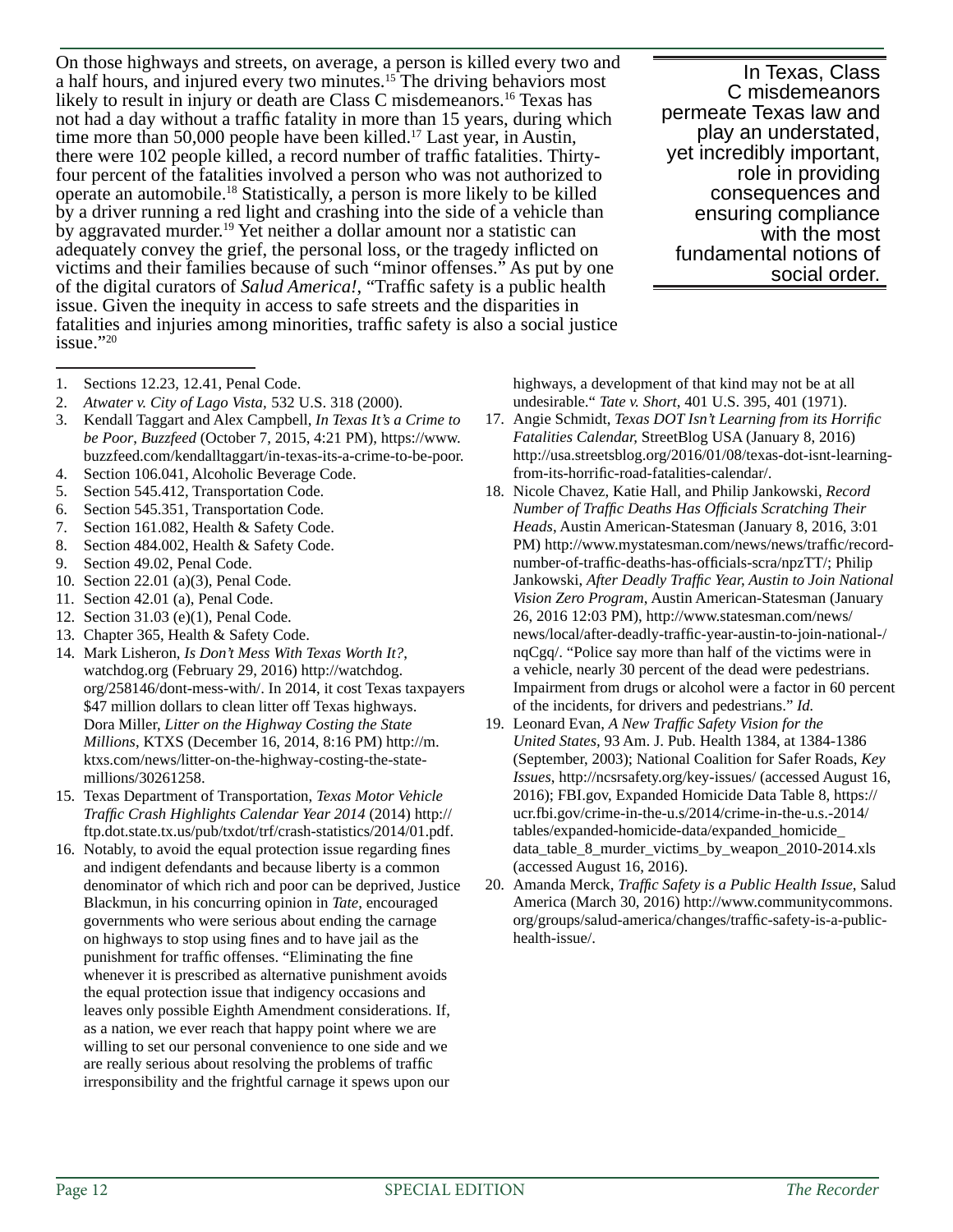# **Distinguishing "Fines" from "Court Costs"**

# Legally, they are not the same. It is important that the public and state and local officials **understand the difference.**

Regardless of the label applied, both fines and court costs entail money to be paid by a defendant. However, there are important differences between them. In the context of a criminal case, fines are amounts assessed to punish an individual or organization for violating a law following conviction by a judge.1 Court costs are amounts prescribed by the Legislature, determined on a case-by-case basis, and varying in relation to the activities involved in the course of the case (and may include fees, miscellaneous charges, and surcharges).2

### **Fines (are not Court Costs)**

Fines make sense (not just money). Throughout history, dating back to the Roman Empire, societies around the world have supported the imposition of fines for common criminal offenses. Fines have historically been considered among the least severe of criminal consequences. There are several arguments for the extensive use of fines and other monetary sanctions in the American criminal justice system: (1) Fines are cheaper to administer than jail and prisons; (2) Fines have the potential to achieve optimal deterrence compared to incarceration; (3) Fines offset criminal justice costs; and (4) Offenders are potentially spared the longer-term criminalizing effects of sentences entailing incarceration.3

### **Fines in Texas**

Fines, incarceration, and the death penalty are the typical three types of punishment in the Texas criminal justice system. Fines are the most common form of punishment for violations of criminal laws. Ironically, despite the frequency of their use and their application throughout history, the underpinnings of fines are rarely independently examined outside the context of other legal issues.

Class C misdemeanors ("fine-only" offenses) are typically thought of as being punishable by a fine of up to \$500. However, this "fine-only" misnomer is only true of misdemeanors defined in the Penal Code.<sup>4</sup> It inaccurately reflects the range of fines for municipal ordinance violations for which the fine range can potentially be as high as \$4,000.<sup>5</sup> Furthermore, it inaccurately reflects the

*Mayer v. City of Chicago*, 404 U.S. 189 (1971) - An indigent defendant accused of fine-only disorderly conduct is entitled to a free transcript or comparable alternative regardless of ability to pay applicable court costs. Limiting free transcripts to felonies was an unreasoned distinction prohibited by the 14th Amendment. The fact that the offenses were fine only did not lessen the invidious discrimination against an indigent defendant.

*Weir v. State*, 278 S.W.3d 364 (Tex. Crim. App. 2009) - The statutory assessment of court costs against a convicted defendant is not an additional penalty for the crime committed, but a non-punitive recoupment of the costs of judicial resources expended in connection with the trial of the case.

*Mayer v. State*, 309 S.W.3d 552 (Tex. Crim. App. 2010) - No trial objection is required to preserve an appellate claim of legally insufficient evidence as it pertains to the imposition of a particular court cost.

*Armstrong v. State*, 340 S.W.3d 759 (Tex. Crim. App. 2011) - The amount and assessment of criminal court costs is a matter of criminal law (not civil law) and is subject matter that may be raised on direct appeal.

*Johnson v. State*, 423 S.W.3d 385 (Tex. Crim. App 2014) - Defendants are legally entitled to an itemized bill of costs. A bill of costs does not need to be presented to the trial court before costs can be imposed upon conviction.6

*Peraza v. State*, 467 S.W.3d 508 (Tex. Crim. App. 2015) - A court cost need not arise out of the defendant's particular prosecution in order to be legitimate. Furthermore, as long as the statutory assessment is reasonably related to the costs of administering the criminal justice system, it is not a tax in violation of separation of powers.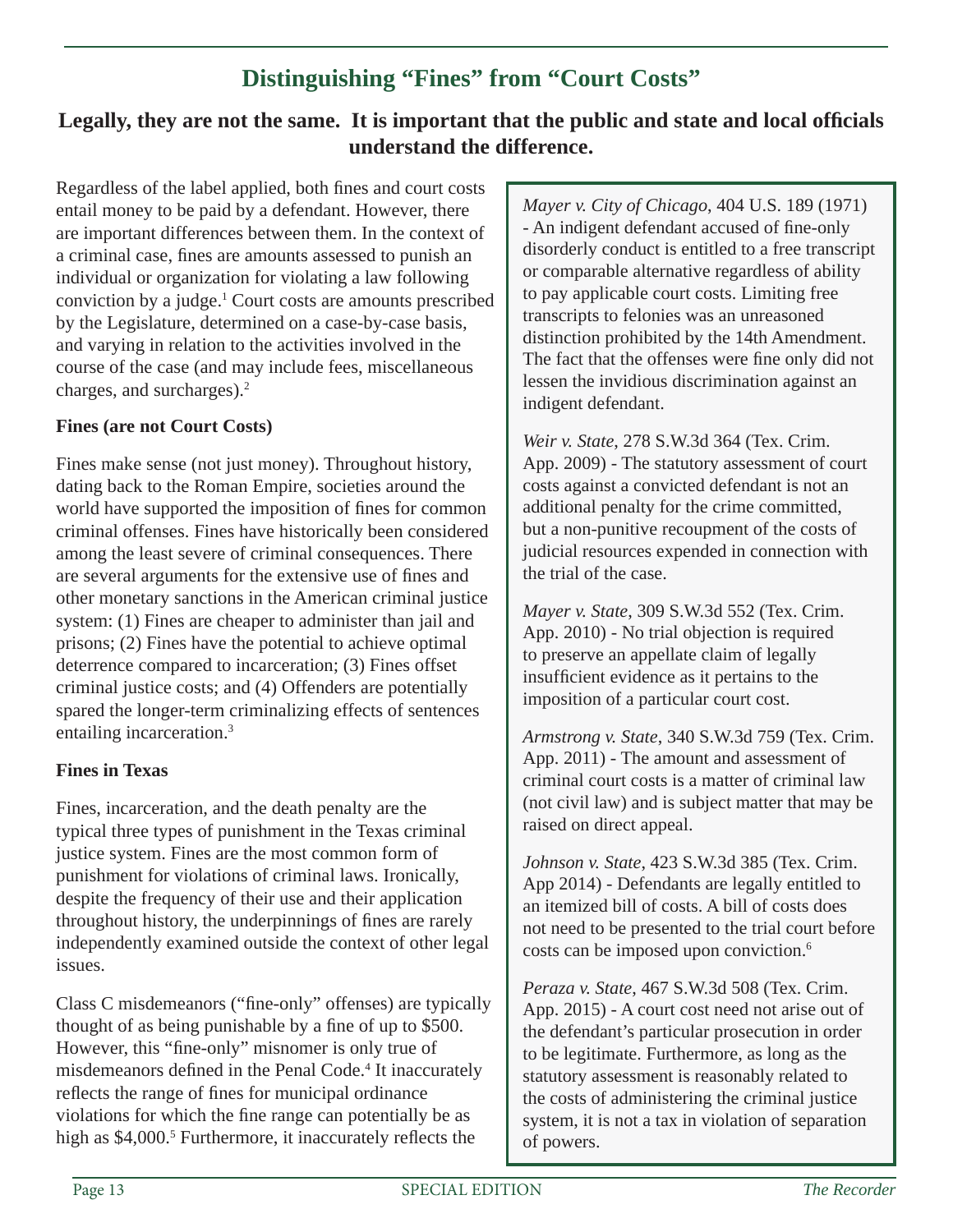potential maximum fine for offenses defined elsewhere in state law. The Penal Code provides that all state law violations defined outside of the Penal Code are to be prosecuted as a Class C misdemeanor as long as they are punishable by a fine only.<sup>7</sup> Thus, for such non-Penal Code criminal offenses, the maximum fine amount is determined by the Legislature.<sup>8</sup>

### **Court Costs (are not Fines)**

While society has long supported the imposition of "fines" as punishment for common criminal offenses, what is unclear is whether the public supports (or is even aware) that "court costs" are being used to pay for governmental expenditures which are debatably not related to the criminal justice system, let alone the matter that landed the defendant in court.

In the United States, terminology and definitions vary from state to state when it comes to terms used to describe court-related revenues.<sup>9</sup> Nationally, however, a general characteristic of such revenues is that they are created by legislative bodies (not courts) and their imposition by courts is mandatory and not subject to the discretion of judges.<sup>10</sup> Furthermore, according to an attorney general opinion, a court may not order a defendant to pay a fine (which is retained by local governments) before court costs (which are remitted to the state treasury).<sup>11</sup> Despite the tendency of the public to conflate fines, court costs, and fees, each is legally distinct. With noted exceptions, the media has done little to delve into such distinctions or to increase public awareness of how court costs and fees are actually utilized in Texas.12 These distinctions, however, are increasingly of public importance, particularly amidst claims that local courts in Texas are turning jails into "debtors' prisons" and where criminal court costs have dramatically increased 1,060 percent since 1965.<sup>13</sup>

1. Carl Reynolds and Jerry Hall, *Courts are Not Revenue Centers*, Conference of State Court Administrators (2011) at 2.

- 3. Martin H. Pritikin, *Fine-Labor: The Symbiosis Between Monetary and Work Sanctions*, 81 U. Colo. L. Rev. 343, 350 (2010).
- 4. Section 12.23, Penal Code.
- 5. Article 4.14(a)(2), Code of Criminal Procedure; Section 29.003(a)(1), Government Code.
- 6. H.B. 287 (2015) amended Article 103.001 of the Code of Criminal Procedure to require that a bill of costs be physically provided to a criminal defendant in either a county or district courts, but makes no such requirement for municipal and justice courts.
- 7. Section 12.41(3), Penal Code.
- 8. The Legislature in 1997 clarified that "fine only" means that courts may impose sanctions not consisting of confinement in jail or imprisonment and that imposition of a sanction or denial, suspension, or revocation of a privilege does not affect the original jurisdiction of the local trial courts in Texas. Articles 4.11 and 4.14, Code of Criminal Procedure; Section 29.003, Government Code. To be clear, prohibition of confinement in jail or imprisonment is distinct from commitment to jail when the defendant defaults of the judgment, which is authorized by Article 45.046 of the Code of Criminal Procedure.

10. While judges typically have discretion in imposing fines within a statutory range of punishment, it is not guaranteed. Legislative bodies can prescribe a fixed fine amount and create mandatory minimum fines (even when the offense has a fine range). Examples in Texas include unauthorized use of disabled parking violation (minimum fine of \$500)

(Section 681.011, Transportation Code) and operating a motor vehicle without financial responsibility (minimum fine of \$175 unless a court determines that a defendant has not previously been convicted of the offense and is economically unable to pay \$175) (Section 601.191, Transportation Code). City councils can also proscribe via ordinances a fixed fine amount or create mandatory minimum fines.

- 11. Article 45.041(b)(1) of the Code of Criminal Procedure allows a justice or municipal judge to order payment structured as a lump sum, or in installments. However, the statute does not allow the justice or judge to require the fine be paid before the costs are satisfied. This allocation rule dates back to Attorney General Opinion Nos. O-755 (1939), and O-469 (1939). As these opinions articulate the rule, where only a part of a fine and costs are collected, the money should go first pro-rata to the state court costs until the full amount is satisfied, and the balance, if any, to the fine. Attorney General Opinion No. GA-147 (2004).
- 12. Eric Dexheimer, "Hard-up defendants pay as state siphons court fees for unrelated uses," *Austin American Statesman* (March 3, 2012); Eric Dexheimer, "Even court officials find fees hard to untangle," *Austin American Statesman* (March 3, 2012).
- 13. The percent increase is represented in Dan Feldstein's *'Loser fees' taking place of new taxes*, Houston Chronicle, March 5, 2006.

<sup>2.</sup> *Id*.

<sup>9.</sup> *Id*.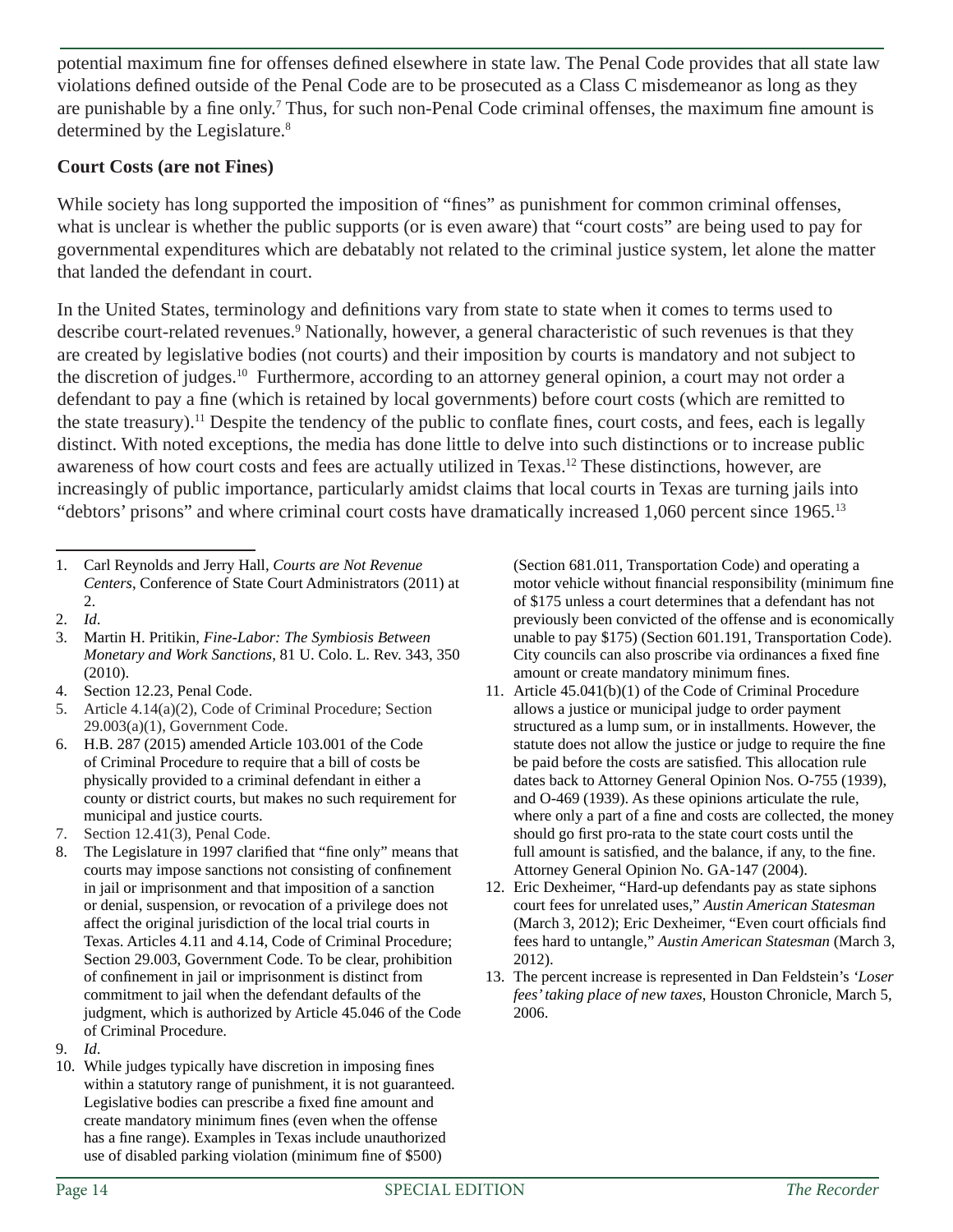# **Making Meaningful Use of the Fine Range**

# **Consideration of a defendant's ability to pay is a matter of judicial discretion.**

Does the Constitution require that fines be custom tailored to avoid disproportionate burdens on low-income defendants? No. While there are positive aspects of custom tailored fines, the Constitution does not require a fine to be custom tailored to avoid disproportionate burdens on low-income defendants. In *San Antonio Independent School District v. Rodriguez* (1973), the U.S. Supreme Court, citing *Tate v. Short*, stated that it had "not held that fines must be structured to reflect each person's ability to pay in order to avoid disproportionate burdens. Sentencing judges may, and often do, consider the defendant's ability to pay, but in such circumstances they are guided by sound judicial discretion rather than by constitutional mandate." Ĩ

Other than in cases involving capital punishment, the 8th Amendment does not mandate individualized sentencing. The 8th Amendment, as distinguished from the Due Process Clause, imposes no apparent limitation on the discretion of the sentencing entity, be it judge or jury, including any requirement that punishment be informed by the particular circumstances of the offense and/or the offender.2 Some judges assess the amount of the fine based on circumstances of the case such as the type of crime, frequency, and flagrancy, reserving consideration of ability to pay until deciding the method of discharging the fine. Some judges consider ability to pay at sentencing. Both are constitutionally permissible and within the bounds of judicial discretion.

#### **Day Fines: Fines Based on a Defendant's Earnings**

One proposed alternative to reduce incarceration of individuals who are unable to pay legal financial obligations is basing fines on a defendant's earnings.<sup>3</sup> During the late 1980s and early 1990s, American courts were introduced to "day fines" through a series of pilot programs directed by the Vera Institute. Day fines are an alternative to the traditional fixed fine in the United States and are based on an offender's financial means. Typically, the day fine is calculated using a unit scale, where certain crimes are assigned a specific number or range of units.<sup>4</sup> Each unit is then valued in a manner tailored to the particular offender, taking into account his or her financial means through the consideration of net daily income, adjusted downward for factors like

subsistence needs and familial responsibilities.<sup>5</sup> To reach the total fine amount, the number of units is multiplied by the personalized unit value.<sup>6</sup> The purpose of the day fine is to punish offenders proportionately, balancing the offenders' financial means with the crimes committed, and in theory representing a single day of incarceration without salary. Day fines have been analyzed and applied in a multitude of scenarios: some studies apply them to minor offenses already punishable by fixed fines, some try to use day fines as an intermediate sanction to replace probation or imprisonment, while others use day fines in combination with other sanctions. Notably, day fines are no longer being tested in the United States and are only of novel issue because of the recent growing interest in and concerns about alleged "debtors' prisons" and criminal justice reform, generally.

#### **Issues and Shortcomings of a Day Fine System**

Part of the reason that day fines are not already used in the United States (as opposed to Great Britain) is the fact that our country is founded on common law, where punishment is suited to the crime rather than the criminal— "departure from these socially entrenched norms is not easy."7

The 8th Amendment, as distinguished from the Due Process Clause, imposes no apparent limitation on the discretion of the sentencing entity, be it judge or jury, including any requirement that punishment be informed by the particular circumstances of the offense and/or the offender.

Procedural issues abound with the day fine system. One major obstacle to the day fine system is access to financial information by the courts. If the defendant will not provide the information, how does the court get it? While a defendant desiring a low fine may be willing to disclose financial information, a defendant facing a large fine due to income level may not. There are potential 5th Amendment and privacy concerns involved with forcing individuals to provide information that would incriminate them in a punitive sense.<sup>8</sup> The IRS is not permitted to turn over tax information.<sup>9</sup> Federal and state laws prohibit disclosure by financial institutions without consent of the offender.10 If income is self-reported, this calls into question reliability and trustworthiness, jeopardizing the "just" and "equitable" purpose of day fines.<sup>11</sup>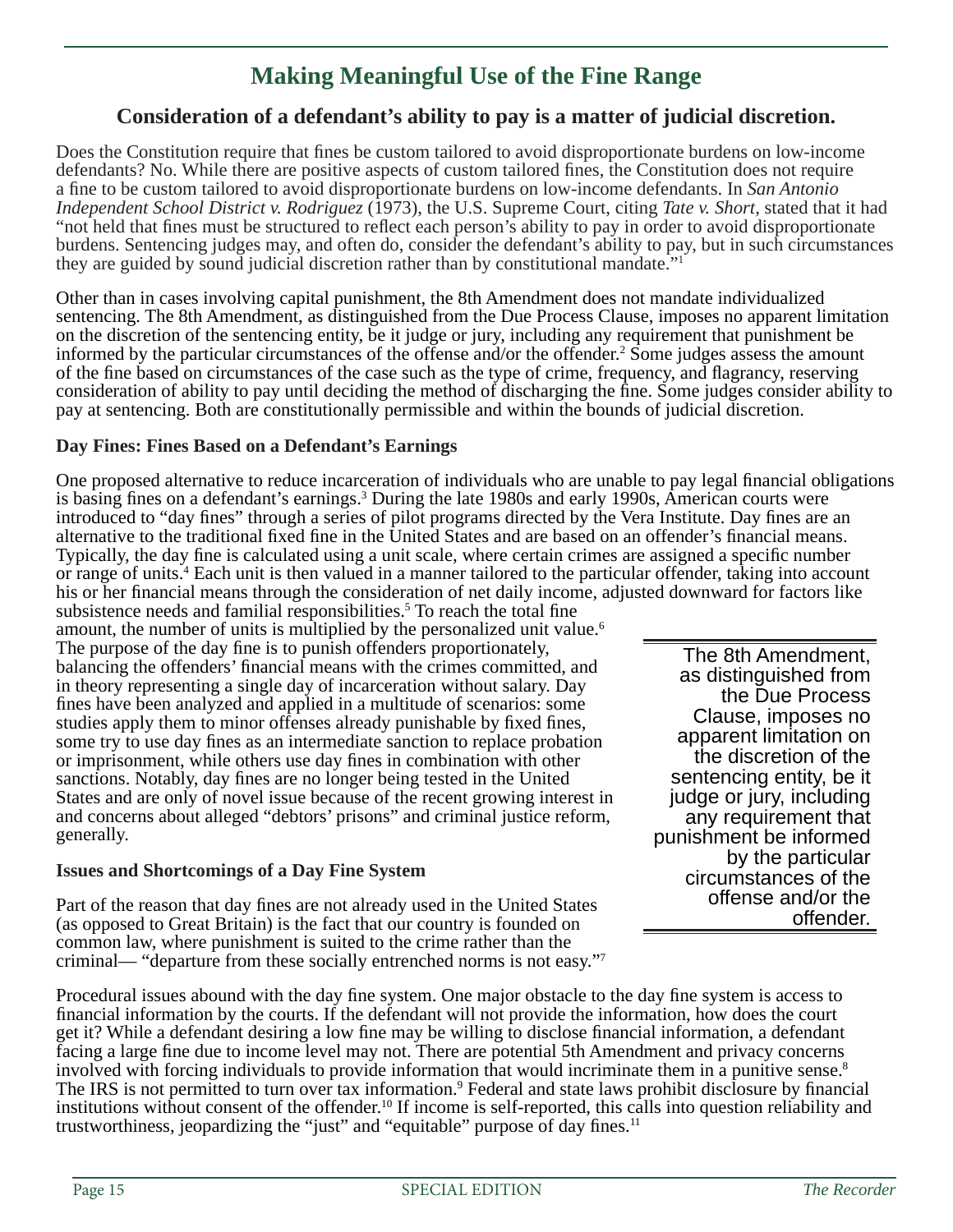Another risk of the day fine system is its effect on crime.<sup>12</sup> If the punishment value decreases based on income, poorer individuals have a heightened incentive to commit the crime—they may experience a net monetary gain overall, or the crime may become more "worth it" from a non-monetary perspective if it is within their ability to pay a fine with ease.<sup>13</sup> Raising the maximum fine amount only serves to punish high income offenders to a greater extent, leaving low income offenders at an advantage only by comparison; day fines' only punitive value in this scenario would be in imposing extra punishment on offenders who are more well-off.

A day fine system may be too costly. Costs include collection and enforcement systems, training for judges and other court personnel on how to calculate day fines (calculating the day fine is itself an obstacle<sup>14</sup>), and staff employment and time commitment required to track payments and follow up with those who default.<sup>15</sup>

Contrast this with the current system of only making this type of inquiry for indigent defendants instead of all defendants. The current system also gives the judge discretion to make the type of inquiry that best suits individuals and the court in each respective community, without having to resort to a strict calculation that applies across the state. Day fines do not necessarily improve compliance rates. The courts may still have to resort to jail, community service, and civil procedures to effectuate some sort of sanction.16

#### **Meaningful Use of the Fine Range**

While day fines are not likely to grace the pages of Texas law books, courts are encouraged to make meaningful use of the fine range. Fine schedules have utility but also have inherent limitations. Similar to writing prospective fine amounts on arrest warrants prior to a judgment, fine schedules can be misconstrued to mean that there is no fine range or that judges are not willing to consider the full range of punishment. Due process requires trial judges to be neutral and detached in assessing punishment.17 A trial court denies a defendant due process when it arbitrarily refuses to consider the entire range of punishment or imposes a predetermined punishment.<sup>18</sup> What factors the judge uses in considering the entire fine range and the weight given to such factors is purely a matter of judicial discretion, guided by the Canons of Judicial Conduct.

- 3. Neil L. Sobol, *Article: Charging the Poor: Criminal Justice Debt & Modern Day Debtors' Prisons*, 75 Md. L. Rev. 486, 524-532.
- 4. See, Bureau of Justice Assistance, *How to Use Structured Fines (Day Fines) as an Intermediate Sanction*, p. 16 (1996).
- 5. *Id.*
- 6. *Id.*
- 7. Lance R. Hignite & Mark Kellar, *Day Fines*, The Encyclopedia of Criminology and Criminal Justice (Jay S. Albanese, 2014) at 1-2.
- 8. Gary M. Friedman, *The West German Day Fine System: A Possibility for the United States?*, 50. U. Chi. L. Rev. 281, 299-300 (1983).
- 9. *Id*.
- 10. Edwin W. Zedlewski, *Alternatives to Custodial Supervision: The Day Fine*, p. 8 (National Institute of Justice, Washington, D.C. 2010).
- 11. *Id*. at 9.
- 12. Friedman at 302.
- 13. *Id*.
- 14. Zedlewski, pp. 3, 6-7.
- 15. Friedman at 302.
- 16. Zedlewski, p. 8.
- 17. *Brumit v. State*, 206 S.W.3d 639, 645 (Tex. Crim. App. 2006). See also, *Jefferson v. State*, 803 S.W.2d 470, 471-472 (Tex. App.--Dallas 1991, pet. ref'd) (reversal of trial court where the trial court told the defendant upon deferring his sentence that, if he violated his probation, the maximum sentence would be imposed, the court finding ta denial of due process of law because the trial court's action effectively excluded evidence relevant to punishment, it precluded consideration of the full range of punishment prescribed by law, and it deprived Jefferson of a fair and impartial tribunal at the punishment hearing.)
- 18. *Id*.; See *McClenan v. State*, 661 S.W.2d 108, 110 (Tex. Crim. App. 1983) (Overruled in part on other grounds by *De Leon v. Aguilar*, 127 S.W.3d 1, 6 (Tex. Crim. App. 2004)).

<sup>1. 411</sup> U.S. 1, 21-22 (1973). Neither *Williams* nor *Tate* touch on the question whether equal protection is denied to persons with relatively less money on whom designated fines impose heavier burdens. "In *San Antonio School District v. Rodriguez*, the Supreme Court expressly held that poverty is not a suspect classification and that discrimination against the poor should only receive rational basis review." Erwin Chemerinsky, *Constitutional Law: Principles and Policies* (3d ed. 2006) at 786.

<sup>2.</sup> The Court of Criminal Appeals has stated "aside from a few specific instances where the range of punishment depends upon the determination of discrete facts, '[d]eciding what punishment to assess is a normative process, not intrinsically factbound.' Indeed, we have described the sentencer's discretion to impose any punishment within the prescribed range to be essentially 'unfettered.' Subject only to a very limited, 'exceedingly rare,' and somewhat amorphous Eighth Amendment gross-disproportionality review, a punishment that falls within the legislatively prescribed range, and that is based upon the sentencer's informed normative judgment, is unassailable on appeal." *Ex parte Chavez*, 213 S.W.3d 320, 323-324 n.20 (Tex. Crim. App. 2006) citing *Harmelin v. Michigan*, 501 U.S. 957, 995 (1991).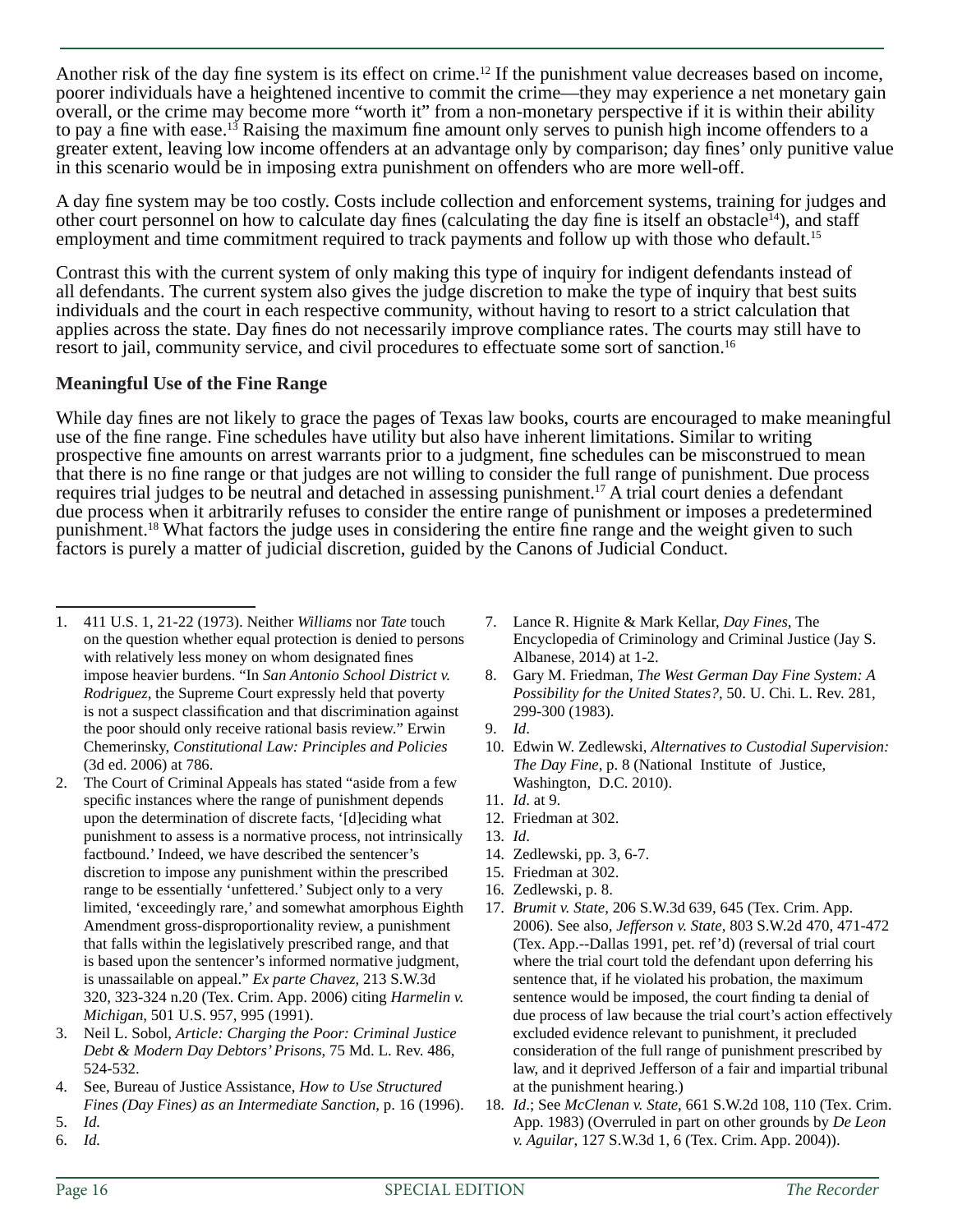# **Defi ning Indigence**

# **The challenge is not just formulation, it is application. While judges need more "tools," the Legislature has wisely avoided a "one-size-fi ts-all" approach.**

Judges need tools to determine whether a defendant is able to pay the fine and costs assessed in a case. In Class C misdemeanor cases, this determination is relevant at the time of judgment, $<sup>1</sup>$  upon a default in the</sup> discharge of the judgment,<sup>2</sup> and before commitment to jail.<sup>3</sup> How is a judge to know if a defendant is indigent?

### **Indigence Undefi ned**

In terms of fine-only offenses, there is no statutorily prescribed means test. The Code of Criminal Procedure neither requires a judge to make an inquiry as to the defendant's ability to pay the fine and court costs before sentencing, nor does it contain guidelines for conducting an indigence hearing. Perhaps there are good reasons for that. Whether or not a particular defendant is able to pay the fine and costs is a complex determination involving numerous factors that widely vary depending on where a defendant lives, especially in a state as large and diverse as Texas.

The U.S. Supreme Court has made no attempt to define indigence, leaving that duty to state legislatures. Texas statutes like Articles 45.041, 45.046, and 45.049 provide judicial discretion in determining whether a defendant is indigent, without defining indigence. This allows a judge to consider all relevant facts when applying the law in each specific case, whereas a statutory definition of indigence, especially one with a formulaic approach, may prove unrealistic and either too exclusive (burdening defendants who do not meet the definition, but are unable to pay) or too inclusive (burdening courts of varying volume with consumption of time and resources). It would be an attempt to standardize what is arguably not subject to precise measurement—an exact point on an economic scale where all defendants in Texas are unable to pay their fine and costs.

#### **Tools for Determining Ability to Pay**

Whether or not such a point can be determined, judges need tools to apply the law within their own communities, be it Houston or Gun Barrel City. The Federal Poverty Guidelines, published each year in the Federal Register by the Department of Health and Human Services, are an inadequate tool for several reasons. The poverty thresholds were developed in 1963- 64 by Mollie Orshansky, an economist working for the Social Security Administration.4 As Orshansky later indicated, her purpose was not to introduce a new general measure of poverty, but instead to develop a measure to assess the relative risks of low economic status among different demographic groups of families with children.5 They were based solely on the cost of food in plans prepared by the Department of Agriculture.<sup>6</sup> This is because no generally accepted standards existed of the minimum needed

for all that is essential for a family to live "at a designated level of well-being" (such as housing, medical care, clothing, child care, and transportation).<sup>7</sup> Updated only for inflation each year, the guidelines assume that onethird of household income is spent on food, $\bar{s}$  not taking into account changes in household budgets over the last 50 years.<sup>9</sup> The guidelines do not account for specific family composition or geographic location within the United States, let alone within a particular state.10

#### **Self-Suffi ciency Standard**

Other tools exist that account for a wider range of household budget items and geographic location. The Self-Sufficiency Standard, created by the Center for Women's Welfare, is a budget-based measure of the cost of living and a self-proclaimed alternative to the federal poverty measure.<sup>11</sup> It takes into account family composition, ages of children, and geographic differences in costs to define the amount of income necessary to meet basic needs at a minimally adequate level. However, data is not available for every state. While some states have data for multiple years and data as recent as 2015, Texas only has data for the year  $1996$ <sup>12</sup>

Whether or not a particular defendant is able to pay the fine and costs is a complex determination involving numerous factors that widely vary depending on where a defendant lives, especially in a state as large and diverse as Texas.

The federal poverty guidelines do not account for specific family composition or geographic location within the United States, let alone within a particular state.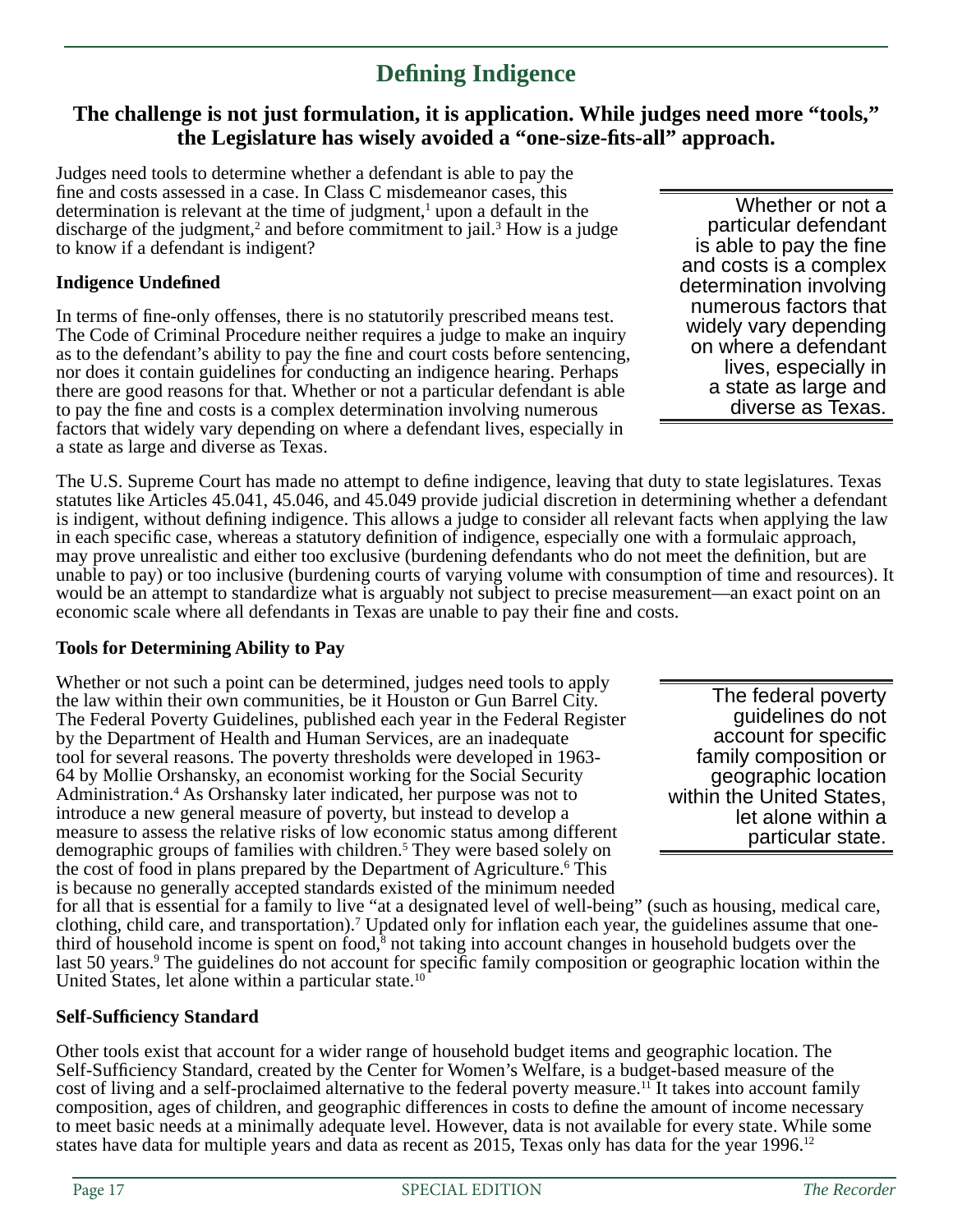#### **Living Wage Calculator**

The Living Wage Calculator, developed by Dr. Amy K. Glasmeier at the Massachusetts Institute of Technology in 2004, estimates the living wage needed to support families (12 different compositions) based on geographically specific expenditure data related to a family's likely minimum costs for food, child care, health insurance, housing, transportation, and other basic necessities.13 Data for Texas is available by county. To use the calculator, a judge would need the composition of the family (number of adults and number of children) and income information for all working adults in the family.

It is up to the judge to decide what to consider in determining whether a defendant is able to pay the fine and costs and how to weigh each fact.

#### **Judicial Discretion**

Judicial discretion means choosing the right tool in each case. It is up to the judge to decide what to consider in determining whether a defendant is able to pay the fine and costs and how to weigh each fact. The chosen level of complexity of that process directly affects the burden on the defendant to show that he or she is indigent and the burden on the court to efficiently dispose of cases. As mentioned, if using the Living Wage Calculator, defendants would have to provide their income and the size of their family or household. Compare this to requiring a defendant to list all assets, credit rating, retirement, and government assistance. How big a financial picture does the judge need to see? Should a judge delve into personal financial choices or take on the role of financial advisor? How strictly does a judge construe the word "unable" regarding the ability to pay? These questions are answered using the discretion of the judge.

- 1. Article 45.041(b-2), Code of Criminal Procedure.
- 2. Articles 45.049 and 45.0491, Code of Criminal Procedure.
- 3. Article 45.046, Code of Criminal Procedure. Note that it is not relevant to appointment of counsel because a Class C misdemeanor case, though an adversarial judicial proceeding, is not one that "may result in punishment by confinement;" the sentence is limited to the payment of the fine and costs to the state. See, Articles  $1.051(c)$  and 45.041(a), Code of Criminal Procedure.
- 4. Gordon M. Fisher, *The Development and History of the Poverty Thresholds*, Social Security Bulletin, Vol. 5, No. 4 (1992).
- 5. *Id*.
- 6. *Id*. at 4.
- 7. *Id*.
- 8. *Id*. at 5.
- 9. John P. Gross, *Too Poor to Hire a Lawyer but Not Indigent: How States Use the Federal Poverty Guidelines to Deprive Defendants of their Sixth Amendment Right to Counsel*, 70 Wash. & Lee L. Rev. 1173, 1205 (2013).
- 10. *Id*.
- 11. Center for Women's Welfare, University of Washington, The Self-Sufficiency Standard, http://www. selfsufficiencystandard.org/ (accessed August 10, 2016).
- 12. http://selfsufficiencystandard.org/texas.
- 13. Living Wage Calculator, http://livingwage.mit.edu/pages/ about (accessed August 10, 2016).

# Living Wage Calculation for Henderson County, Texas

The living wage shown is the hourly rate that an individual must earn to support their family, if they are the sole provider and are working full-time (2080 hours per year). All values are per adult in a family unless otherwise noted. The state minimum wage is the same for all individuals, regardless of how many dependents they may have. The poverty rate is typically quoted as gross annual income. We have converted it to an hourly wage for the sake of comparison.

For further detail, please reference the technical documentation here

| Hourly<br>Wages |        |         | 1 Adult   1 Adult | 1 Adult | 2 Adults<br>1 Adult   1 Child   2 Children   3 Children   (One Working)   1 Child | 2 Adults<br>(One Working) | 2 Adults<br>(One Working)<br>2 Children | 2 Adults<br>(One Working)<br>3 Children | 2 Adults | 2 Adults 2 Adults<br>1 Child |         | 2 Adults<br>2 Children 3 Children |
|-----------------|--------|---------|-------------------|---------|-----------------------------------------------------------------------------------|---------------------------|-----------------------------------------|-----------------------------------------|----------|------------------------------|---------|-----------------------------------|
| Living Wage     | \$9.82 | \$20.17 | \$23.75           | \$28.97 | \$16.10                                                                           | \$19.59                   | \$21.91                                 | \$24.28                                 | \$8.05   | \$11.21                      | \$13.09 | \$15.00                           |
| Poverty Wage    | \$5.00 | \$7.00  | \$10.00           | \$11.00 | \$7.00                                                                            | \$10.00                   | \$11.00                                 | \$13.00                                 | \$3.00   | \$5.00                       | \$5.00  | \$6.00                            |
| Minimum<br>Wage | \$7.25 | \$7.25  | \$7.25            | \$7.25  | \$7.25                                                                            | \$7.25                    | \$7.25                                  | \$7.25                                  | \$7.25   | \$7.25                       | \$7.25  | \$7.25                            |

#### **http://livingwage.mit.edu/**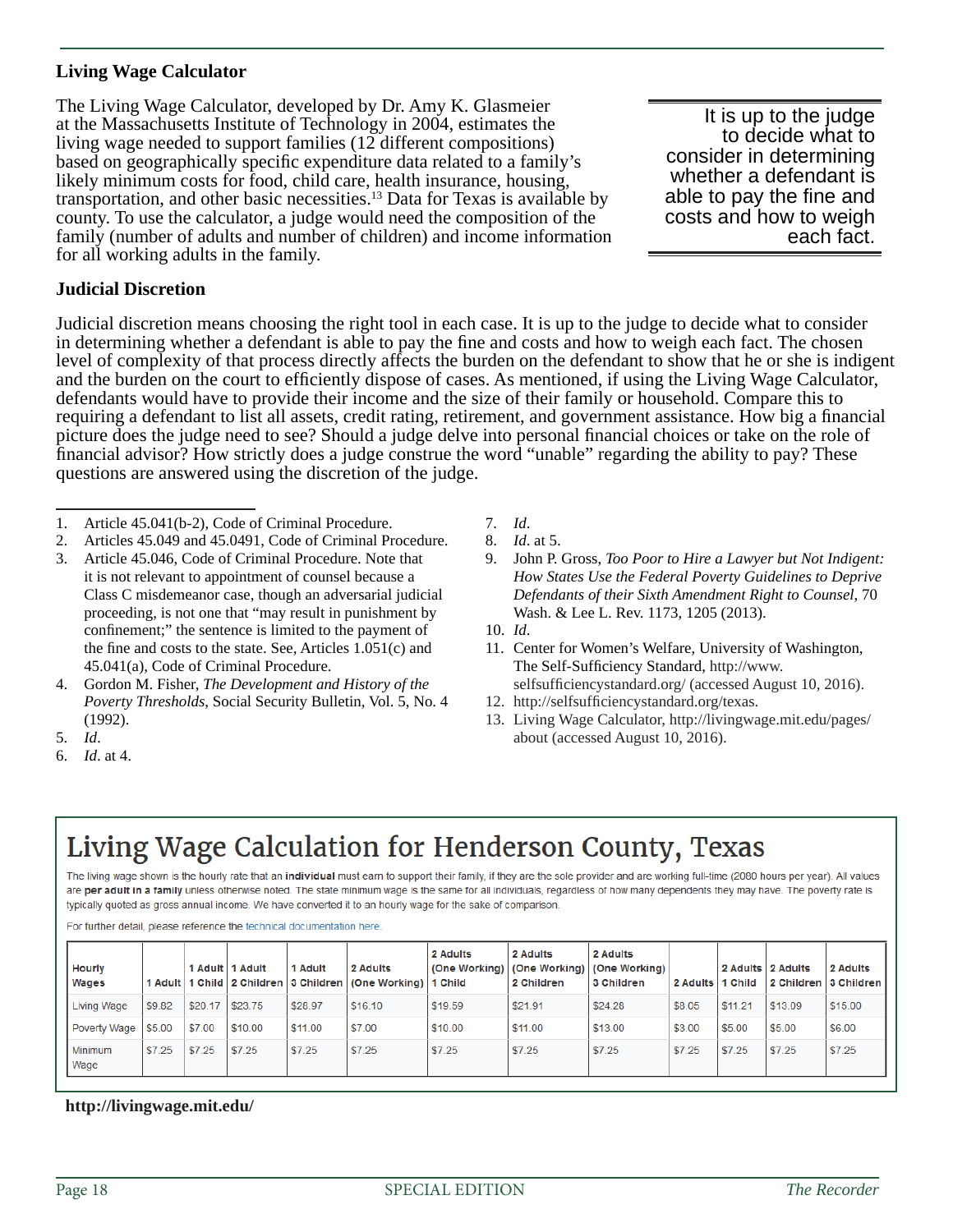# **An Incomplete Picture: State Data and Indigence**

# **While some data is better than none, state and local governments are urged to exercise caution.**

| <b>OCA Data Available</b>                                                    | Data Unavailable                                                                                                 |  |  |  |  |
|------------------------------------------------------------------------------|------------------------------------------------------------------------------------------------------------------|--|--|--|--|
| Number of Cases Filed                                                        | Number of Defendants and Number Determined to be Indigent                                                        |  |  |  |  |
|                                                                              | Number of Failure to Appear (FTA) and Violate Promise to Appear (VPTA);<br><b>Number Dismissed</b>               |  |  |  |  |
| Number of Cases<br>Disposed                                                  | Number of Indigence Determinations                                                                               |  |  |  |  |
|                                                                              | Number of Cases Satisfied with Jail Time Prior to Court Appearance or Trial                                      |  |  |  |  |
|                                                                              | Number of Cases per Defendant per Year                                                                           |  |  |  |  |
| Number of Cases                                                              | Whether Defendant Was Held on Higher Charges; Number of Days Served                                              |  |  |  |  |
| Satisfied with Jail Time                                                     | Fines Satisfied by Jail Credit Consecutively vs. Concurrently; Number of Days<br>Served; Dollar Amounts Credited |  |  |  |  |
|                                                                              | Number of Capias Pro Fine (CPF) Cases which End in Arrest and Jail Time                                          |  |  |  |  |
| Number of Cases with<br><b>Community Service</b><br><b>Restitution (CSR)</b> | Dollar Amount Satisfied with Community Service                                                                   |  |  |  |  |
| <b>Total Dollar Amount</b><br>Paid                                           | Number of Cases with Extensions and Amount Paid; Length of Time Between<br>Judgment and Final Payment            |  |  |  |  |

The Office of Court Administration (OCA) collects various data on court operations. Although this data certainly has utility, it paints an incomplete picture when it comes to assessing indigence issues in criminal courts. OCA does not purport to paint a complete picture with the data collected, cautioning at the outset of the *Annual Report* that its "statistics do not attempt to portray everything courts or judges do, or how much time is spent on court-related activities not represented" in the data collected.<sup>1</sup> Extrapolating information on the treatment of indigent defendants under the law from incomplete data can serve to create inaccurate perceptions of court processes, and create problems where none may exist. The following analysis will address specific data currently collected, and why that data should not be used exclusively to assess the treatment of indigent defendants in Texas courts.

### **Number of Cases Filed**

Although the total number of cases filed is useful, it is not sufficient in isolation to assess the need for criminal justice reform. One complaint leveled at municipal courts across the nation is "piling on" fines and costs for defendants who fail to appear (FTA or VPTA).<sup>2</sup> Because FTA is a separate criminal offense,<sup>3</sup> a fine, warrant fee, and court costs accompany it. Contrast this with mere non-appearance that does not result in a charge of FTA, but results in a warrant and the accompanying warrant fee. Current data does not delineate between the two scenarios. To add confusion, "FTA" is used by some to describe both scenarios. Do indigent defendants tend to have more cases-per-person than non-indigent defendants, as has been alleged?<sup>4</sup> No data exists to answer that question.

Without knowing the number of cases *per defendant*, and how many of those cases are related to a defendant's failure to appear (distinguishing those cases with a FTA charge and without), it is difficult to say with any certainty whether these complaints are applicable to Texas courts. Basing these accusations on the simple number of cases filed gives an inaccurate assessment.

#### **Number of Cases Disposed**

The number of cases disposed is a metric applicable to determining the overall volume of cases and their movement through the caseflow process in criminal courts. However, this does not paint any picture of the treatment of indigent defendants in these courts. Judges may make indigence determinations at magistration, at the time of judgment, and upon default in discharging the judgment. Prior to committing a defendant to jail for defaulting in the discharge of the judgment, judges must make a written determination at a hearing that the defendant  $(1)$  is not indigent and has failed to make a good faith effort to discharge the fine and costs, or  $(2)$  is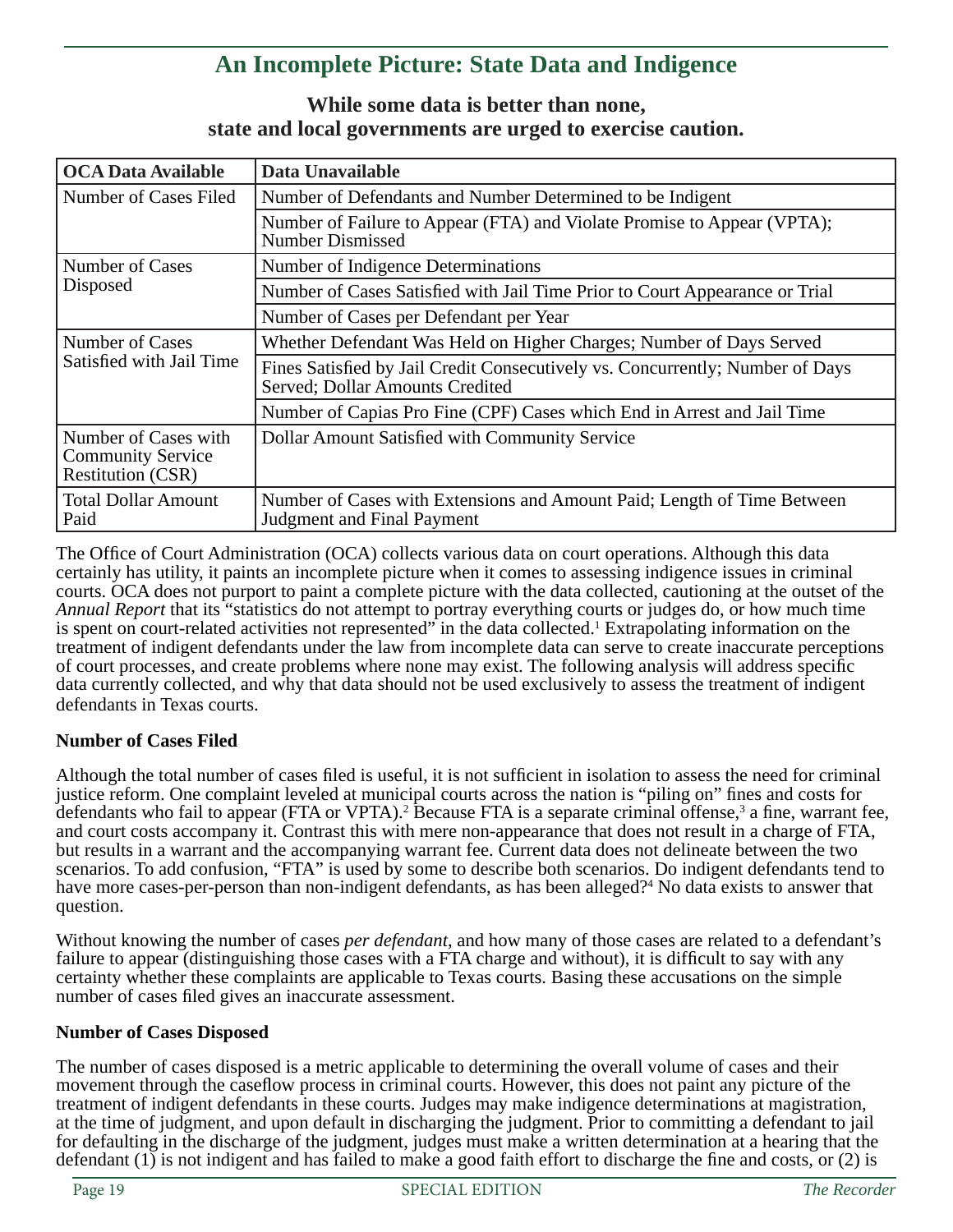indigent and has failed to make a good faith effort to discharge the fines and costs through community service and could have done so without experiencing any undue hardship. How many indigence determinations occur each year in Texas courts? How many disposed cases resulted in a determination that the defendant could not pay? There is no data to answer those questions.

#### **Number of Cases Satisfied with Jail Time**

One complaint levied against municipal courts is that, when a defendant owes \$5,000 in fines, that defendant will likely serve 100 days in jail (at the minimum statutorily prescribed rate of \$50 per day).<sup>7</sup> However, this presumes that the fines will be satisfied consecutively, and at the statutory minimum rate per day for fine-only offenses.<sup>8</sup> Anecdotal evidence suggests that judges often convert fines to jail time to be discharged concurrently. Judges might also give jail credit to defendants being held in jail on higher charges, either before or after the defendant served time in jail on those non-Class C misdemeanor charges. How often does this occur? There is no data on how many days defendants given jail credit served in jail or how many dollars were satisfied with jail time. There is no data on the number of cases disposed of with jail credit prior to a court appearance or trial.

Use of the capias pro fine<sup>9</sup> in fine-only cases is often the subject of criticism.<sup>10</sup> In cases where the judgment is satisfied with jail time credit, how often were capiases pro fine issued? In cases where a capias pro fine was issued, how often did it result in commitment to jail? How often did it result in release? How often was the defendant given other options to discharge the judgment? If released, how often was jail time credit given for any time served on the capias pro fine? How much credit? There is no data.

#### **Total Dollar Amount Paid**

Extensions to pay and payment plans are examples of "alternative means." The U.S. Supreme Court has ruled that alternative means must be made available by courts for indigent defendants.11 Courts are still accused of applying a "pay or lay" policy<sup>12</sup> even though that practice was ruled illegal in 1971.<sup>13</sup> Anecdotal evidence suggests that many courts offer payment plans and extensions as standard practice to any defendant, whether indigent or not. How often? That is hard to say without data.

Merely knowing the reported number of cases satisfied and the dollar amount paid does not demonstrate whether, why, or how various alternative means are being used by courts. Without knowing the number of cases with extensions given or the length of time between judgment and final payment, it is impossible to answer those questions.

#### **More Data Needed**

The key to making an informed assessment of court processes is more data. The data available through OCA is useful for assessing many subjects, but is insufficient for the specific purpose of levying complaints against a criminal court's treatment of indigent defendants. Courts are encouraged to collect their own relevant data beyond that which is required by OCA in order to get a full picture of how they are handling cases involving indigent defendants.

- 1. Office of Court Administration, *Cautionary Statement*, Annual Report for the Texas Judiciary, Fiscal Year 2010, p. 21.
- 2. American Civil Liberties Union, *Modern Day Debtors' Prisons: The Ways Court-Imposed Debts Punish People for Being Poor*, p. 9 (2014).
- 3. Generally, the offenses based upon a defendant's failure to appear are Failure to Appear, defined in Section 38.10, Penal Code, and Violation of Promise to Appear, defined in Section 543.009, Transportation Code.
- 4. See, *e.g.*, American Civil Liberties Union, *In for a Penny*; VERA Institute, *Incarceration's Front Door*; Texas Criminal Justice Coalition, *Wrong Way for Texas*.
- 5. Taggart and Cambell, *In Texas, It's A Crime to be Poor*, BuzzFeed (Oct. 7, 2015, 4:21 PM) https://www.buzzfeed. com/kendalltaggart/in-texas-its-a-crime-to-be-poor.
- 6. Article 45.046, Code of Criminal Procedure.
- 7. Article 45.045, Code of Criminal Procedure.
- 8. See, *e.g.*, U.S. Dep't of Justice, *Investigation of the Ferguson Police Department* at 9 (2015); Class Action Complaint, *Gonzales v. City of Austin*, 1:15-cv-00956-SS, Section 64, et. seq. (October 27, 2015).
- 9. *Tate v. Short*, 401 U.S. 395 (1971).
- 10. See, *e.g.*, Department of Justice, *Supra*, note 1, at 3; Second Amended Complaint – Class Action, *McKee et. al. v. City of Amarillo*, 2:16-cv-00009-J (2015); Class Action Complaint, *Gonzales et. al. v. City of Austin*, 15-cv-00956-SS (2015).
- 11. *Tate*, 401 U.S. at 399.
- 12. U.S. Dep't of Justice, *Investigation of the Ferguson Police Department* (2015).
- 13. *Id*. at 1.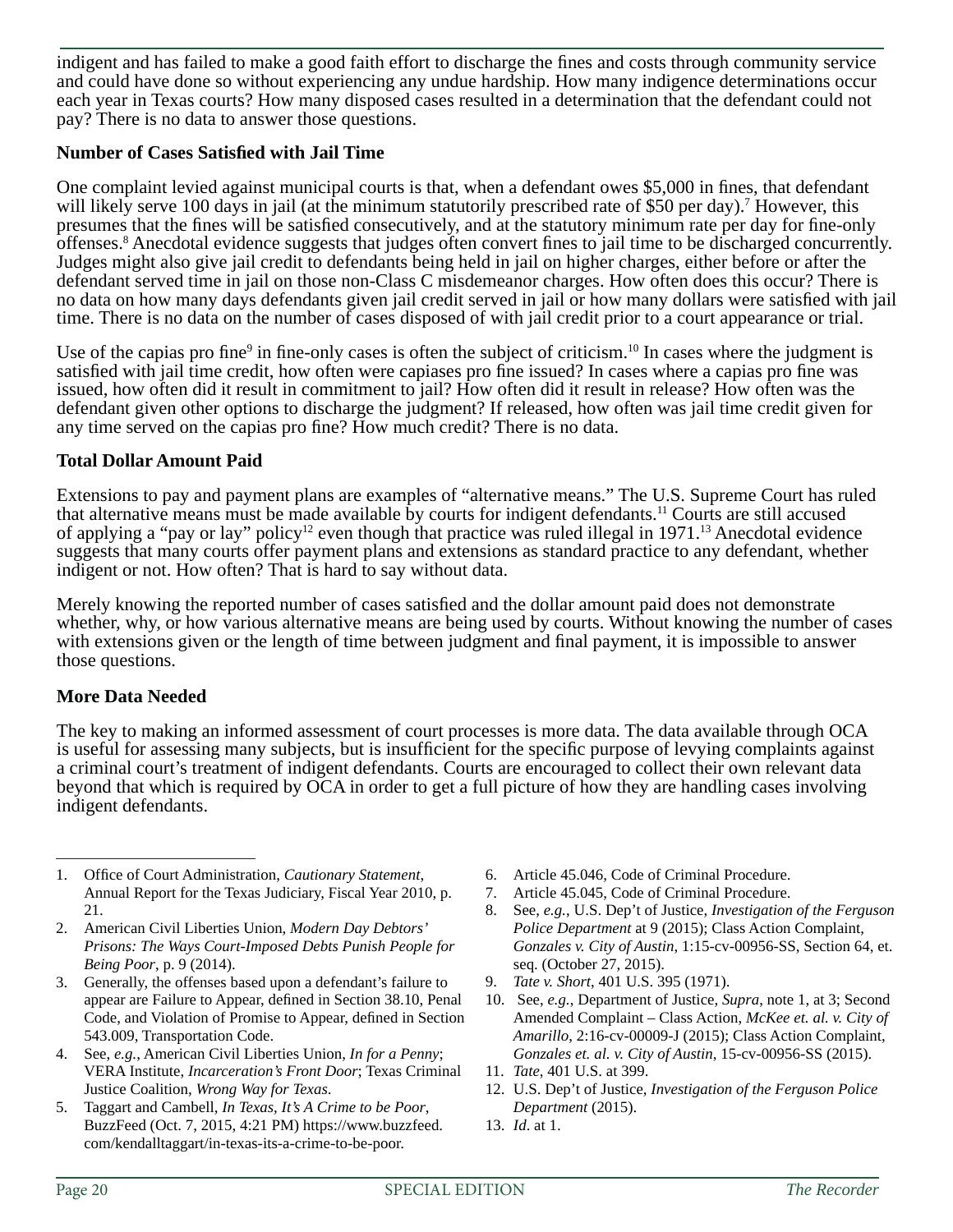# **In the Shadow of** *Bearden***, Guidance from Case Law, and the Texas Code of Criminal Procedure***,* **the Case for "Show Cause" Hearings Prior to Issuing a Capias Pro Fine**

Twenty-six years ago the U.S. Supreme Court in *Bearden v. Georgia* warned that analysis of such legal issues "cannot be resolved by resort to easy slogans or pigeonhole analysis."1This remains true today.

Part One of this article focuses on *Bearden* and related case law.

Part Two addresses what Texas has done to comply with *Bearden* and why show cause hearings in municipal and justice courts are an important step to ensuring the kind of fundamental fairness required by *Bearden*.

#### **Part One: The Trilogy**

What role does *Bearden* play in consideration of indigence matters?

*Bearden* is best understood as part of a trilogy of Supreme Court decisions having to do with fines, costs, indigence, and incarceration. The holding in *Bearden* is predicated upon two prior decisions.

*Williams v. Illinois* (1970) is about whether a defendant sentenced to a term of incarceration and a fine had to spend additional time behind bars to discharge fines and costs. The Court held it violates the Equal Protection Clause of the 14th Amendment.

*Tate v. Short* (1971) is about whether an indigent defendant convicted and sentenced to pay a fine and costs can have the fine and costs automatically converted to jail time simply because the defendant cannot immediately pay the fine *in full*. The Court, relying on *Williams*, held it similarly violates the Equal Protection Clause. Notably, *Tate* effectively mandated states to devise and courts to allow such defendants "alternative means" to discharge fines and costs. (See, page 28 of this issue of *The Recorder*.)

*Bearden v. Georgia* (1983) is about whether a sentencing court can revoke a defendant's probation for failure to pay a fine and make restitution, absent evidence and findings that the defendant was responsible for the failure or that alternative forms of punishment were inadequate to meet the State's interest in punishment and deterrence. The Court, relying on *Williams* and *Tate*, held it violates fundamental fairness required by the 14th Amendment.

Despite being inextricably linked to *Williams* and *Tate* by the 14th Amendment, it is important to note that *Bearden* was not decided on equal protection grounds. The Court's pivot to "fundamental fairness" is significant and should not be overlooked. Shortly after *Tate*, but prior to *Bearden*, the Court in *San Antonio Independent*  School District v. Rodriguez (1973) held that the poor are not a suspect class<sup>2</sup> for purposes of equal protection analysis.3

While all three decisions advanced the rights of indigent defendants, none of the decisions promoted inverse discrimination or precluded **"**imprisonment as an enforcement method when alternative means are unsuccessful despite the defendant's reasonable efforts to satisfy the fines by those means."<sup>4</sup> In reiterating the holdings of *Williams* and *Tate*, the Court in *Bearden* "recognized limits on the principle of protecting indigents in the criminal justice system."5

#### **Despite** *Bearden***: Indigent Status Does Not Categorically Preclude the Possibility of Jail**

Citing *Williams* and *Tate*, *Bearden* held that when the state determines that a fine or restitution are an adequate penalty for a crime, it may not imprison a defendant *solely* because the defendant lacked the resources to pay it. If, however, the probationer (1) has *willfully* refused to pay the fine or restitution when he has the ability to pay or (2) has failed to make sufficient *bona fide* efforts to seek employment or borrow money, the state is justified in using imprisonment as a sanction to enforce collection.<sup>6</sup>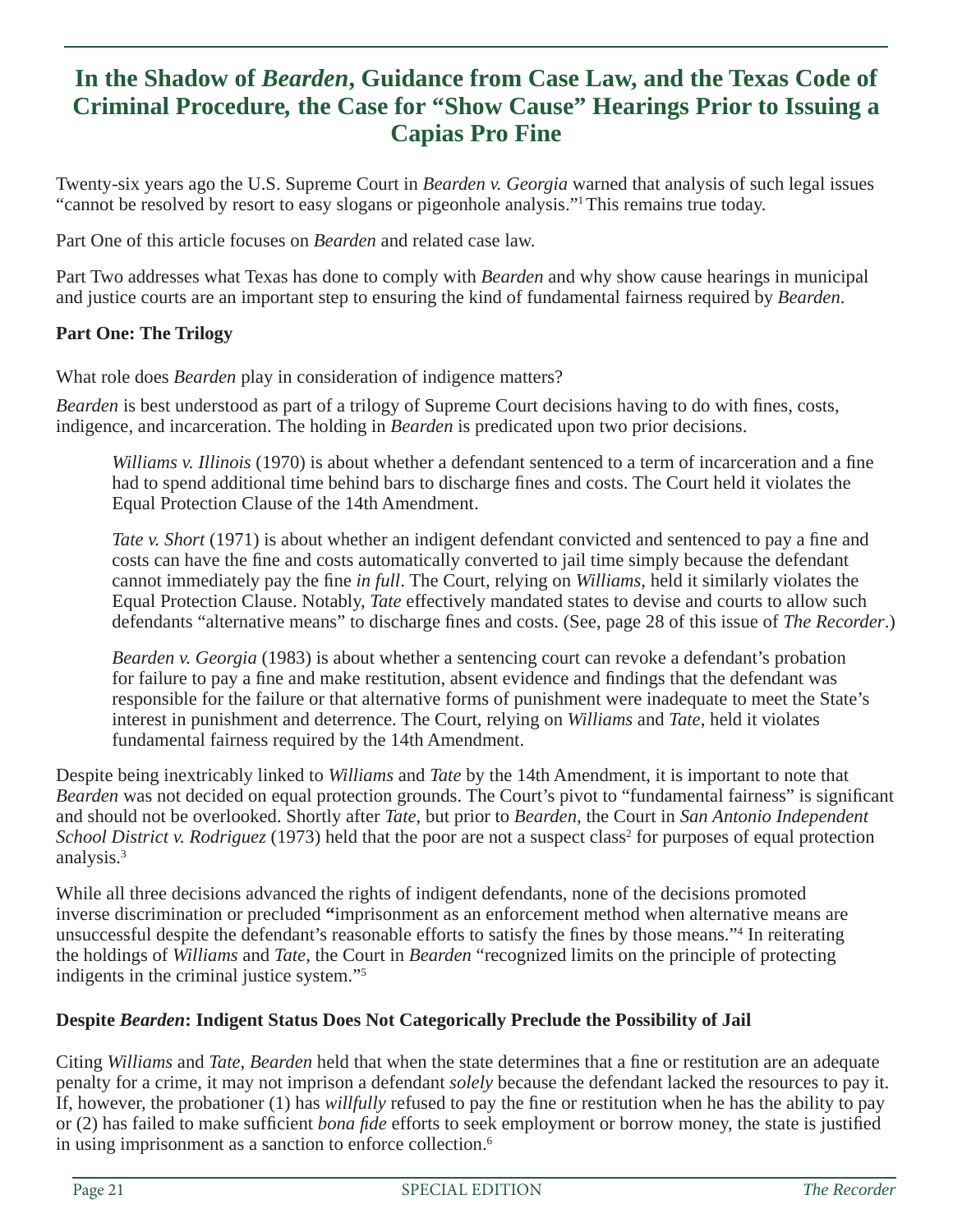### **What Does "Willfully" Mean?**

*Bearden* does not define "willfully." Black's Law Dictionary defines "willful" as meaning voluntary and intentional. In *Bearden*, "the Supreme Court didn't tell courts how to determine what it means to 'willfully' not pay. So it is left to judges to make the sometimes difficult calculations." $7$ 

#### **What Does "Bona Fide" Mean?**

*Bearden* does not define "bona fide." However, Black's Law Dictionary defines it as meaning made in good faith; without fraud or deceit. Sincere; genuine. The opposite of bona fide is fake. Thus, when a person makes a bona fide effort, they are making a true, sincere, good faith effort to do something.

### **State**

**Implementation and Uncertainty Surrounding**  *Bearden*

Regardless whether a state has attempted to codify *Bearden*, each state and its judges are bound to comply with its holding.

The essence of the modern debate surrounding *Bearden* is that, for better or worse,

the Supreme Court did not superimpose procedural steps that all state trial courts must follow. Because the laws of each state vary, there is no uniformity in how *Bearden* has been implemented. While some states have amended their laws to reflect the holding in *Bearden*, others states have not. Regardless whether a state has attempted to codify *Bearden*, each state and its judges are bound to comply with its holding.

The problem is that in absence of *Bearden* procedures in state law, the U.S. Supreme Court decision provides minimal guidance. This, in turn, increases the potential probability of debates surrounding whether a court is meeting its legal obligation under the U.S. Constitution in light of *Bearden*. Since it was decided in 1983, state courts throughout the United States have had to deal with the uncertainties surrounding *Bearden*. 8 More than 30 years later, *Bearden* continues to be a source of conflict in state courts.<sup>9</sup>

#### **Steps Leading Up to Commitment on a Capias Pro Fine**

Article 45.046 of the Code of Criminal Procedure



\*Prior to ordering a defendant confined to jail (commitment order), Article 45.046 of the Code of Criminal Procedure requires a hearing and a written determination that the defendant either (1) is not indigent and has failed to make a good faith effort to discharge the fine and costs; or  $(2)$  the defendant is indigent and (a) has failed to make a good faith effort to discharge the fines and costs under Article 45.049 (community service) and (b) could have discharged the fines and costs under Article 45.049 without experiencing any undue hardship.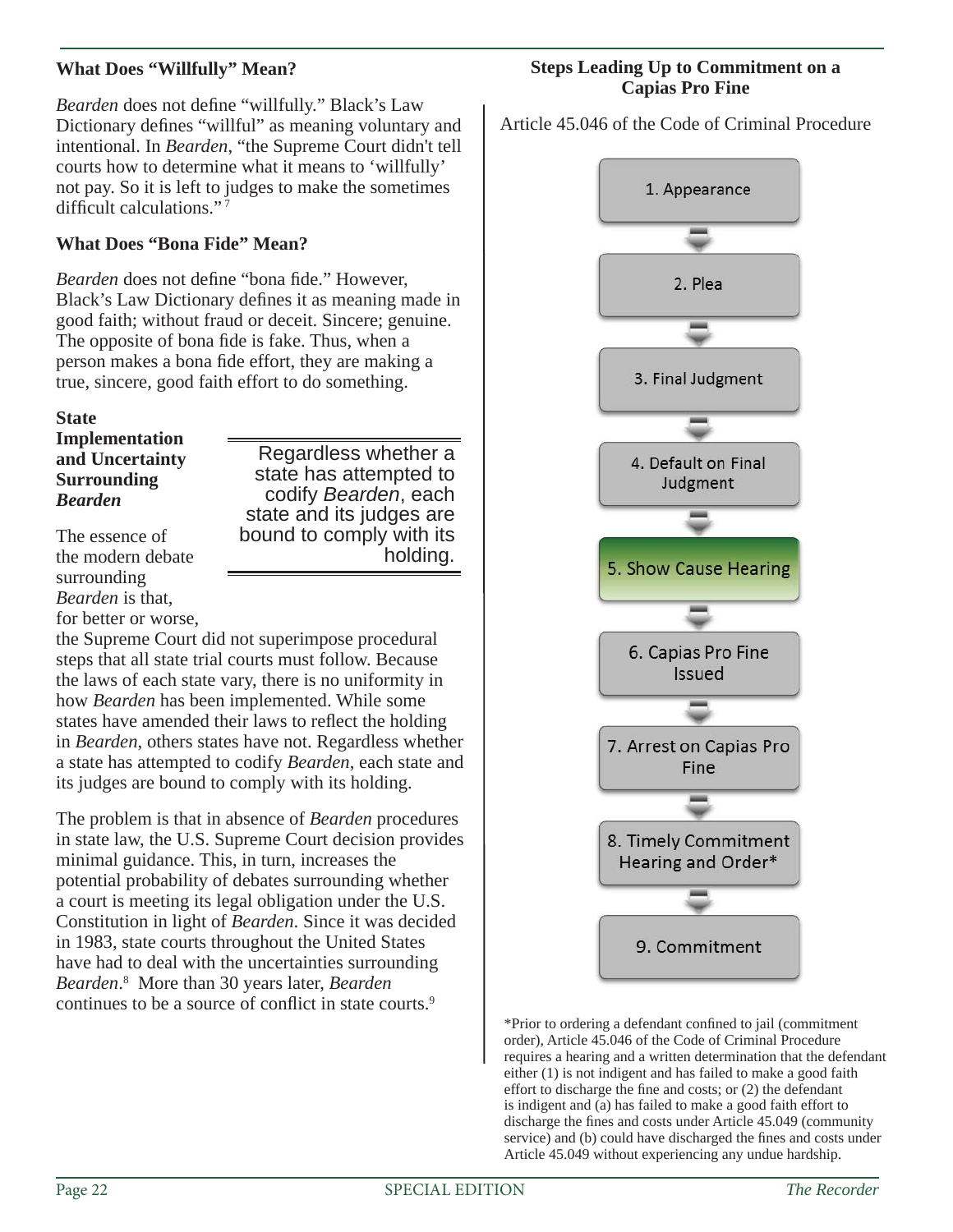### **Part Two:** *Bearden* **in Texas**

While *Bearden* involved fines and fees, its holding is less straightforward than the holding in *Tate*. Implementing and complying with the U.S. Supreme Court decision in *Tate v. Short* (1971)<sup>10</sup> was relatively easy for Texas. *Tate* began in the Houston Municipal Court and was about the Texas Code of Criminal Procedure

The Court of Criminal Appeals has stated that separate and distinct from the Code of Criminal Procedure, "*Bearden* prescribes a mandatory judicial directive."

and its requirement that if the defendant could not pay the fine and costs in full, the fine and costs were automatically converted to a period of incarceration.11 *Bearden* involved Georgia's First Offender Program, a felony offense, probation revocation, and a sentence of two years in prison.<sup>12</sup> *Bearden* did not involve a sentence consisting solely of a fine and costs, a capias pro fine, or statutes similar to Texas law.

There may be limitations in extrapolating the holding in *Bearden*. 13 Nuanced and specific issues in Chapter 45 of the Code of Criminal Procedure, governing municipal and justice court proceedings, have not been considered by the Texas Court of Criminal Appeals or the U.S. Supreme Court. Nevertheless*,* opinions from the U.S. 5th Circuit Court of Appeals and the Texarkana Court of Appeals make it evident that municipal

judges and justices of the peace are bound by the holding in *Bearden*. 14 Instructively, the Court of Criminal Appeals has stated that separate and distinct from the Code of Criminal Procedure, "*Bearden* prescribes a *mandatory* judicial directive."<sup>15</sup>

### **The Code of Criminal Procedure**

It is worth reiterating that state legislatures are under no obligation to codify case law. Texas has amended some provisions in the Code of Criminal Procedure to ensure indigent criminal defendants the protections provided by *Tate* and *Bearden*, but not in others.

### **The Commitment Hearing**

Texas law does not specify when indigence must be determined (See, page 17 of this issue of *The Recorder*). *Bearden* is a narrow decision and does not require a sentencing court to determine a defendant's ability to pay at sentencing.16 In accordance with *Tate*, however, such a determination must be made *prior* to committing a defendant to jail for failure to pay fines and costs.

To be clear, when a judgment and sentence have been entered against a defendant and the defendant defaults in the discharge of the judgment, Texas law does *not* authorize a judge to order arrest and commitment in jail for non-payment of fines and costs absent a prompt hearing and written determinations.

A capias pro fine (Latin for "that you take for the fine") is a post-judgment writ issued by the convicting trial court after judgment and sentence for unpaid fines and costs ordering any peace officer of Texas to arrest the convicted person and bring them before the court immediately or place the defendant in jail until the next business day if the defendant cannot be immediately brought before the court.<sup>17</sup>

Article  $45.045(a)$  requires that individuals arrested on a capias pro fine be brought immediately before the issuing court or placed in jail until the business day following the arrest. Article 45.046(c) allows commitment hearings to be conducted by means of an electronic broadcast system (*e.g.,* Internet videoconferencing).<sup>18</sup>

To be clear, when a judgment and sentence have been entered against a defendant and the defendant defaults in the discharge of the judgment, Texas law does not authorize a judge to order arrest and commitment in jail for non-payment of fines and costs absent a prompt hearing and written determinations.

A capias pro fine is *not* a commitment order. Preference is given to the defendant being brought immediately before the court. Anecdotal evidence suggests that this rarely happens. For practical and security reasons, judges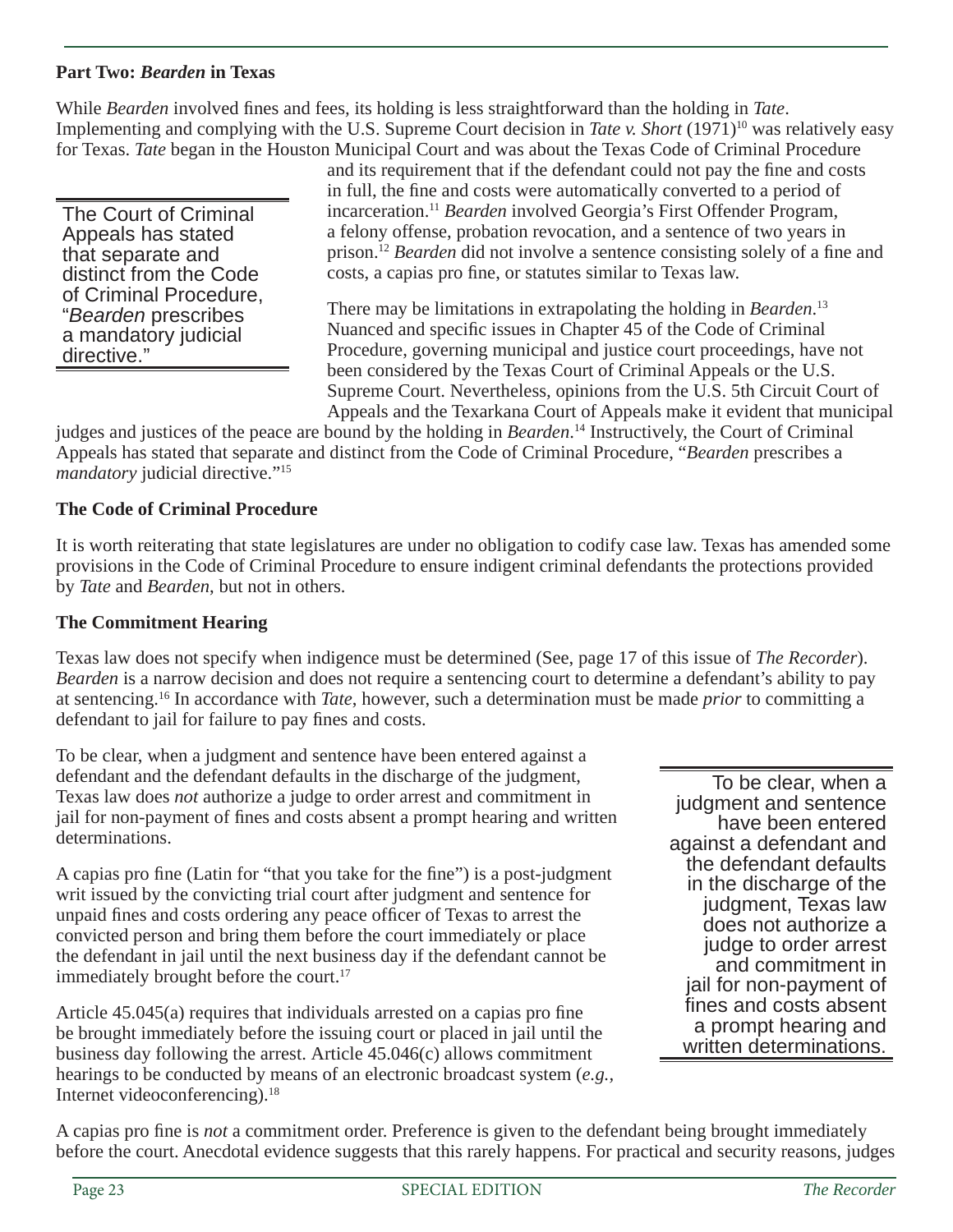often go to where the defendant is jailed (assuming, of course, that they have been notified that the defendant is in custody). Because judges commonly associate trips to jail as part of their magistrate duties, it is important for judges to understand that a commitment order is *not* a magistrate function, but rather a duty of a judge. It is similarly imperative that law enforcement, court, and jail staff understand: Effective communication is required. Time is of the essence. When a court issues a capias pro fine, and the defendant is arrested, what happens next determines whether a judge is in compliance with Texas law and what the Court of Criminal Appeals described as the "mandatory judicial directive" of *Bearden*. 19

Article 45.046(a) authorizes a court to order a defendant to be confined when a judgment and sentence have been entered against a defendant and the defendant defaults in the discharge of the judgment if the court makes a written determination at a hearing that the defendant is either:

 $(1)$  not indigent and has failed to make a good faith effort to discharge the fines and costs; or

(2) indigent and has failed to make a good faith effort to discharge the fines and costs by performing community service and could have performed such community service without experiencing any undue hardship.

Prior to commitment, the judge must affirmatively find that the defendant failed to make a good faith effort to discharge the judgment. Article 45.046 encapsulates the *Bearden* line of cases which "endeavors to shield criminal justice debtors making a good faith effort while leaving nonpayment unprotected."20

### **Probation Revocation**

As *Bearden* is a probation revocation case, its influence is evident in some of the "probationary statutes" contained in the Code of Criminal Procedure. In county and district court proceedings, the Texas Legislature has partially codified *Bearden*'s "ability to pay" determination in the context of revoking community supervision for failure to pay fees and costs (but not fines).<sup>21</sup> The statute, Article 42.12, Section 21(c), is inapplicable to municipal and justice courts.

In municipal and justice courts, when a defendant fails to submit proof of completion of a driving safety course,<sup>22</sup> or fails to submit proof of compliance with the terms of deferred disposition, $^{23}$  judges are required to give defendants a show-cause hearing before imposing a sentence or enforcing its judgment. This begs an obvious question.

Is it an oversight in Texas law that there is no statutory requirement that criminal defendants be given a show-cause hearing prior to the issuance of a capias pro fine for failure to discharge a fine or costs?

Perhaps it is not. Not if a proper commitment hearing and written determinations are made per Article 45.046. Nevertheless, under current law the commitment hearing occurs after arrest and typically at the jail.

#### **"Show-Cause" Hearings Prior to Issuing a Capias Pro Fine in Texas**

Requiring show-cause hearings before issuance of a capias pro fine is an additional safeguard that has the potential to prevent indigent defendants

from being arrested solely over matters of money. Although they are not currently mandated by the Code of Criminal Procedure, some believe they are an essential part of complying with *Bearden*. There are obvious benefits to mandating show-cause hearings prior to issuing a capias pro fine. In terms of *Bearden*, ordering a show-cause hearing potentially allows consideration of a defendant's ability to pay and allows judges an opportunity to consider the circumstances surrounding failure to discharge the judgment through alternative means. (This, of course, assumes the defendant appears: See, Safe Harbor Policies: Why Arrest Is Not Always the Best on page 26 of this issue of *The Recorder*). When used this way, show cause hearings have the potential to help courts, law enforcement, and jails save time and money.

In Texas, the commitment hearing required by the Code of Criminal Procedure is the primary *Bearden* safeguard. Show-Cause hearings before the issuance of a capias pro fine, even if mandated by the Legislature, would be a preliminary safeguard (not a substitute).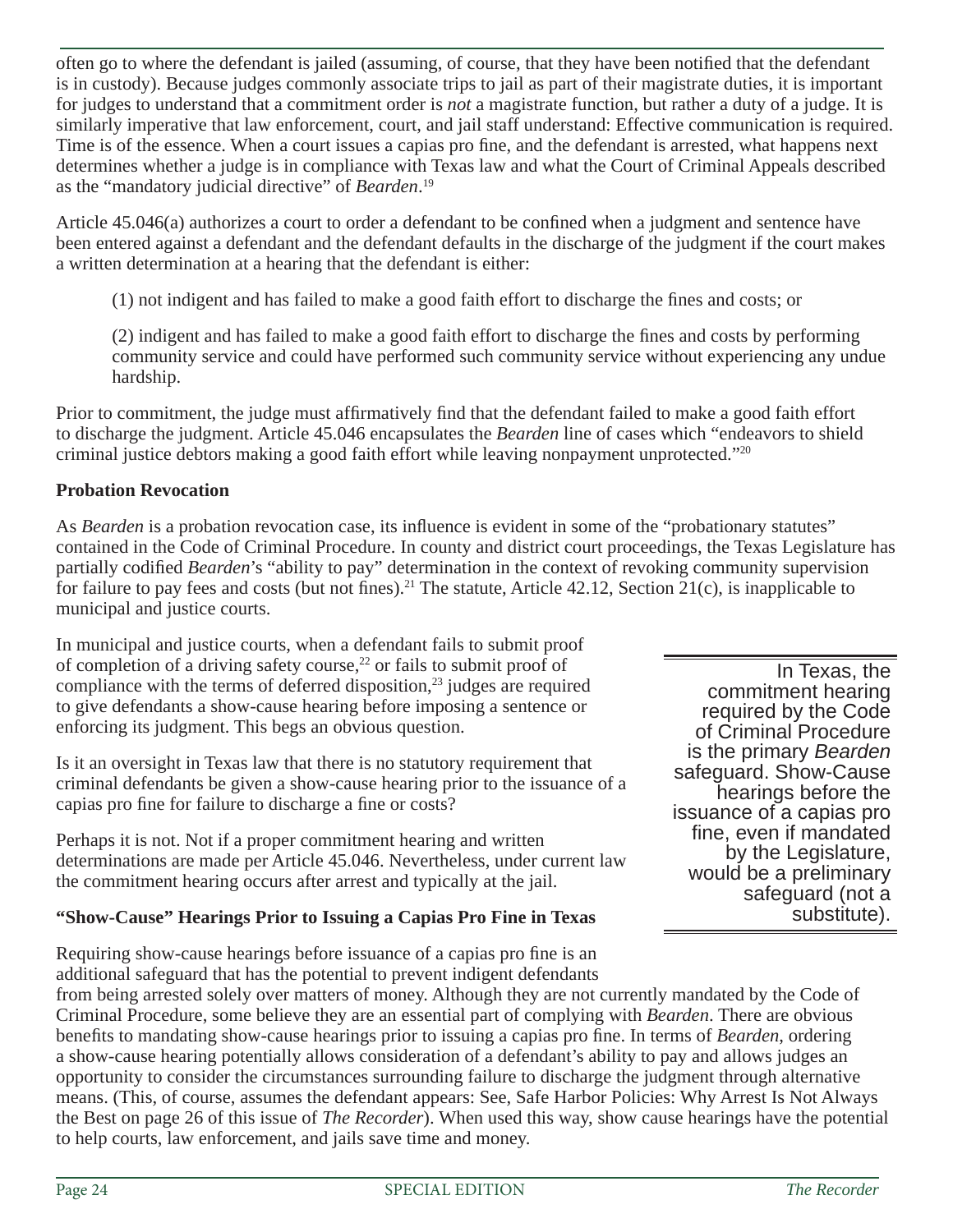### **Conclusion**

Questions about *Bearden* abound. Like *Bearden,* the answers and legal issues do not lend themselves to easy slogans or pigeonhole analysis. In Texas, the commitment hearing required by the Code of Criminal Procedure is the *primary Bearden* safeguard. Show-cause hearings before the issuance of a capias pro fine, even if mandated by the Legislature, would be a preliminary safeguard (not a substitute).

- 1. *Bearden v. Georgia*, 461 U.S. 660, 666-667 (1983).
- 2. A "suspect class" is a group identified or defined in a suspect classification, a statutory classification based on race, national origin, or alienage. If a state law impinges on a fundamental right or operates to the disadvantage of a suspect class, the law passes constitutional muster only if it survives strict scrutiny under equal-protection analysis. *San Antonio Indep. Sch. Dist. v. Rodriguez*, 411 U.S. 1, 4 (1973). See also, Black's Law Dictionary.
- 3. *San Antonio Indep. Sch. Dist. v. Rodriguez*, 411 U.S. 1, 28-29 (1973) "[T]his Court has never heretofore held that wealth discrimination alone provides an adequate basis for invoking strict scrutiny."
- 4. *Tate v. Short*, 401 U.S. 395, 400-01 (1971).
- 5. *Bearden*, 461 U.S. at 664-65.
- 6. *Id*. at 668. Emphasis added.
- 7. Critics claim this omission undercuts the holding in *Bearden* http://www.npr.org/2014/05/21/313118629/supreme-courtruling-not-enough-to-prevent-debtors-prisons.
- 8. "[T]he Court creates a good deal of uncertainty for trial courts attempting to implement the decision. First, although the decision generally prohibits imprisonment of probationers who are unable, despite good faith efforts, to pay their monetary conditions, it provides trial courts with no guidance in determining what evidence and circumstances are sufficient to establish an inability to pay. Furthermore, although the decision contemplates situations where imprisonment of some probationers who are unable to pay will be necessary to protect the state's interests, it provides trial courts with no guidance concerning the nature and quantity of evidence necessary to establish that no alternatives will adequately protect the state's interests. Trial courts will have to address these uncertainties as they implement the decision." NOTE: EQUAL PROTECTION AND REVOCATION OF AN INDIGENT'S PROBATION FOR FAILURE TO MEET MONETARY CONDITIONS: BEARDEN V. GEORGIA., 1985 Wis. L. Rev. 121, 152
- 9. See generally, Wagner, Ann K. *The Conflict over Bearden v Georgia in State Courts: Plea-Bargaining Probation Terms and the Specter of Debtors' Prison*, 2010 U. Chi. Legal F. 383 (2010).
- 10. The Equal Protection Clause of the 14th Amendment prohibits states from imposing a fine as a sentence and automatically converting it to a jail term solely because the defendant is indigent and cannot pay the fine in full.
- 11. In 1969, Preston Tate was committed to the prison farm of the City of Houston by virtue of a capias pro fine from six traffic convictions with aggregate fines totaling \$425. The Court of Criminal Appeals, in overruling Tate's contention, held that Tate's status as an indigent did not render him immune from criminal prosecution and that imprisonment

was not unconstitutional merely because Tate was too poor to pay his traffic fines. *Ex parte Tate*, 445 S.W.2d 210 (Tex. Crim. App. 1969). The Supreme Court, however, disagreed. In reversing the Court of Criminal Appeals, it held that the Equal Protection Clause of the 14th Amendment prohibits states from imposing a fine as a sentence and automatically converting it to a jail term solely because the defendant is indigent and cannot pay the fine in full. *Tate*, 401 U.S. at 399 (1971).

- 12. In 1981, Danny Bearden pled guilty to burglary and theft. The trial court rather than entering a judgment of guilt sentenced Bearden to probation on the condition that he pay a fine and restitution per an installment payment plan. Bearden subsequently lost his job and despite repeated efforts was unable to find other work. Shortly before the balance became due, he notified the probation office that his payment was going to be late. In response, the prosecution filed a motion to revoke Bearden's probation; the trial court, despite a trial record clearly indicating that Bearden had been unable to find employment and had no assets or income, entered a conviction and sentenced to Bearden to two years in prison.
- 13. "The limits of *Bearden* are unclear. Although the broad language of Justice O'Connor's opinion suggests otherwise, *Bearden* may apply solely to situations in which probation is revoked for failure to pay a fine." ARTICLE: RATIONALITY VERSUS PROPORTIONALITY: RECONSIDERING THE CONSTITUTIONAL LIMITS ON CRIMINAL SANCTIONS, 51 Tenn. L. Rev. 623, 651.
- 14. *Garcia v. City of Abilene*, 890 F.2d 773 (5th Cir. 1989); *Ex parte Burks*, 2014 Tex. App. LEXIS 4507 (Unpublished Op).
- 15. *Gipson v. State*, 3983 S.W.3d 152, 157 (Tex. Crim. App. 2012).
- 16. Wagner, *Supra*, n. 9 at 385.
- 17. Article 43.015(2), Code of Criminal Procedure.
- 18. Bill Summary S.B. 414, *The Recorder* (August 2009) at 7.
- 19. *Supra*, note 14.
- 20. *Note: State Bans on Debtors' Prisons and Criminal Justice Debt*, 129 Harvard L. Rev. 1024 (February 10, 2016).
- 21. *Gipson v. State*, 428 S.W.3d 107, 108 (Tex.Crim. App. 2014).
- 22. Article 45.0511(i)-(k), Code of Criminal Procedure.
- 23. Article 45.051(c-1)-(d), Code of Criminal Procedure.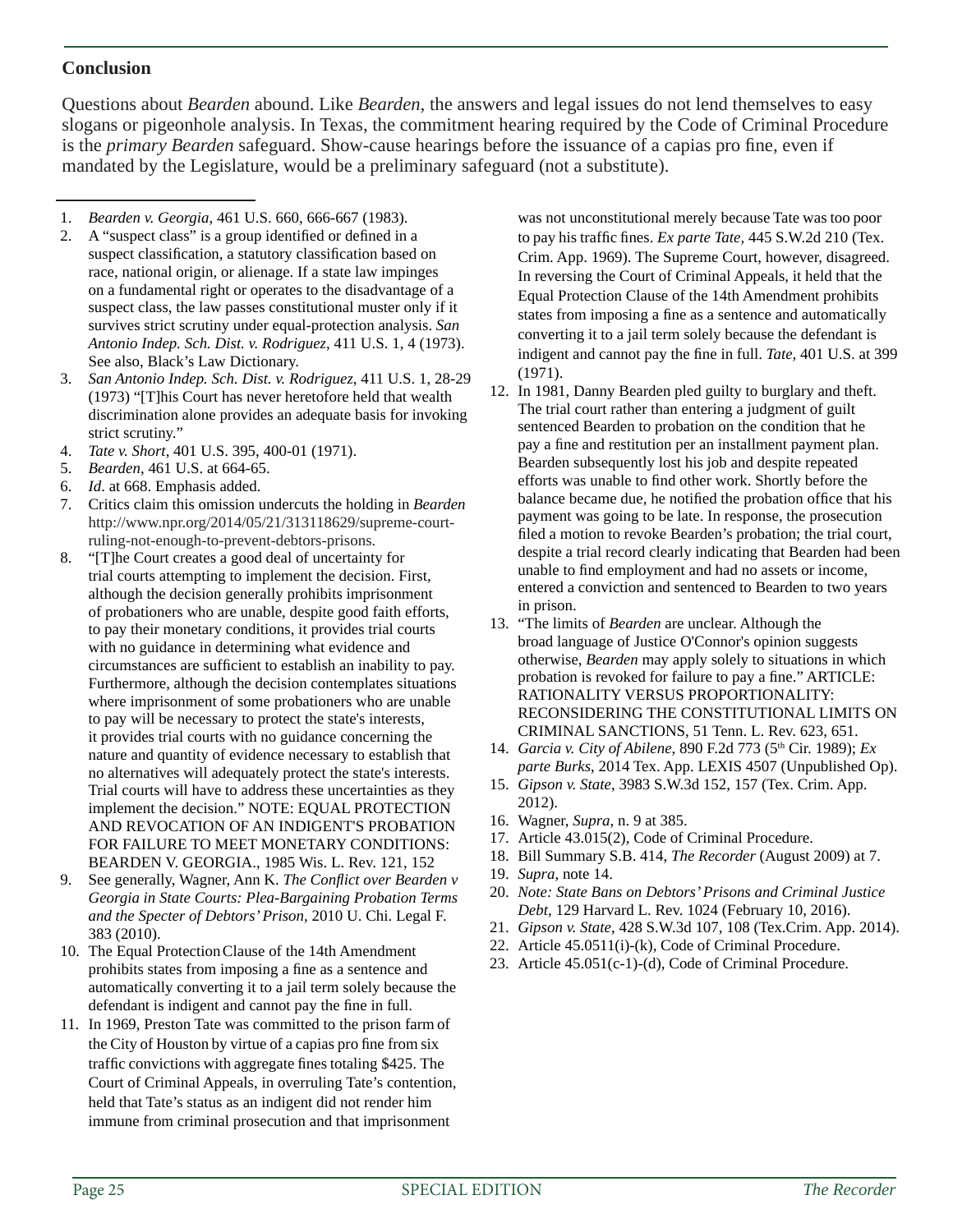# **"Safe Harbor" Policies: Why Arrest Is Not Always the Best**

### **In an effort to address some of the main reasons defendants do not come to court to take care of their cases, some courts have implemented "safe harbor" policies, walk-in dockets, and hardship dockets aimed at reducing the number of people arrested.**

#### **No-Arrest Policies**

Some defendants do not come to court for fear of being arrested. Presiding Judge Ed Spillane, College Station Municipal Court, knows this firsthand. "Almost everyone I see in jail tells me that they are in the jail due to fear of coming to court. They fear an approaching police officer at the door ready to arrest them because they either do not have the money to pay a fine or they failed to appear on a charge. I do see defendants in jail for other charges but a very large percentage are defendants who just failed to come to court." Failing to go to court and take care of a case results in the culmination of that very fear.

Some municipal courts, therefore, have a no-arrest or "safe harbor" policy for defendants who come to the court with active warrants. Such a policy is good for defendants, courts, and cities. Judge Spillane says a policy allowing a defendant to not be arrested at the misdemeanor court issuing the warrant would solve numerous problems. "One, it would help free our jails of defendants who owe fines for misdemeanor cases. Two, it would encourage defendants to come to court and take advantage of what the court provides: a chance to make a plea, have a trial, receive community service if indigent, or even a waiver of the fines and fees should community service be an undue hardship. Three, it would make it clear that jail is not the first punishment for fine-only cases."

Note that the amnesty described here is only for Class C misdemeanors, not any other level of crimes. A defendant in municipal court who also has active warrants in other courts would not fall under this "safe harbor."

#### **Walk-In Dockets**

Another reason why defendants do not come to court is scheduling conflicts. Some municipal courts in Texas make the judge available during specified hours (a walk-in docket) for any defendant with a pending case to appear without prior scheduling. The judge can hold uncontested hearings (like indigence or show-cause), dispose of uncontested cases, set cases for contested hearings, recall warrants, and hear uncontested motions to modify, for example, payment plans and extensions to pay. The Austin Municipal Court has a walk-in court Monday through Thursday from  $8:30$  a.m.  $-11:00$  a.m. and  $1:30$  p.m.  $-4:00$  p.m. This has been the practice in that court for 20 years. Presiding Judge Sherry Statman says they hope to start an evening walk-in docket and possibly hold walk-in court at other locations. One goal of this special docket is "to work with defendants to help them avoid situations where they might be at risk for arrest," says Judge Statman. At this docket, defendants can see a judge to request payment plans and those who are indigent may request community service. Defendants can also request extensions on community service or payment plans, request that jail credit be applied to their cases, hand in late paperwork, show hardship or other inability to complete community service, and bring other issues before the court. "Recognizing the diversity of our City, Spanish translators are available in person at this docket and other language interpreters can be contacted via phone," says Judge Statman.

A court considering use of a walk-in docket should also consider instituting the above mentioned no-arrest policy at the courthouse for defendants with active warrants. Defendants who voluntarily come in to the Austin Municipal Court, for example, will not be arrested. This is important in order to avoid the appearance that the docket is used as bait to lure in recalcitrant defendants.

#### **Hardship Dockets**

Judge Statman has created a new docket that may be unique to any Texas court. "If a defendant is in custody at the central booking facility, facing possible commitment for failure to complete previously assigned community service, and indicates in the commitment proceeding that his or her failure was due to a hardship, a judge may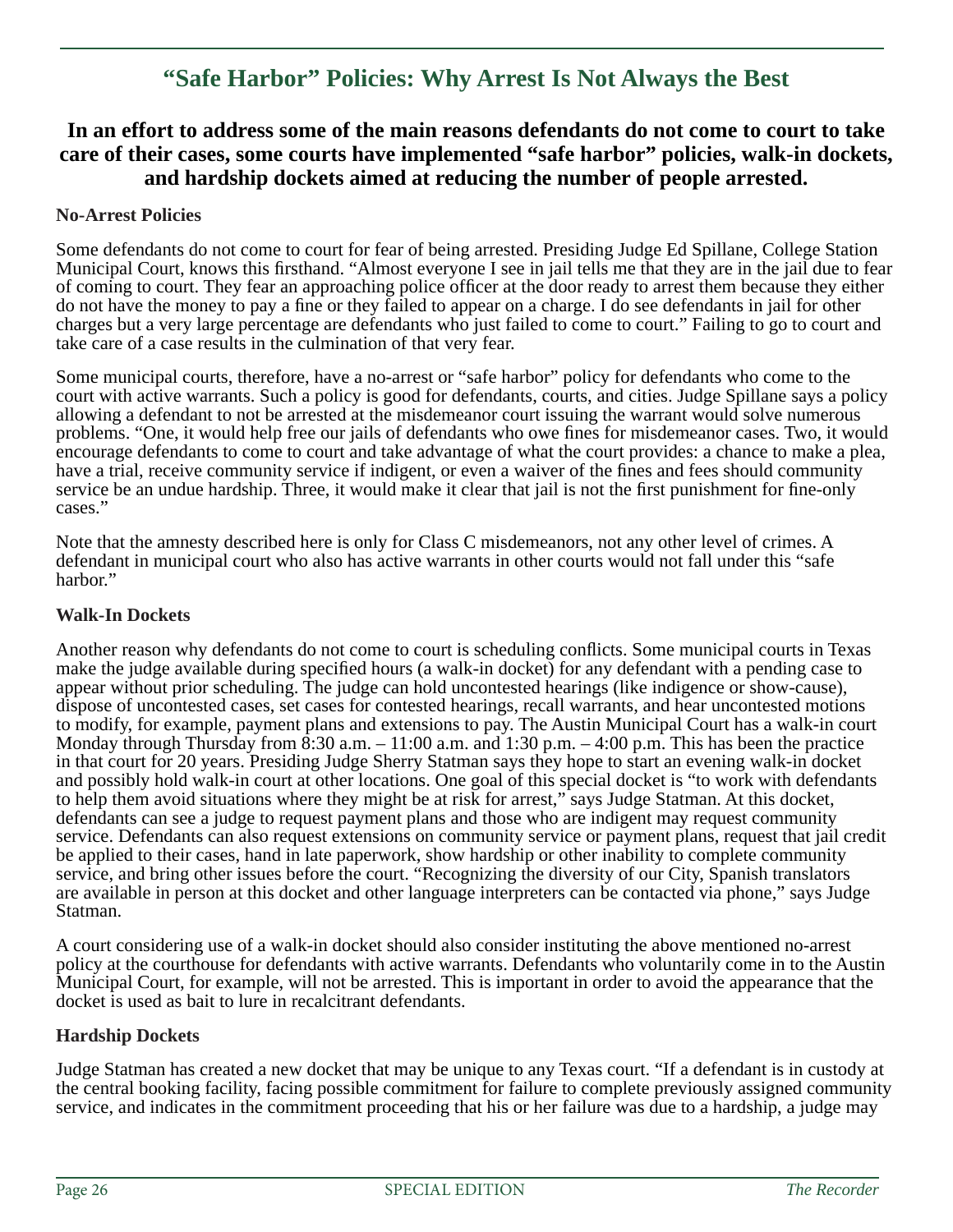immediately release that defendant to appear at a weekly hardship docket. At this docket, defendants may provide any documentation they might have and discuss their situation so that a judge can determine if waiving part or all of the fees and fines is appropriate per Article 45.0491 of the Texas Code of Criminal Procedure," says Judge Statman.

Considerations and caution are of course important if implementing any of these procedures. Best practices must always operate within the confines of the law.

#### **Warrant Amnesty Periods**

In addition to special dockets, another potential solution is "warrant amnesties," conducted by the College Station Municipal Court, along with other courts. For example, during the amnesty period, Judge Spillane waives the \$50 warrant fee for any defendant who comes to court to take care of his or her case. Judge Spillane says, "I'm always amazed how many defendants come to court just hearing the word 'amnesty.' We often clear 500 cases each amnesty period," says Judge Spillane, "Every judge signing a warrant really wants defendants to come to court and take advantage of what our criminal justice system should provide, a chance to have your case heard by a judge or jury and a fair and efficient opportunity to close that case."

"Why not encourage defendants to come to court and not be in jail by having a practice that coming to court removes any pending warrant out of that court for misdemeanor charges on fine-only cases?," says Judge Spillane. "Defendants in fine-only cases are under warrant primarily for failing to come to court and/or not paying a fine. In both cases, rewarding defendants who come to court by taking them out of warrant is a winning solution for the court and for the defendant. Society and law and order always benefit from defendants coming to court and not being in jail. The fine can only be disbursed through a payment plan or alternative means like community service when the defendant comes to court and arranges such a plan. " "No matter how many wonderful programs we have at court as alternatives to fines and fees for indigent defendants, we cannot offer them should defendants avoid coming to court out of fear of an active warrant. Jail does not solve these problems."

#### **Does Your Court Have a Solution to Share?**

TMCEC is collecting information about how courts are improving accessibility, transparency, trust, and compliance to meet the needs and expectations of all who come in contact with municipal courts. Please share your solutions by emailing tmcec@tmcec. com. Also, below you can fill out a survey on "safe harbor," walk-in dockets, and hardship dockets. This information will be available on the TMCEC website so that other judges and court personnel can set up an opportunity to visit your court to see how you have set up these options. Click here to complete the survey [https://goo.gl/forms/ZephDmrujGxCqaEJ2].

- 1. Canon 2(A), Code of Judicial Conduct (A judge… should act at all times in a manner that promotes public confidence in the integrity and impartiality of the judiciary.).
- 2. All prosecutions in municipal court must be conducted by the city attorney or by a deputy city attorney. Article 45.201, Code of Criminal Procedure. Not having a prosecuting attorney present will limit the kinds of hearings which may be held. Dismissals (other than compliance dismissals (See, TMCEC Compliance Dismissal chart: http://www.tmcec. com/fi les/7814/3939/6436/Compliance\_Dismissals.pdf.)) would require the prosecution to move for dismissal. Article 32.02, Code of Criminal Procedure. A judge should not hear any evidence or testimony, sworn or otherwise, in a case that has not been adjudicated. Canon 6(C)(2), Code of Judicial Conduct. Sentencing hearings may be ex parte (TMCEC Bench Book, *Sentencing*, page 189 (2015)), but trials require

an attorney for the state to be present. In addition to the judge, courts need to factor in the costs of scheduling a clerk, prosecutor, and bailiff at the walk-in docket. For cities without in-house prosecutors, this could entail a review of any agreements with attorneys. Courts should also be aware of related staffing issues such as overtime and other potential human resources issues for court personnel. Judges and clerks at such dockets must take care that no plea is taken from a person who was a juvenile at the time the offense was alleged, unless that person's parent is present. Article 45.0215, Code of Criminal Procedure. A judge should exercise caution, and verify that any underage defendant is accompanied by either a parent or a legal guardian, or that the case be reset to give notice.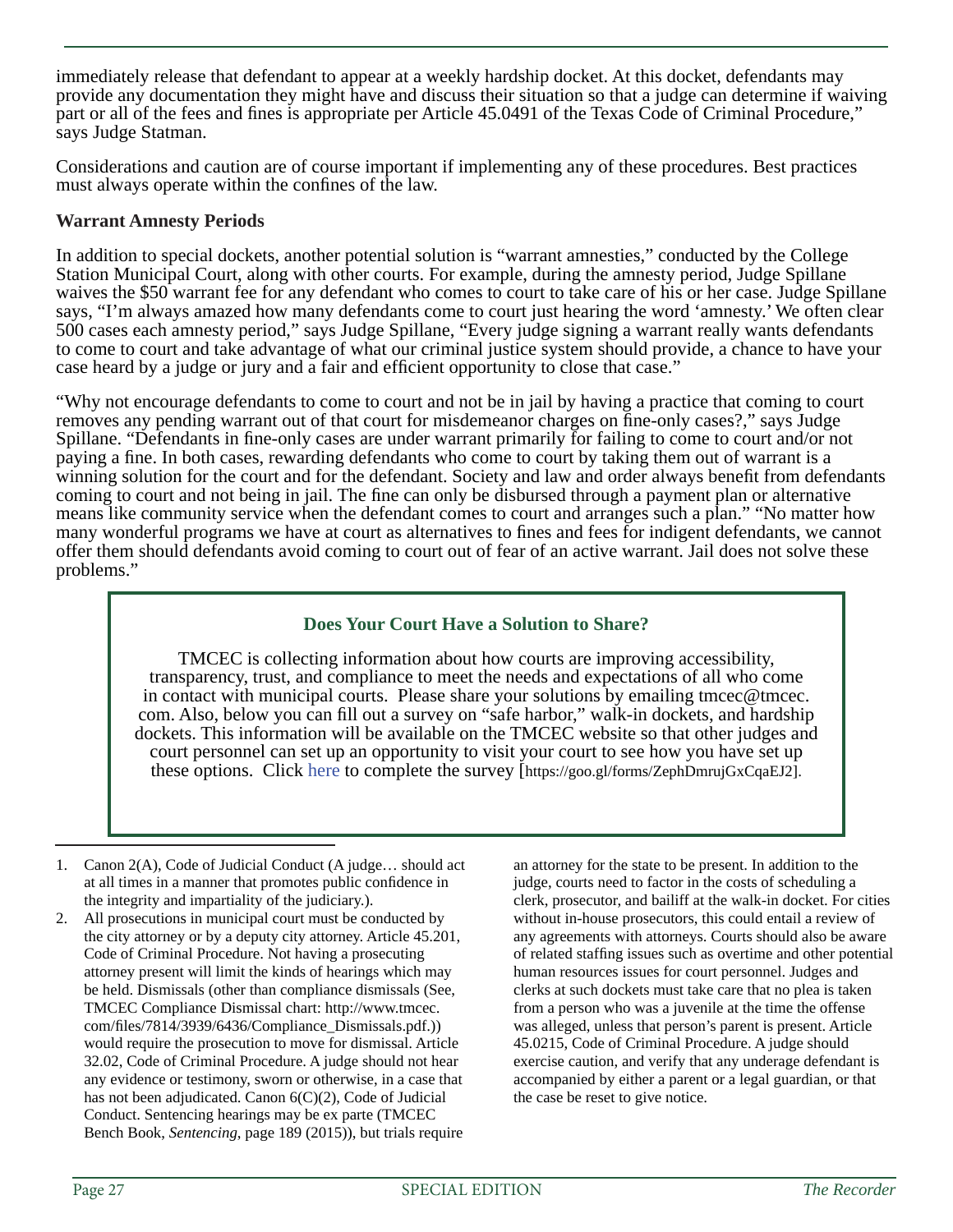# **In Light of** *Tate* **: What "Alternative Means" Means**

### It does not mean waiver of fines and costs.

There are, currently, three alternative means defined under Texas law: installment payments, community service, and tutoring. Although judges have broad discretion within these statutes, no other alternative means are currently defined by the Legislature.

In *Tate v. Short*, the U.S. Supreme Court suggested that other alternatives to immediate cash payments exist and may be specified by legislative enactment or judicial authority.<sup>1</sup> In *Bearden v. Georgia*, the court ruled that if a defendant willingly refuses to comply with these alternative measures, the court is justified in using imprisonment to enforce collection.2 This line of cases spurred legislation requiring the use of acceptable alternative means. But, what are "acceptable alternative means?"

Because the answer is based upon legislative enactment and judicial authority, it will differ from state to state. Texas has defined alternative means as installment payments,<sup>3</sup> community service,<sup>4</sup> and, for children, tutoring in lieu of community service.<sup>5</sup> These statutes give judges discretion in the application of the alternative means defined, but do not explicitly allow other alternative means of payment.

#### **Installment Payments**

Installment payments are a type of "alternative means" explicitly contemplated in *Tate v. Short*.<sup>6</sup> Under current Texas law, if any amount of fine or costs assessed for a misdemeanor are not paid within 30 days, the defendant is assessed a time payment fee of \$25 on the 31st day.<sup>7</sup> The amount assessed may be ordered paid immediately, at "some later date," or in installments in designated intervals.<sup>8</sup> Under this statute, judges have broad latitude in the amount of time a defendant may be allowed for payment of a fine, and in the amount and frequency of payment plans given, although the assessment of the one-time \$25 fee is mandatory if any amount is paid after the 31st day after the date that judgment is entered.<sup>9</sup>

#### **Community Service**

Converting fines to community service is explicitly provided for under Texas law. Article 45.049 of the Code of Criminal Procedure allows the court to require a defendant who fails to pay as previously ordered, or who the court determines is unable to pay, to discharge the fine and costs assessed in the form of community service.10 The judge has broad latitude as to the number of hours of community service which will be required, as long as not less than \$50 is discharged for each eight hours of community

Texas has defined alternative means as installment payments, community service, and, for children, tutoring in lieu of community service. These statutes give judges discretion in the application of the alternative means defined, but do not explicitly allow other alternative means of payment.

service performed.<sup>11</sup> A defendant may discharge an obligation to perform community service under Article 45.049 by paying at any time the fine and costs assessed. $12$ 

The statute requires the judge to order the defendant to perform community service work "only for a governmental entity or a nonprofit organization that provides services to the general public that enhance social welfare and the general well-being of the community."<sup>13</sup> Although some advocates for change call for substitution of mentoring, job training, or other means to benefi t the defendant and society in place of community service work, the current wording of the statute seems to preclude such an expansion of the system. Such an expansion would require legislative action, either to expand Article 45.049, or to authorize such a program separately.

#### **Tutoring**

Article 45.0492 is an example of legislative expansion of the concept of "community service." Under this article, the court may require juveniles assessed fines or costs for certain offenses either to perform community service, or to "[attend] a tutoring program that is satisfactory to the court."14 This applies only to Class C misdemeanors committed by juveniles in buildings or on the grounds of primary or secondary schools, at which the juvenile is enrolled.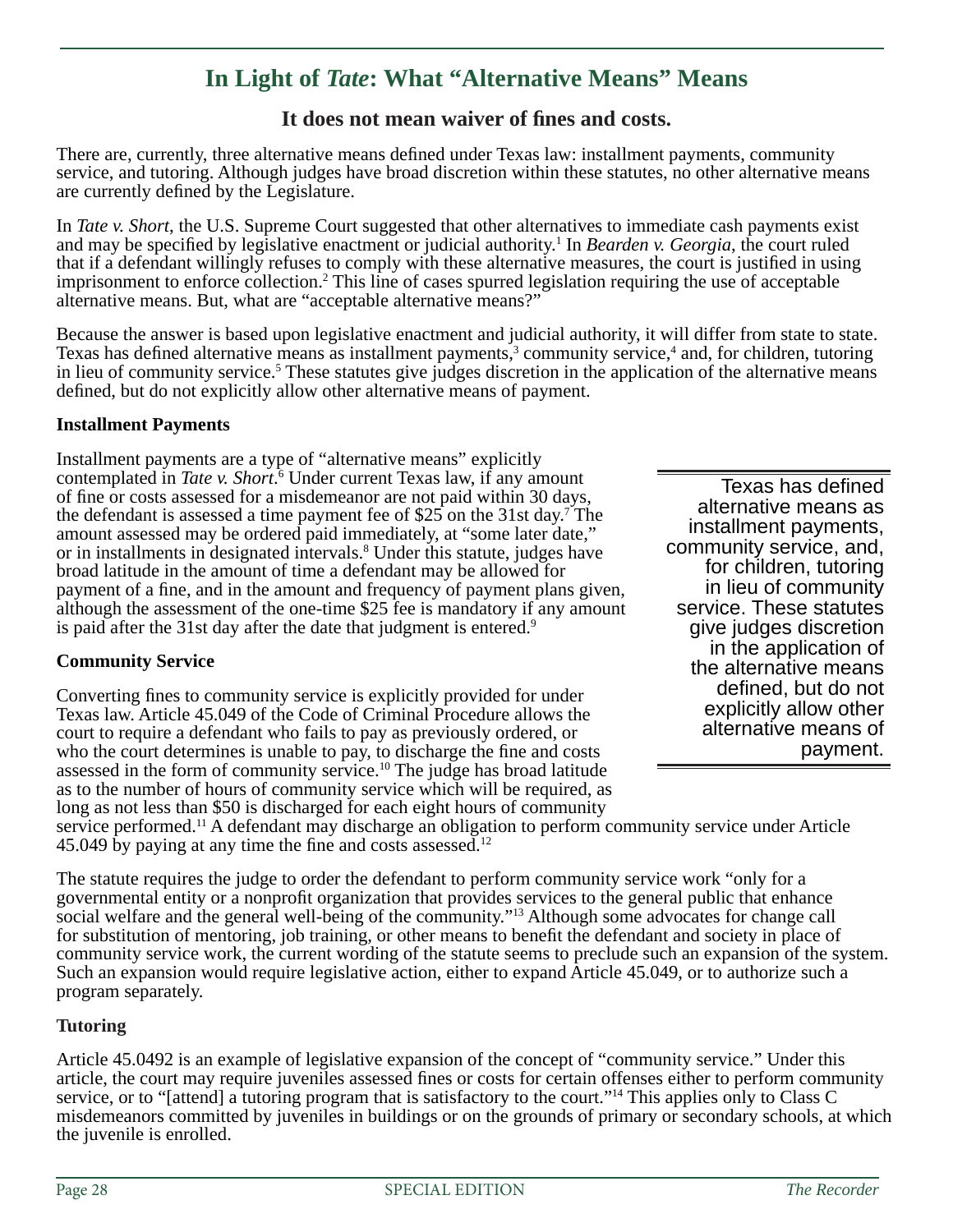#### **Waiving Fines and Costs**

Judges may not waive fines and costs as an alternative means of payment.<sup>15</sup> Only after a defendant has defaulted in payment, if the judge determines that the defendant is either indigent or a child, and that community service would impose an undue hardship, may the judge waive payment of a fine or costs imposed.<sup>16</sup>

#### **Policy Considerations**

Currently, under Texas law, alternative means consists of installment payments, community service, and for children, tutoring in lieu of community service. Within the bounds of the Code of Judicial Conduct, judges could be given more leeway as to what else might constitute "alternative means." By conceptualizing a broader meaning of "community service," the Legislature could authorize mentoring, job training, and other means that benefit the defendant and society. Depending on where a defendant resides in Texas, community service opportunities may vary greatly. More can be done to help local courts and defendants identify and access community service opportunities. In the age of the internet, technology is the key and state government is in the best position to establish and operate a statewide community service opportunity bank.

By conceptualizing a broader meaning of "community service," the Legislature could authorize mentoring, job training, and other means that benefit the defendant and society.

From a policy standpoint, "alternative means" does not mean eliminating punitive consequences for criminal behavior on the basis of socioeconomics. Part of the *Tate* decision is regularly overlooked:

"The State is not powerless to enforce judgments against those financially unable to pay a fine; indeed, a different result would amount to inverse discrimination since it would enable an indigent to avoid both the fine and imprisonment for nonpayment whereas other defendants must always suffer one or the other conviction."17

Citing *Williams v. Illinois* (1970),<sup>18</sup> the U.S. Supreme Court, in qualifying its mandate that alternative means be provided to indigent defendants, acknowledged the existence of a valid state interest in enforcing payment of fines. The Court also emphasized that its holding did not suggest any constitutional infirmity in imprisonment of a defendant with the means to pay a fine who refuses or neglects to do so. Nor was the *Tate* decision to be understood **"**as precluding imprisonment as an enforcement method when alternative means are unsuccessful despite the defendant's reasonable efforts to satisfy the fines by those means."<sup>19</sup> In reiterating the holdings of *Williams* and *Tate*, the Court, in *Bearden v. Georgia*, also "recognized limits on the principle of protecting indigents in the criminal justice system."20

Under *Bearden*, "alternative means" are "alternative punishments."<sup>21</sup> In the context of court-ordered fines and court costs, alternative means can entail either a non-monetary substitute or, as the Court stated in *Tate*, "a procedure for paying fines in installments."<sup>22</sup> Alternative means do not, however, mean preventing the lawful incarceration of indigent defendants.

- 1. *Tate v. Short*, 401 U.S. 395, 399-401 (1971).
- 2. *Bearden v. Georgia*, 461 U.S. 660, 668 (1983).
- 3. Article 45.041, Code of Criminal Procedure.
- 4. Article 45.049, Code of Criminal Procedure.
- 5. Article 45.0492, Code of Criminal Procedure.
- 6. *Tate*, 401 U.S. at 400 n. 5.
- 7. Section 133.103, Local Government Code.
- 8. Article 45.041(b), Code of Criminal Procedure.
- 9. Section 133.103, Local Government Code.
- 10. Article 45.049(a), Code of Criminal Procedure.
- 11. Article 45.049(e), Code of Criminal Procedure.
- 12. Article 45.049(a), Code of Criminal Procedure.
- 13. Article 45.049(c), Code of Criminal Procedure.
- 14. Article 45.0492(b), Code of Criminal Procedure.
- 15. Article 45.0491, Code of Criminal Procedure. 16. *Id*.
- 18. *Williams v. Illinois*, 399 U.S. 235, 244 (1970).
- 19. *Tate*, 401 U.S. at 400-01 (1971).

17. *Tate*, 401 U.S. at 399 (1971).

- 20. *Bearden*, 461 U.S. at 664-65 (1983).
- 21. *Bearden*, 461 U.S. at 674.
- 22. *Tate*, 401 U.S. at 671 n. 5. It is also important to note that "[t]he State is free to choose from among the variety of solutions already proposed and, of course, it may devise new ones." *Id*. at 671.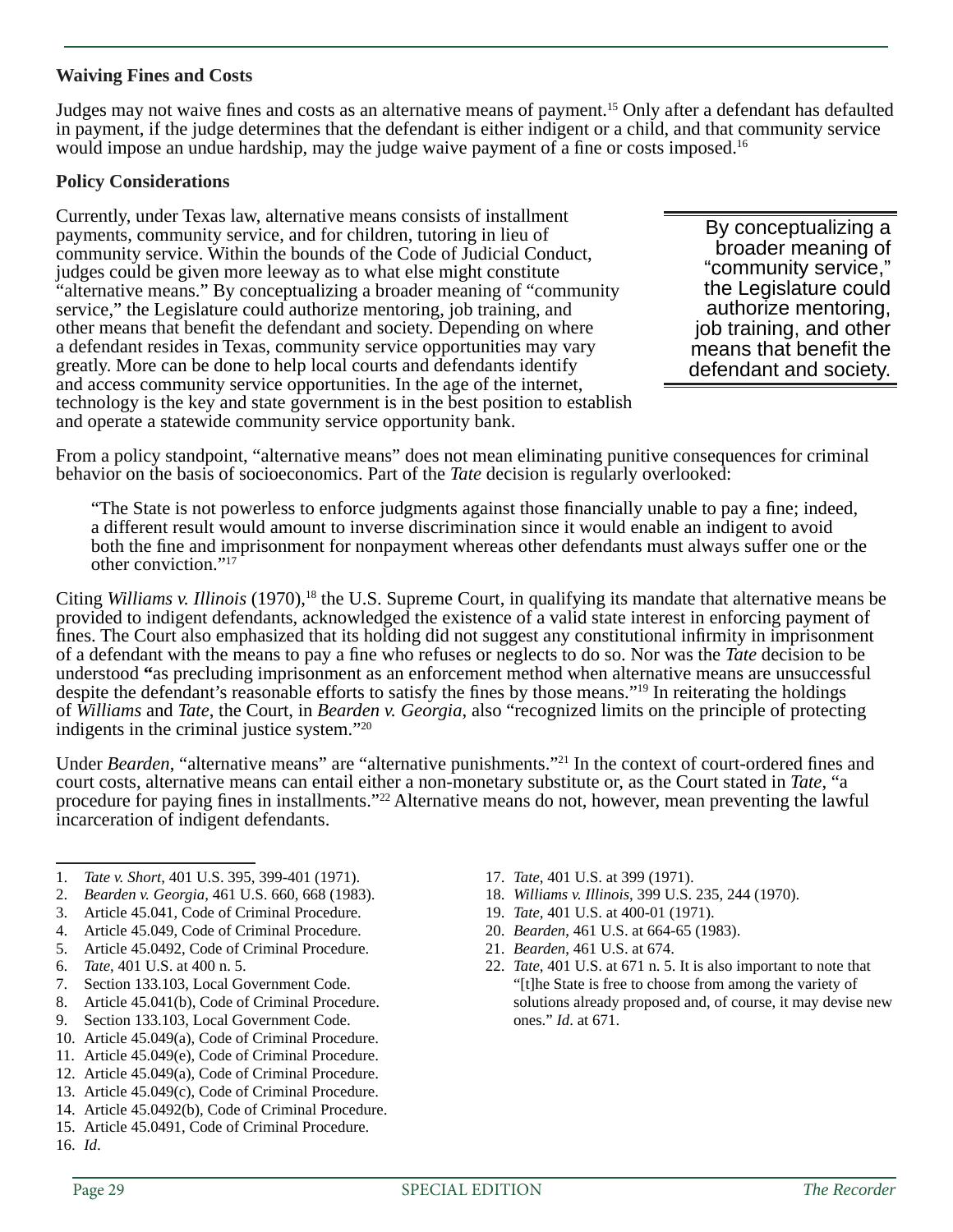# **Setting the Record Straight: Class C Misdemeanors, the Right to Counsel, and Commitment to Jail**

# **Neither federal case law nor the DOJ "Dear Colleague" Letter supports the argument that the U.S. Constitution forbids commitment of indigent persons in the absence of appointed counsel.**

A defendant accused of a Class C misdemeanor, like any other defendant accused of a criminal matter in Texas, has the right to be represented by counsel in an adversarial judicial proceeding.<sup>1</sup> In Texas, the constitutional right to counsel is implemented through the Code of Criminal Procedure (primarily Articles 1.051 and 26.04). The right to be represented by counsel includes the right to consult with counsel in private, sufficiently in advance of a proceeding to allow adequate preparation for the proceeding.<sup>2</sup> This right to representation, however, does not necessarily entitle a defendant to court-appointed counsel.

#### **Class C Misdemeanors are Generally Excluded from Texas Appointment of Counsel Statutes**

For purposes of Articles 1.051, 26.04, and 26.05 of the Code of Criminal Procedure, "indigent" means a person who is not financially able to employ counsel.3 However, such indigent defendants are generally only entitled to a court-appointed attorney in an adversarial judicial proceeding that may result in punishment by confinement.<sup>4</sup> This excludes Class C misdemeanors in which the sentence is limited to the payment of the fine and costs to the state.<sup>5</sup> This means that a defendant accused of a Class C misdemeanor has the right to be represented by counsel, but is not entitled to *court-appointed* counsel. Note that Article 26.04 of the Code of Criminal Procedure "authorize[s] *only* the judges of the county courts, statutory county courts, and district courts trying criminal cases" (or their designees) to appoint counsel for indigent defendants who are arrested, charged, or appealing a conviction of misdemeanors punishable by confinement *(i.e., Class A or*) Class B misdemeanors) or a felony.6

Class C misdemeanor cases do not warrant the appointment of counsel under either federal or Texas case law. The U.S. Supreme Court, in *Scott v. Illinois*, drew a bright line between incarceration (as part of a sentence) and the mere threat of incarceration (separate from a sentence), holding that the 6th and 14th Amendments require only that no indigent criminal defendant be sentenced to a term of imprisonment unless the State had afforded him the right to appointed counsel.7 Citing *Scott v. Illinois*, Texas appellate courts have been consistent and clear: When the sentence in a criminal case consists only of monetary punishment, be it a Class C misdemeanor,<sup>8</sup> or even a misdemeanor punishable by confinement, a defendant is not entitled under the U.S. Constitution or Texas law to court-appointed counsel.<sup>9</sup> The Court of Criminal Appeals has similarly held "that when only a fine is actually assessed in a misdemeanor case, the judgment is not void even though the defendant was indigent, was not represented by counsel, and was convicted

under a statute which included imprisonment as a possible punishment."

#### **Statutory Exception: Interest of Justice Appointments**

Texas law, however, does not absolutely preclude appointments of counsel in Class C misdemeanor cases and provides that any court may appoint counsel if it concludes "the interest of justice" requires representation.<sup>11</sup> The law is silent regarding the procedure or funding for such appointments and what "the interest of justice" means. A defendant's indigent status does not appear to be determinative. Texas legal scholars have opined that interest of justice appointments should be determined largely on the basis of whether the case presents defensive possibilities that only an attorney could adequately present to the court.12 While the Court of Criminal Appeals has not addressed interest of justice appointments in the context of Class C misdemeanors, federal case law suggests that "special circumstances" in

This means that a defendant accused of a Class C misdemeanor has the right to be represented by counsel, but is not entitled to court-appointed counsel.

When the sentence in a criminal case consists only of monetary punishment, be it a Class C misdemeanor,8 or even a misdemeanor punishable by confinement, a defendant is not entitled under the U.S. Constitution or Texas law to court-appointed counsel.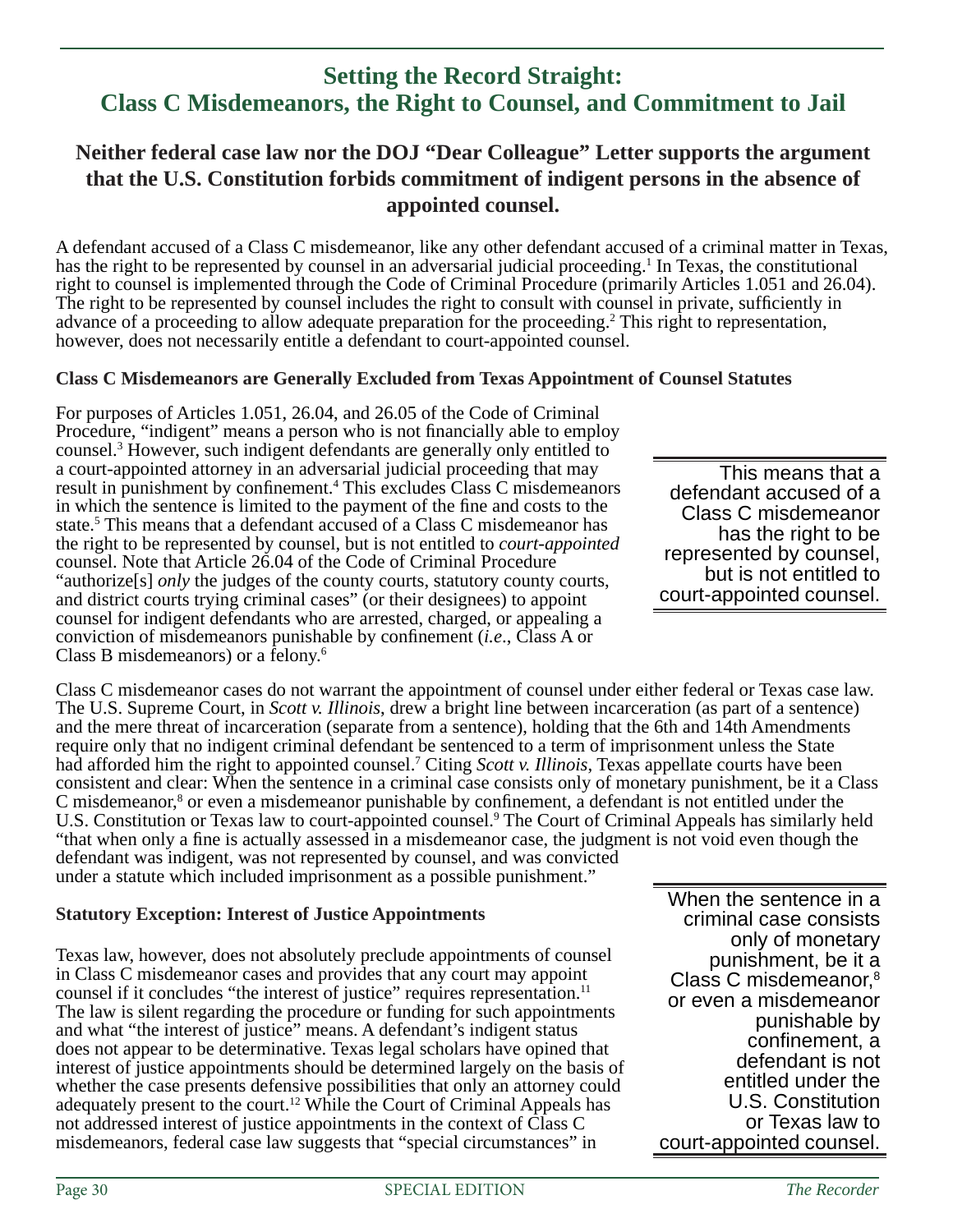which failure to appoint counsel results in a trial lacking "fundamental fairness" violate due process and could trigger such an appointment.<sup>13</sup>

### **Waiver of Right to Counsel Requirements are Inapplicable to Class C Misdemeanors**

The right to counsel in Class C misdemeanor cases also operates differently than in cases involving sentences of incarceration regarding waiver of the right to counsel. Article 1.051(f) of the Code of Criminal Procedure permits the right to counsel to be waived "voluntarily and intelligently" in writing. That subsection goes on to say that a waiver is invalid if obtained in violation of subsections (f-1) or (f-2), which only apply to adversary judicial proceedings that may result in punishment by confinement. Case law is instructive as to whether Article 1.051(f) mandates such a waiver in Class C misdemeanor cases. The language of Article 1.051 comes from the U.S. Supreme Court case, *Argersinger v. Hamlin*, which held that "absent a knowing and intelligent waiver, no person may be imprisoned for any offense . . . unless he was represented by counsel at his trial."14 The Court was clear, however, that its holding was limited to misdemeanors where defendants were sentenced to a term of incarceration.15 Under *Argersinger*, in misdemeanors "that end up in the actual deprivation of a person's liberty, the accused will receive the benefit of 'the guiding hand of counsel' so necessary when one's liberty is in jeopardy."16 More recent Supreme Court case law states that "only trials that end up in the actual deprivation of a person's liberty require that the accused receive 'the guiding hand of counsel.' A court that ends up fining a defendant has not placed that liberty in jeopardy."17 Of course, though not required, nothing precludes a judge from ascertaining whether a defendant has intelligently and knowingly waived the right to counsel or from making sure a defendant understands the right to counsel and the disadvantage of proceeding pro se.

#### **Court-Appointed Counsel in the Context of Commitment to Jail for a Class C Misdemeanor**

In Texas, some advocates for indigent defendants contend that case law and the DOJ's "Dear Colleague" letter make it clear that the U.S. Constitution forbids commitment of indigent persons to jail in the absence of the appointment of counsel. The opposite is true. The DOJ letter states that "Courts must provide meaningful notice and, in *appropriate cases*, counsel when enforcing fines and fees."<sup>18</sup> As previously explained, however, case law makes it clear that Class C misdemeanors are not *appropriate cases*. Commitment to jail for either willful nonpayment or failure to discharge through alternative means is not the same as a jail sentence and does not trigger the right to *court-appointed* counsel. Contentions to the contrary misrepresent federal case law. Such arguments also contradict civil libertarians who have long criticized Texas for not expanding the right to counsel for indigents charged with fine-only misdemeanors, but who, nonetheless, acknowledge that Texas law meets the requirement of the U.S. Constitution as set forth in *Scott v. Illinois*. 19

- 1. Article 1.051(a), Code of Criminal Procedure.
- 2. Article 1.051(a), Code of Criminal Procedure.
- 3. Article 1.051(b), Code of Criminal Procedure. This definition only applies to the specifically mentioned statutory provisions and is defined nowhere else. See, Defining Indigence on page 17 of this issue of *The Recorder*.
- 4. Article 1.051(c), Code of Criminal Procedure. The only exceptions are interest of justice appointments (discussed below).
- 5. Article 45.041(a), Code of Criminal Procedure.
- 6. Article 26.04, Code of Criminal Procedure. Emphasis added.
- 7. *Scott v. Illinois*, 440 U.S. 367 (1979).
- 8. *Bush v. State*, 80 S.W.3d 199, 199 (Tex. App.—Waco 2002, no pet.).
- 9. *Fortner v. State*, 764 S.W.2d 934, 934-35 (Tex. App.—Fort Worth 1989, no pet.).
- 10. *Empy v. State,* 571 S.W.2d 526, 528 (Tex. Crim. App. 1978). Capitalization of "Only" in original text for emphasis. In 1987, the Legislature amended Article 26.04. It retained the phrase "punishable by imprisonment," but clarified that the right to court appointed counsel was guaranteed to defendants accused of Class A and Class B misdemeanors regardless of the punishment imposed in their cases.
- 11. Article 1.051(c), Code of Criminal Procedure.
- 12. George B. Dix and John M. Schmolesky, 42 Criminal Practice and Procedure, Sec. 29.32 (Texas Practice 3d ed.

Thompson Reuters/West 2011).

- 13. Ryan Kellus Turner, "The Oversimplification of the Assistance of Counsel in the Adjudication of Class C Misdemeanors," *The Recorder* (January 2009).
- 14. *Argersinger v. Hamlin*, 407 U.S. 25, 37 (1972). The Court reversed the Florida Supreme Court which had relied on the U.S. Court for the Southern District of Florida practice of appointing counsel only where imprisonment for the offense was greater than six months.
- 15. *Id.* at 40.
- 16. *Id*.
- 17. *United States v. Jennings*, 323 F.3d 263, 276 n. 5 (4th Cir. 2003), citing *Alabama v. Shelton*, 535 U.S. 654, 658 (2002), quoting *Argersinger* at 40.
- 18. DOJ Dear Colleague Letter of March 14, 2016 (emphasis added), available at https://www.justice.gov/crt/file/832461/ download.
- 19. See, B. Mitchell Simpson, *A Fair Trial: Are Indigents Charged with Misdemeanors Entitled to Court Appointed Counsel?* 5 Roger Williams U. L. Rev. 417, 434, n. 127 (2000). The author, in offering a critique of *Scott v. Illinois*, 440 U.S. 367 (1979), explains that Texas is among the states that have not expanded the right to counsel for indigents charged with misdemeanors beyond what is required by the U.S. Constitution in the standards announced in *Scott*. Simpson at 433-434.